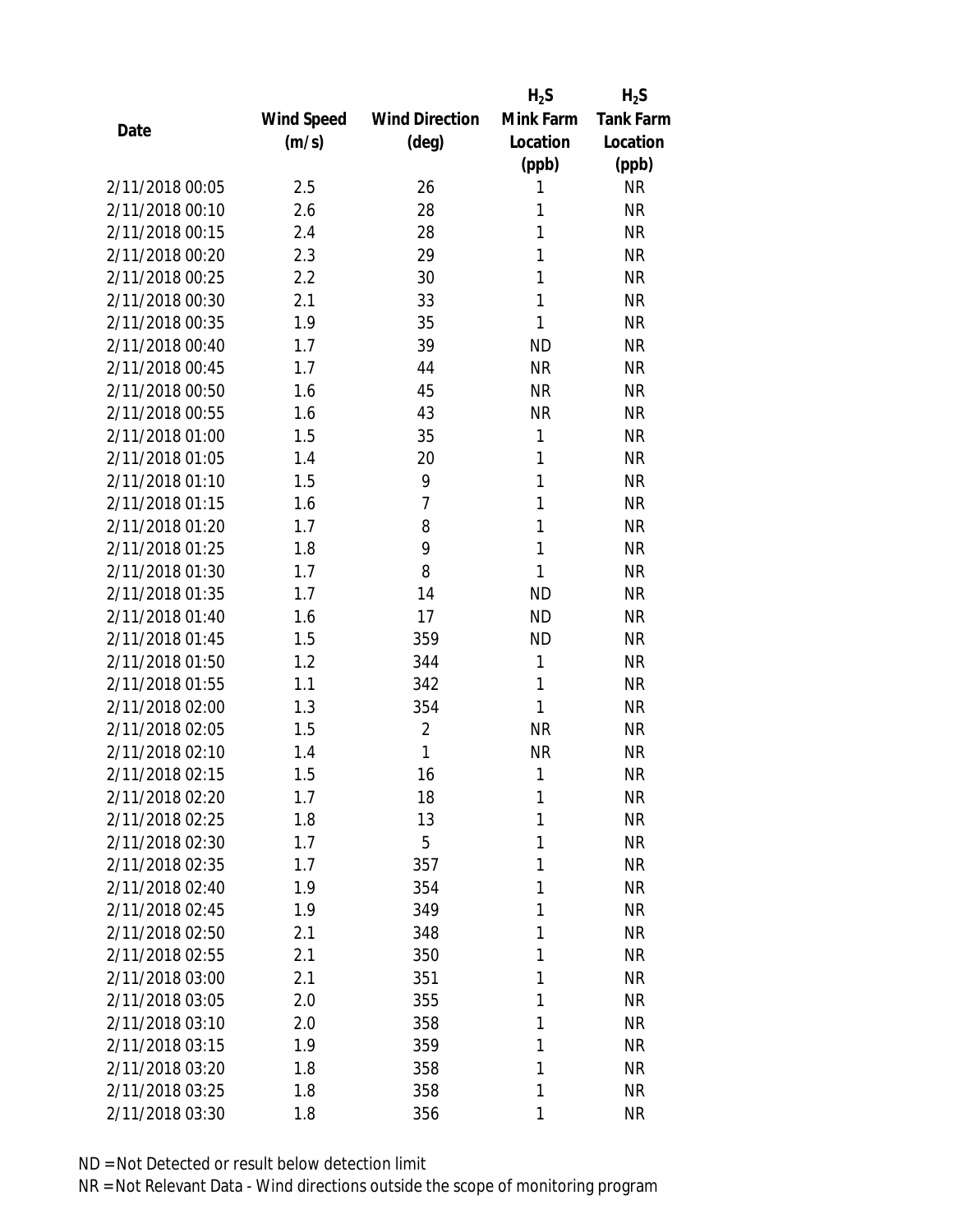|                 |            |                       | $H_2S$    | $H_2S$           |
|-----------------|------------|-----------------------|-----------|------------------|
|                 | Wind Speed | <b>Wind Direction</b> | Mink Farm | <b>Tank Farm</b> |
| Date            | (m/s)      | $(\text{deg})$        | Location  | Location         |
|                 |            |                       | (ppb)     | (ppb)            |
| 2/11/2018 03:35 | 1.9        | 354                   | 1         | <b>NR</b>        |
| 2/11/2018 03:40 | 1.9        | 355                   | 1         | <b>NR</b>        |
| 2/11/2018 03:45 | 2.1        | 356                   | 1         | <b>NR</b>        |
| 2/11/2018 03:50 | 2.1        | 358                   | 1         | <b>NR</b>        |
| 2/11/2018 03:55 | 2.3        | 360                   | 1         | <b>NR</b>        |
| 2/11/2018 04:00 | 2.3        | $\overline{4}$        | 1         | <b>NR</b>        |
| 2/11/2018 04:05 | 2.5        | 8                     | 1         | <b>NR</b>        |
| 2/11/2018 04:10 | 2.5        | 10                    | 1         | <b>NR</b>        |
| 2/11/2018 04:15 | 2.4        | 10                    | 1         | <b>NR</b>        |
| 2/11/2018 04:20 | 2.4        | 10                    | 1         | <b>NR</b>        |
| 2/11/2018 04:25 | 2.5        | 10                    | 1         | <b>NR</b>        |
| 2/11/2018 04:30 | 2.4        | 8                     | 1         | <b>NR</b>        |
| 2/11/2018 04:35 | 2.2        | 5                     | 1         | <b>NR</b>        |
| 2/11/2018 04:40 | 2.2        | $\overline{2}$        | 1         | <b>NR</b>        |
| 2/11/2018 04:45 | 2.1        | 360                   | 1         | <b>NR</b>        |
| 2/11/2018 04:50 | 2.1        | 357                   | 1         | <b>NR</b>        |
| 2/11/2018 04:55 | 2.1        | 353                   | 1         | <b>NR</b>        |
| 2/11/2018 05:00 | 2.2        | 351                   | 1         | <b>NR</b>        |
| 2/11/2018 05:05 | 2.2        | 351                   | 1         | <b>NR</b>        |
| 2/11/2018 05:10 | 2.2        | 349                   | 1         | <b>NR</b>        |
| 2/11/2018 05:15 | 2.4        | 350                   | 1         | <b>NR</b>        |
| 2/11/2018 05:20 | 2.4        | 352                   | 1         | <b>NR</b>        |
| 2/11/2018 05:25 | 2.3        | 352                   | 1         | <b>NR</b>        |
| 2/11/2018 05:30 | 2.3        | 353                   | 1         | <b>NR</b>        |
| 2/11/2018 05:35 | 2.4        | 354                   | 1         | <b>NR</b>        |
| 2/11/2018 05:40 | 2.5        | 356                   | <b>ND</b> | <b>NR</b>        |
| 2/11/2018 05:45 | 2.3        | 354                   | <b>ND</b> | <b>NR</b>        |
| 2/11/2018 05:50 | 2.3        | 354                   | 1         | <b>NR</b>        |
| 2/11/2018 05:55 | 2.3        | 356                   | 1         | <b>NR</b>        |
| 2/11/2018 06:00 | 2.4        | 357                   | 1         | <b>NR</b>        |
| 2/11/2018 06:05 | 2.3        | 357                   | 1         | <b>NR</b>        |
| 2/11/2018 06:10 | 2.3        | 357                   | 1         | <b>NR</b>        |
| 2/11/2018 06:15 | 2.4        | 360                   | 1         | <b>NR</b>        |
| 2/11/2018 06:20 | 2.4        | 360                   | 1         | <b>NR</b>        |
| 2/11/2018 06:25 | 2.5        | $\overline{2}$        | 1         | <b>NR</b>        |
| 2/11/2018 06:30 | 2.6        | $\overline{2}$        | 1         | <b>NR</b>        |
| 2/11/2018 06:35 | 2.7        | 3                     | 1         | <b>NR</b>        |
| 2/11/2018 06:40 | 2.8        | 4                     | 1         | <b>NR</b>        |
| 2/11/2018 06:45 | 2.9        | 5                     | 1         | <b>NR</b>        |
| 2/11/2018 06:50 | 2.8        | 6                     | 1         | <b>NR</b>        |
| 2/11/2018 06:55 | 2.7        | 3                     | 1         | <b>NR</b>        |
| 2/11/2018 07:00 | 2.7        | $\overline{2}$        | 1         | <b>NR</b>        |
|                 |            |                       |           |                  |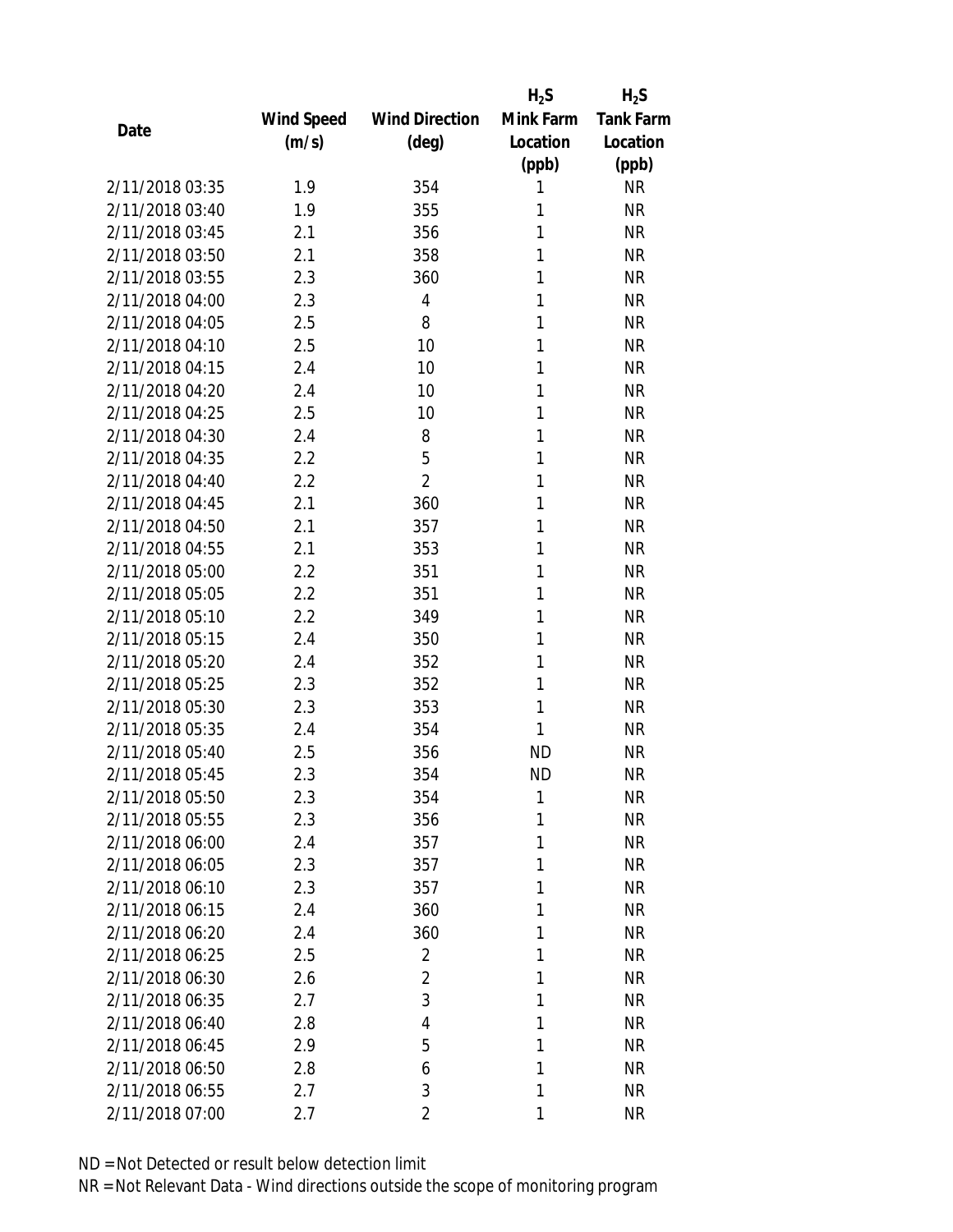|                 |            |                       | $H_2S$    | $H_2S$           |
|-----------------|------------|-----------------------|-----------|------------------|
|                 | Wind Speed | <b>Wind Direction</b> | Mink Farm | <b>Tank Farm</b> |
| Date            | (m/s)      | $(\text{deg})$        | Location  | Location         |
|                 |            |                       | (ppb)     | (ppb)            |
| 2/11/2018 07:05 | 2.6        | $\overline{2}$        | 1         | <b>NR</b>        |
| 2/11/2018 07:10 | 2.6        | 1                     | 1         | <b>NR</b>        |
| 2/11/2018 07:15 | 2.6        | 358                   | 1         | <b>NR</b>        |
| 2/11/2018 07:20 | 2.7        | 356                   | 1         | <b>NR</b>        |
| 2/11/2018 07:25 | 2.7        | 355                   | 1         | <b>NR</b>        |
| 2/11/2018 07:30 | 2.7        | 352                   | 1         | <b>NR</b>        |
| 2/11/2018 07:35 | 2.6        | 348                   | 1         | <b>NR</b>        |
| 2/11/2018 07:40 | 2.6        | 345                   | 1         | <b>NR</b>        |
| 2/11/2018 07:45 | 2.7        | 344                   | 1         | <b>NR</b>        |
| 2/11/2018 07:50 | 2.7        | 342                   | 1         | <b>NR</b>        |
| 2/11/2018 07:55 | 2.7        | 341                   | 1         | <b>NR</b>        |
| 2/11/2018 08:00 | 2.7        | 341                   | 1         | <b>NR</b>        |
| 2/11/2018 08:05 | 2.7        | 342                   | 1         | <b>NR</b>        |
| 2/11/2018 08:10 | 2.7        | 342                   | 1         | <b>NR</b>        |
| 2/11/2018 08:15 | 2.7        | 343                   | 1         | <b>NR</b>        |
| 2/11/2018 08:20 | 2.6        | 344                   | 1         | <b>NR</b>        |
| 2/11/2018 08:25 | 2.5        | 342                   | 1         | <b>NR</b>        |
| 2/11/2018 08:30 | 2.5        | 344                   | 1         | <b>NR</b>        |
| 2/11/2018 08:35 | 2.6        | 344                   | 1         | <b>NR</b>        |
| 2/11/2018 08:40 | 2.6        | 345                   | 1         | <b>NR</b>        |
| 2/11/2018 08:45 | 2.5        | 346                   | 1         | <b>NR</b>        |
| 2/11/2018 08:50 | 2.4        | 349                   | 1         | <b>NR</b>        |
| 2/11/2018 08:55 | 2.4        | 351                   | 1         | <b>NR</b>        |
| 2/11/2018 09:00 | 2.2        | 349                   | 1         | <b>NR</b>        |
| 2/11/2018 09:05 | 2.0        | 351                   | 1         | <b>NR</b>        |
| 2/11/2018 09:10 | 1.9        | 352                   | 1         | <b>NR</b>        |
| 2/11/2018 09:15 | 2.0        | 354                   | 1         | <b>NR</b>        |
| 2/11/2018 09:20 | 2.0        | 354                   | 1         | <b>NR</b>        |
| 2/11/2018 09:25 | 2.1        | 355                   | 1         | <b>NR</b>        |
| 2/11/2018 09:30 | 2.2        | 355                   | 1         | <b>NR</b>        |
| 2/11/2018 09:35 | 2.3        | 353                   | 1         | <b>NR</b>        |
| 2/11/2018 09:40 | 2.5        | 351                   | 1         | <b>NR</b>        |
| 2/11/2018 09:45 | 2.5        | 348                   | 1         | <b>NR</b>        |
| 2/11/2018 09:50 | 2.6        | 345                   | 1         | <b>NR</b>        |
| 2/11/2018 09:55 | 2.6        | 344                   | 1         | <b>NR</b>        |
| 2/11/2018 10:00 | 2.7        | 344                   | 1         | <b>NR</b>        |
| 2/11/2018 10:05 | 2.7        | 343                   | 1         | <b>NR</b>        |
| 2/11/2018 10:10 | 2.7        | 341                   | 1         | <b>NR</b>        |
| 2/11/2018 10:15 | 2.7        | 341                   | 1         | <b>NR</b>        |
| 2/11/2018 10:20 | 2.6        | 340                   | 1         | <b>NR</b>        |
| 2/11/2018 10:25 | 2.6        | 338                   | 1         | <b>NR</b>        |
| 2/11/2018 10:30 | 2.5        | 338                   | 1         | <b>NR</b>        |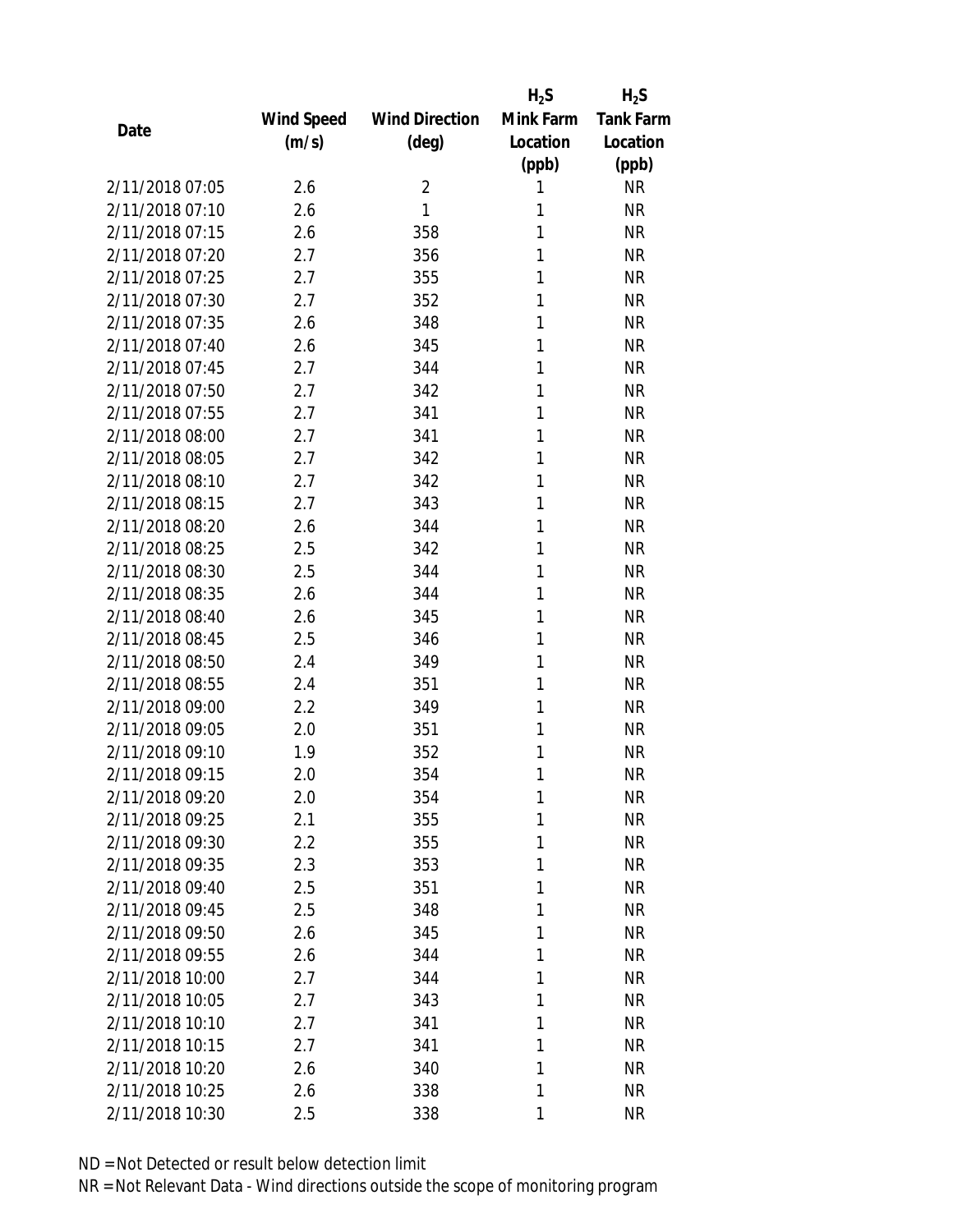|                 |            |                       | $H_2S$    | $H_2S$           |
|-----------------|------------|-----------------------|-----------|------------------|
|                 | Wind Speed | <b>Wind Direction</b> | Mink Farm | <b>Tank Farm</b> |
| Date            | (m/s)      | (deg)                 | Location  | Location         |
|                 |            |                       | (ppb)     | (ppb)            |
| 2/11/2018 10:35 | 2.5        | 335                   | 1         | <b>NR</b>        |
| 2/11/2018 10:40 | 2.6        | 334                   | 1         | <b>NR</b>        |
| 2/11/2018 10:45 | 2.8        | 333                   | 1         | <b>NR</b>        |
| 2/11/2018 10:50 | 2.8        | 333                   | 1         | <b>NR</b>        |
| 2/11/2018 10:55 | 2.8        | 333                   | 1         | <b>NR</b>        |
| 2/11/2018 11:00 | 2.9        | 332                   | <b>ND</b> | <b>NR</b>        |
| 2/11/2018 11:05 | 3.1        | 332                   | <b>ND</b> | <b>NR</b>        |
| 2/11/2018 11:10 | 3.2        | 333                   | <b>ND</b> | <b>NR</b>        |
| 2/11/2018 11:15 | 3.2        | 332                   | 1         | <b>NR</b>        |
| 2/11/2018 11:20 | 3.3        | 330                   | 1         | <b>NR</b>        |
| 2/11/2018 11:25 | 3.6        | 330                   | 1         | <b>NR</b>        |
| 2/11/2018 11:30 | 3.6        | 329                   | 1         | <b>NR</b>        |
| 2/11/2018 11:35 | 3.5        | 329                   | 1         | <b>NR</b>        |
| 2/11/2018 11:40 | 3.3        | 327                   | 1         | <b>NR</b>        |
| 2/11/2018 11:45 | 3.4        | 327                   | 1         | <b>NR</b>        |
| 2/11/2018 11:50 | 3.4        | 327                   | 1         | <b>NR</b>        |
| 2/11/2018 11:55 | 3.4        | 326                   | 1         | <b>NR</b>        |
| 2/11/2018 12:00 | 3.6        | 326                   | 1         | <b>NR</b>        |
| 2/11/2018 12:05 | 3.8        | 324                   | 1         | <b>NR</b>        |
| 2/11/2018 12:10 | 4.0        | 321                   | 1         | <b>NR</b>        |
| 2/11/2018 12:15 | 3.9        | 320                   | 1         | <b>NR</b>        |
| 2/11/2018 12:20 | 4.2        | 319                   | 1         | <b>NR</b>        |
| 2/11/2018 12:25 | 4.3        | 316                   | 1         | <b>NR</b>        |
| 2/11/2018 12:30 | 4.2        | 313                   | 1         | <b>NR</b>        |
| 2/11/2018 12:35 | 4.3        | 312                   | 1         | <b>NR</b>        |
| 2/11/2018 12:40 | 4.2        | 311                   | 1         | <b>NR</b>        |
| 2/11/2018 12:45 | 4.2        | 311                   | 1         | <b>NR</b>        |
| 2/11/2018 12:50 | 4.1        | 307                   | 1         | <b>NR</b>        |
| 2/11/2018 12:55 | 4.1        | 306                   | 1         | <b>NR</b>        |
| 2/11/2018 13:00 | 4.2        | 305                   | 1         | <b>NR</b>        |
| 2/11/2018 13:05 | 4.1        | 307                   | 1         | <b>NR</b>        |
| 2/11/2018 13:10 | 4.1        | 309                   | 1         | <b>NR</b>        |
| 2/11/2018 13:15 | 4.0        | 310                   | 1         | <b>NR</b>        |
| 2/11/2018 13:20 | 4.0        | 312                   | 1         | <b>NR</b>        |
| 2/11/2018 13:25 | 3.9        | 316                   | 1         | <b>NR</b>        |
| 2/11/2018 13:30 | 3.8        | 317                   | 1         | <b>NR</b>        |
| 2/11/2018 13:35 | 3.7        | 316                   | 1         | <b>NR</b>        |
| 2/11/2018 13:40 | 3.7        | 316                   | 1         | <b>NR</b>        |
| 2/11/2018 13:45 | 3.7        | 314                   | 1         | <b>NR</b>        |
| 2/11/2018 13:50 | 3.6        | 315                   | ND        | <b>NR</b>        |
| 2/11/2018 13:55 | 3.7        | 311                   | <b>ND</b> | <b>NR</b>        |
| 2/11/2018 14:00 | 3.7        | 311                   | ND        | <b>NR</b>        |
|                 |            |                       |           |                  |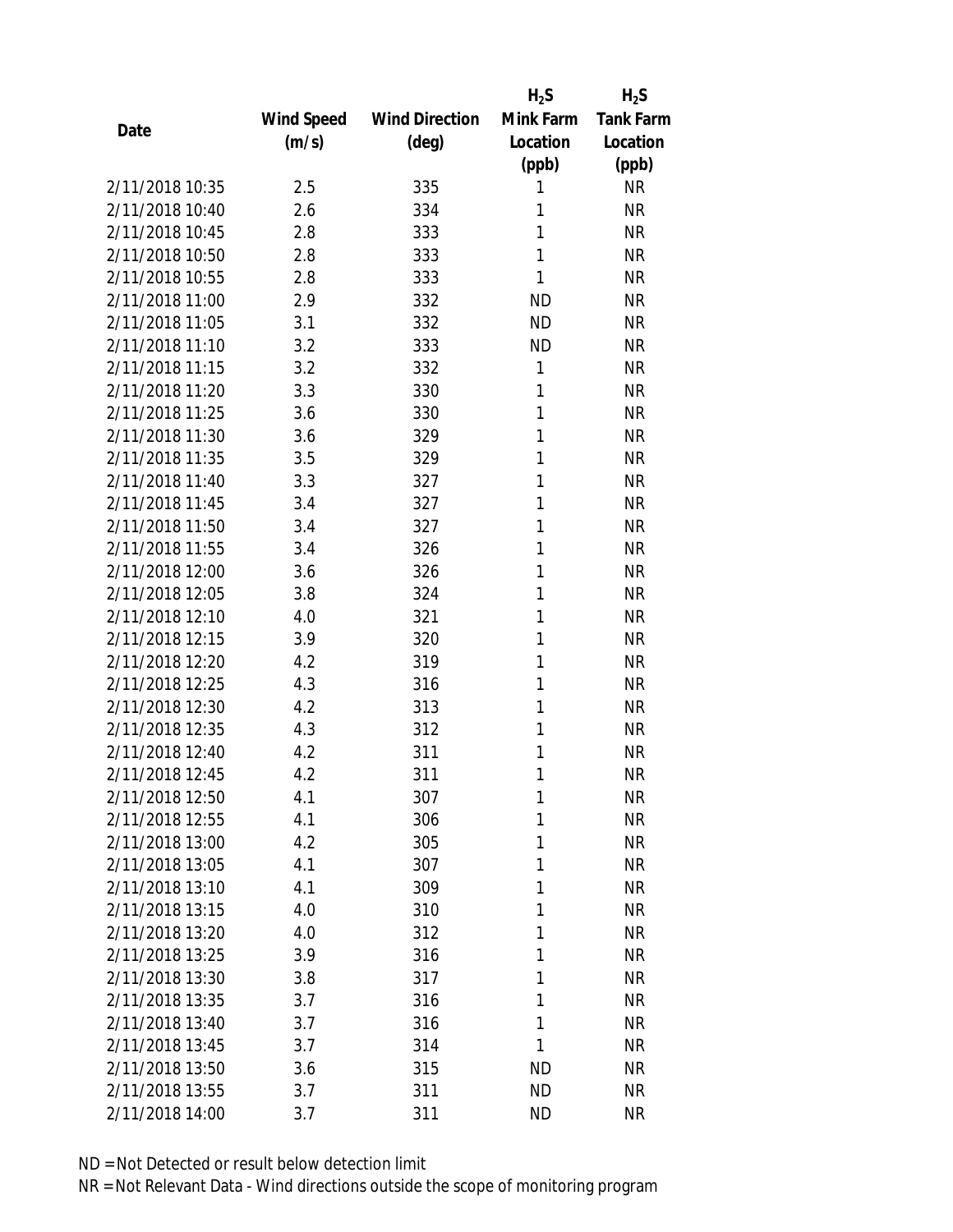|                 |            |                       | $H_2S$         | $H_2S$           |
|-----------------|------------|-----------------------|----------------|------------------|
|                 | Wind Speed | <b>Wind Direction</b> | Mink Farm      | <b>Tank Farm</b> |
| Date            | (m/s)      | (deg)                 | Location       | Location         |
|                 |            |                       | (ppb)          | (ppb)            |
| 2/11/2018 14:05 | 3.8        | 308                   | <b>ND</b>      | <b>NR</b>        |
| 2/11/2018 14:10 | 3.8        | 309                   | <b>ND</b>      | <b>NR</b>        |
| 2/11/2018 14:15 | 3.9        | 308                   | 1              | <b>NR</b>        |
| 2/11/2018 14:20 | 4.0        | 306                   | 1              | <b>NR</b>        |
| 2/11/2018 14:25 | 4.0        | 304                   | 1              | <b>NR</b>        |
| 2/11/2018 14:30 | 4.0        | 301                   | 1              | <b>NR</b>        |
| 2/11/2018 14:35 | 3.9        | 301                   | 1              | <b>NR</b>        |
| 2/11/2018 14:40 | 4.0        | 299                   | 1              | <b>NR</b>        |
| 2/11/2018 14:45 | 4.2        | 299                   | $\overline{2}$ | <b>NR</b>        |
| 2/11/2018 14:50 | 4.3        | 298                   | $\overline{2}$ | <b>NR</b>        |
| 2/11/2018 14:55 | 4.5        | 299                   | $\overline{2}$ | <b>NR</b>        |
| 2/11/2018 15:00 | 4.5        | 303                   | $\overline{2}$ | <b>NR</b>        |
| 2/11/2018 15:05 | 4.6        | 303                   | 1              | <b>NR</b>        |
| 2/11/2018 15:10 | 4.6        | 306                   | 1              | <b>NR</b>        |
| 2/11/2018 15:15 | 4.5        | 305                   | 1              | <b>NR</b>        |
| 2/11/2018 15:20 | 4.4        | 306                   | 1              | <b>NR</b>        |
| 2/11/2018 15:25 | 4.2        | 305                   | 1              | <b>NR</b>        |
| 2/11/2018 15:30 | 4.0        | 300                   | 1              | <b>NR</b>        |
| 2/11/2018 15:35 | 3.8        | 295                   | 1              | <b>NR</b>        |
| 2/11/2018 15:40 | 3.5        | 287                   | 1              | <b>NR</b>        |
| 2/11/2018 15:45 | 3.3        | 283                   | $\overline{2}$ | <b>NR</b>        |
| 2/11/2018 15:50 | 3.2        | 279                   | 1              | <b>NR</b>        |
| 2/11/2018 15:55 | 3.2        | 277                   | 1              | <b>NR</b>        |
| 2/11/2018 16:00 | 3.3        | 274                   | 1              | 1                |
| 2/11/2018 16:05 | 3.4        | 273                   | 1              | 1                |
| 2/11/2018 16:10 | 3.5        | 273                   | 1              | 1                |
| 2/11/2018 16:15 | 3.6        | 270                   | 1              | 1                |
| 2/11/2018 16:20 | 3.7        | 266                   | 1              | 1                |
| 2/11/2018 16:25 | 3.9        | 263                   | 1              | 1                |
| 2/11/2018 16:30 | 4.1        | 262                   | 1              | 1                |
| 2/11/2018 16:35 | 4.1        | 261                   | 1              | 1                |
| 2/11/2018 16:40 | 4.2        | 260                   | 1              | 1                |
| 2/11/2018 16:45 | 4.3        | 260                   | 1              | 1                |
| 2/11/2018 16:50 | 4.2        | 261                   | 1              | 1                |
| 2/11/2018 16:55 | 4.1        | 261                   | 1              | 1                |
| 2/11/2018 17:00 | 4.1        | 262                   | 1              | 1                |
| 2/11/2018 17:05 | 4.1        | 263                   | 1              | 1                |
| 2/11/2018 17:10 |            |                       |                |                  |
|                 | 4.2        | 266                   | 1              | 1                |
| 2/11/2018 17:15 | 4.3        | 268                   | 1              | 1                |
| 2/11/2018 17:20 | 4.4        | 270                   | 1              | 1                |
| 2/11/2018 17:25 | 4.5        | 272                   | 1              | 1                |
| 2/11/2018 17:30 | 4.5        | 274                   |                | 1                |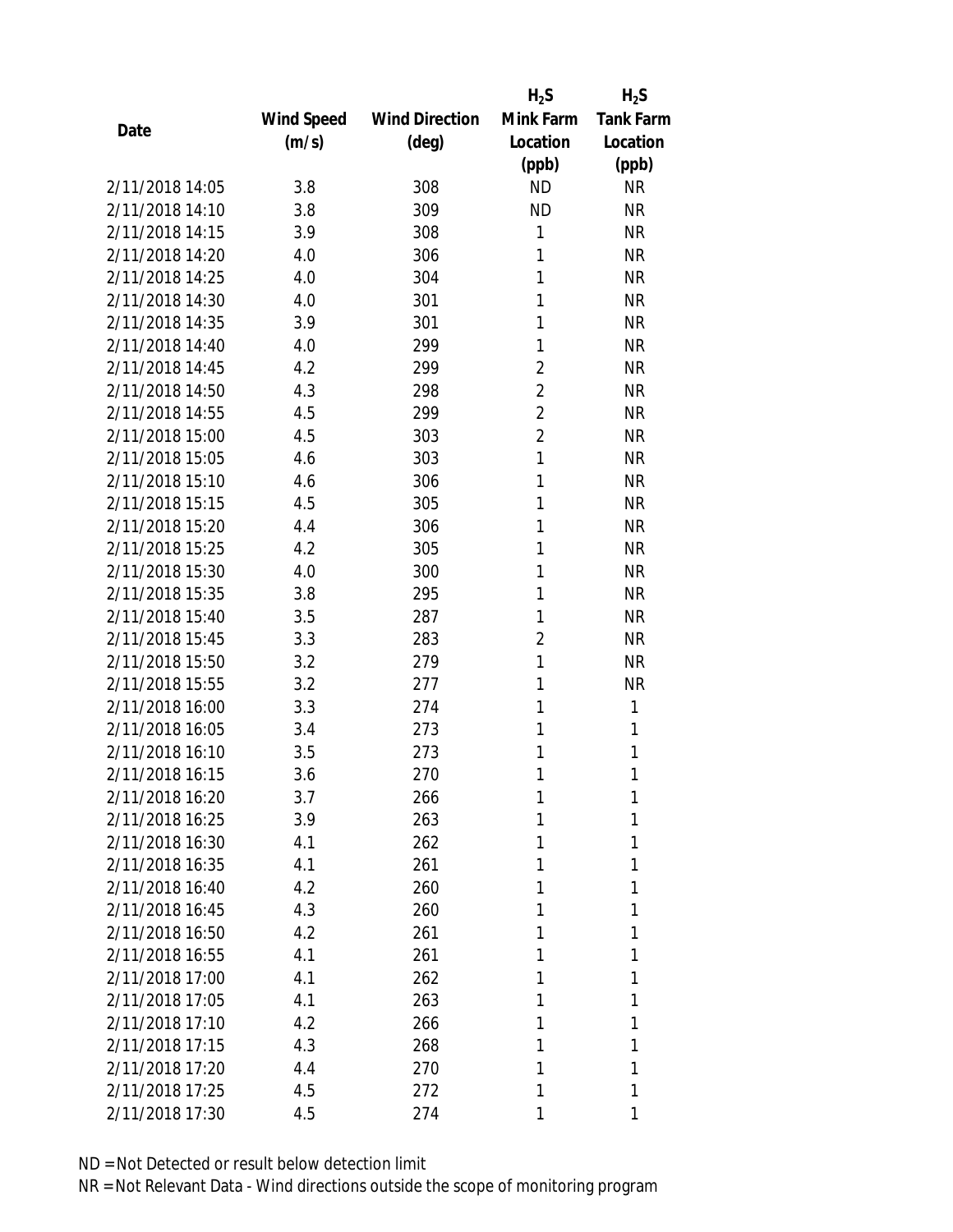|                 |            |                       | $H_2S$    | $H_2S$           |
|-----------------|------------|-----------------------|-----------|------------------|
|                 | Wind Speed | <b>Wind Direction</b> | Mink Farm | <b>Tank Farm</b> |
| Date            | (m/s)      | $(\text{deg})$        | Location  | Location         |
|                 |            |                       | (ppb)     | (ppb)            |
| 2/11/2018 17:35 | 4.4        | 273                   | 1         | 1                |
| 2/11/2018 17:40 | 4.4        | 271                   | 1         | 1                |
| 2/11/2018 17:45 | 4.3        | 271                   | 1         | 1                |
| 2/11/2018 17:50 | 4.2        | 270                   | 1         | 1                |
| 2/11/2018 17:55 | 4.0        | 269                   | 1         | 1                |
| 2/11/2018 18:00 | 4.0        | 269                   | 1         | 1                |
| 2/11/2018 18:05 | 4.0        | 269                   | 1         | $\overline{2}$   |
| 2/11/2018 18:10 | 3.9        | 269                   | 1         | 1                |
| 2/11/2018 18:15 | 3.9        | 268                   | 1         | 1                |
| 2/11/2018 18:20 | 4.0        | 264                   | 1         | 1                |
| 2/11/2018 18:25 | 4.2        | 261                   | 1         | 1                |
| 2/11/2018 18:30 | 4.3        | 260                   | <b>ND</b> | 1                |
| 2/11/2018 18:35 | 4.2        | 258                   | <b>ND</b> | 1                |
| 2/11/2018 18:40 | 4.3        | 256                   | ND        | 1                |
| 2/11/2018 18:45 | 4.4        | 254                   | <b>ND</b> | 1                |
| 2/11/2018 18:50 | 4.3        | 254                   | <b>ND</b> | 1                |
| 2/11/2018 18:55 | 4.2        | 253                   | <b>ND</b> | 1                |
| 2/11/2018 19:00 | 4.2        | 252                   | ND        | 1                |
| 2/11/2018 19:05 | 4.2        | 250                   | <b>ND</b> | 1                |
| 2/11/2018 19:10 | 4.4        | 250                   | 1         | 1                |
| 2/11/2018 19:15 | 4.5        | 250                   | 1         | 1                |
| 2/11/2018 19:20 | 4.6        | 250                   | 1         | 1                |
| 2/11/2018 19:25 | 4.8        | 249                   | 1         | 1                |
| 2/11/2018 19:30 | 5.0        | 249                   | <b>ND</b> | 1                |
| 2/11/2018 19:35 | 5.2        | 250                   | 1         | 1                |
| 2/11/2018 19:40 | 5.2        | 250                   | 1         | 1                |
| 2/11/2018 19:45 | 4.9        | 251                   | 1         | 1                |
| 2/11/2018 19:50 | 4.9        | 251                   | 1         | 1                |
| 2/11/2018 19:55 | 4.7        | 252                   | 1         | 1                |
| 2/11/2018 20:00 | 4.5        | 252                   | 1         | 1                |
| 2/11/2018 20:05 | 4.2        | 253                   | 1         | 1                |
| 2/11/2018 20:10 | 4.0        | 254                   | 1         | 1                |
| 2/11/2018 20:15 | 4.0        | 255                   | 1         | 1                |
| 2/11/2018 20:20 | 3.8        | 257                   | 1         | 1                |
| 2/11/2018 20:25 | 3.7        | 259                   | 1         | 1                |
| 2/11/2018 20:30 | 3.5        | 262                   | 1         | 1                |
| 2/11/2018 20:35 | 3.4        | 264                   | 1         | 1                |
| 2/11/2018 20:40 | 3.3        | 264                   | 1         | 1                |
| 2/11/2018 20:45 | 3.2        | 263                   | 1         | 1                |
| 2/11/2018 20:50 | 3.2        | 262                   | 1         | 1                |
| 2/11/2018 20:55 | 3.1        | 261                   | 1         | 1                |
| 2/11/2018 21:00 | 3.0        | 258                   |           | 1                |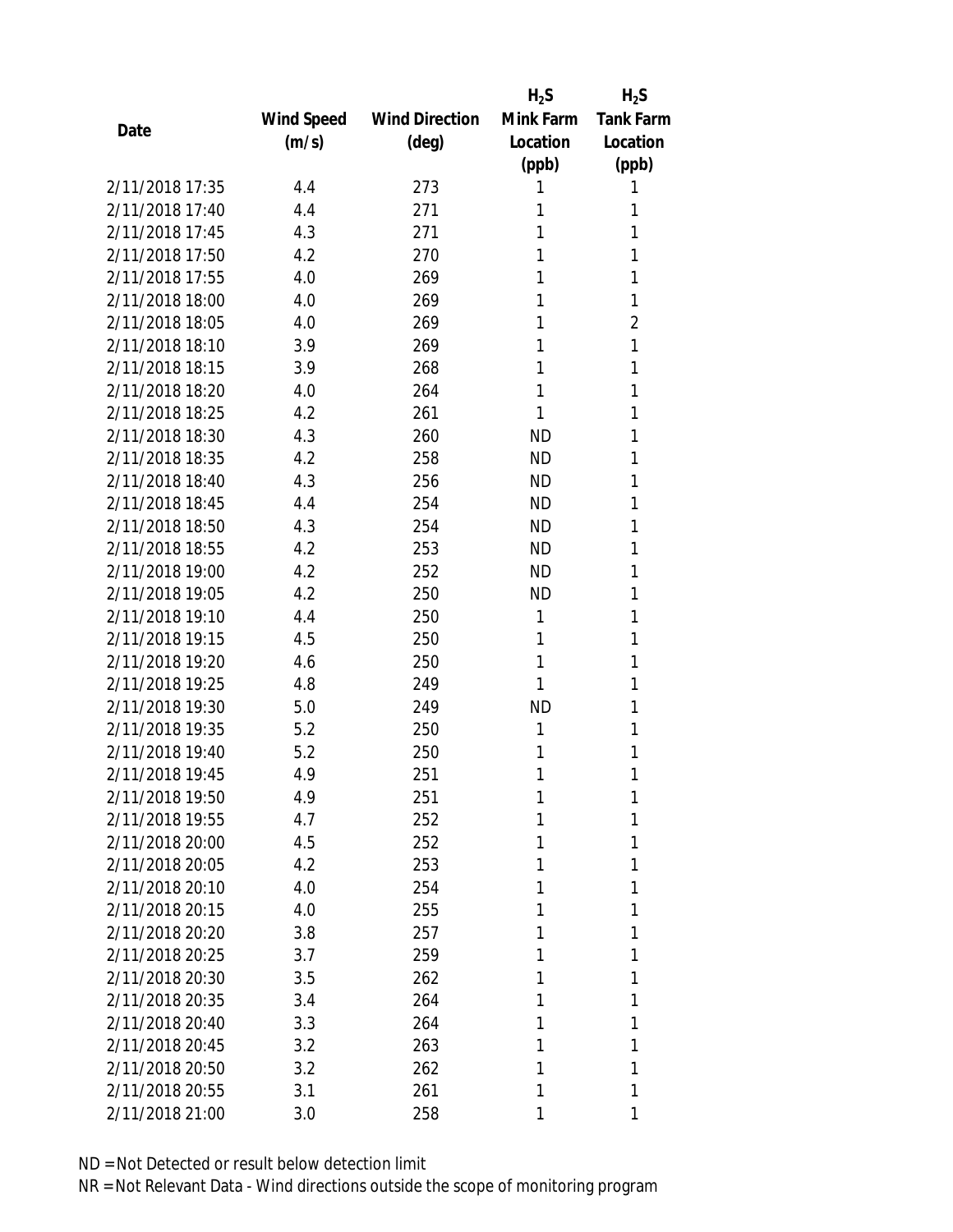|                 |            |                       | $H_2S$         | $H_2S$           |
|-----------------|------------|-----------------------|----------------|------------------|
|                 | Wind Speed | <b>Wind Direction</b> | Mink Farm      | <b>Tank Farm</b> |
| Date            | (m/s)      | $(\text{deg})$        | Location       | Location         |
|                 |            |                       | (ppb)          | (ppb)            |
| 2/11/2018 21:05 | 3.0        | 257                   | 1              | 1                |
| 2/11/2018 21:10 | 3.0        | 257                   | 1              | 1                |
| 2/11/2018 21:15 | 3.0        | 257                   | 1              | 1                |
| 2/11/2018 21:20 | 3.0        | 257                   | 1              | 1                |
| 2/11/2018 21:25 | 3.1        | 258                   | 1              | 1                |
| 2/11/2018 21:30 | 3.1        | 261                   | 1              | 1                |
| 2/11/2018 21:35 | 3.0        | 263                   | 1              | 1                |
| 2/11/2018 21:40 | 3.1        | 265                   | 1              | 1                |
| 2/11/2018 21:45 | 3.1        | 267                   | 2              | $\overline{2}$   |
| 2/11/2018 21:50 | 3.1        | 269                   | $\overline{2}$ | $\overline{2}$   |
| 2/11/2018 21:55 | 3.1        | 270                   | $\overline{2}$ | $\overline{2}$   |
| 2/11/2018 22:00 | 3.2        | 271                   | $\overline{2}$ | $\overline{2}$   |
| 2/11/2018 22:05 | 3.3        | 270                   | $\overline{2}$ | $\overline{2}$   |
| 2/11/2018 22:10 | 3.3        | 270                   | $\overline{2}$ | $\overline{2}$   |
| 2/11/2018 22:15 | 3.3        | 268                   | $\overline{2}$ | $\overline{2}$   |
| 2/11/2018 22:20 | 3.3        | 266                   | $\overline{2}$ | 1                |
| 2/11/2018 22:25 | 3.3        | 264                   | $\overline{2}$ | 1                |
| 2/11/2018 22:30 | 3.3        | 263                   | $\overline{2}$ | 1                |
| 2/11/2018 22:35 | 3.3        | 262                   | $\overline{2}$ | 1                |
| 2/11/2018 22:40 | 3.3        | 262                   | $\overline{2}$ | 1                |
| 2/11/2018 22:45 | 3.4        | 263                   | $\overline{2}$ | 1                |
| 2/11/2018 22:50 | 3.4        | 266                   | 1              | 1                |
| 2/11/2018 22:55 | 3.4        | 268                   | 1              | 1                |
| 2/11/2018 23:00 | 3.4        | 269                   | $\overline{2}$ | 1                |
| 2/11/2018 23:05 | 3.4        | 270                   | 1              | 1                |
| 2/11/2018 23:10 | 3.4        | 271                   | 1              | $\overline{2}$   |
| 2/11/2018 23:15 | 3.3        | 271                   | 1              | $\overline{2}$   |
| 2/11/2018 23:20 | 3.3        | 270                   | 1              | $\overline{2}$   |
| 2/11/2018 23:25 | 3.3        | 270                   | 1              | $\overline{2}$   |
| 2/11/2018 23:30 | 3.2        | 270                   | 1              | 1                |
| 2/11/2018 23:35 | 3.2        | 271                   | 1              | $\overline{2}$   |
| 2/11/2018 23:40 | 3.2        | 270                   | 1              | 1                |
| 2/11/2018 23:45 | 3.1        | 269                   | <b>ND</b>      | 1                |
| 2/11/2018 23:50 | 3.0        | 267                   | $\mathbf{1}$   | 1                |
| 2/11/2018 23:55 | 2.9        | 265                   | <b>ND</b>      | 1                |
| 2/11/2018 24:00 | 2.9        | 263                   | 1              | 1                |
| 2/12/2018 00:05 | 2.9        | 262                   | 1              | 1                |
| 2/12/2018 00:10 | 2.7        | 262                   | 1              | 1                |
| 2/12/2018 00:15 | 2.8        | 262                   | 1              | 1                |
| 2/12/2018 00:20 | 2.8        | 262                   | 1              | 1                |
| 2/12/2018 00:25 | 2.8        | 263                   | 1              | $\overline{2}$   |
| 2/12/2018 00:30 | 2.7        | 263                   | 1              | $\overline{2}$   |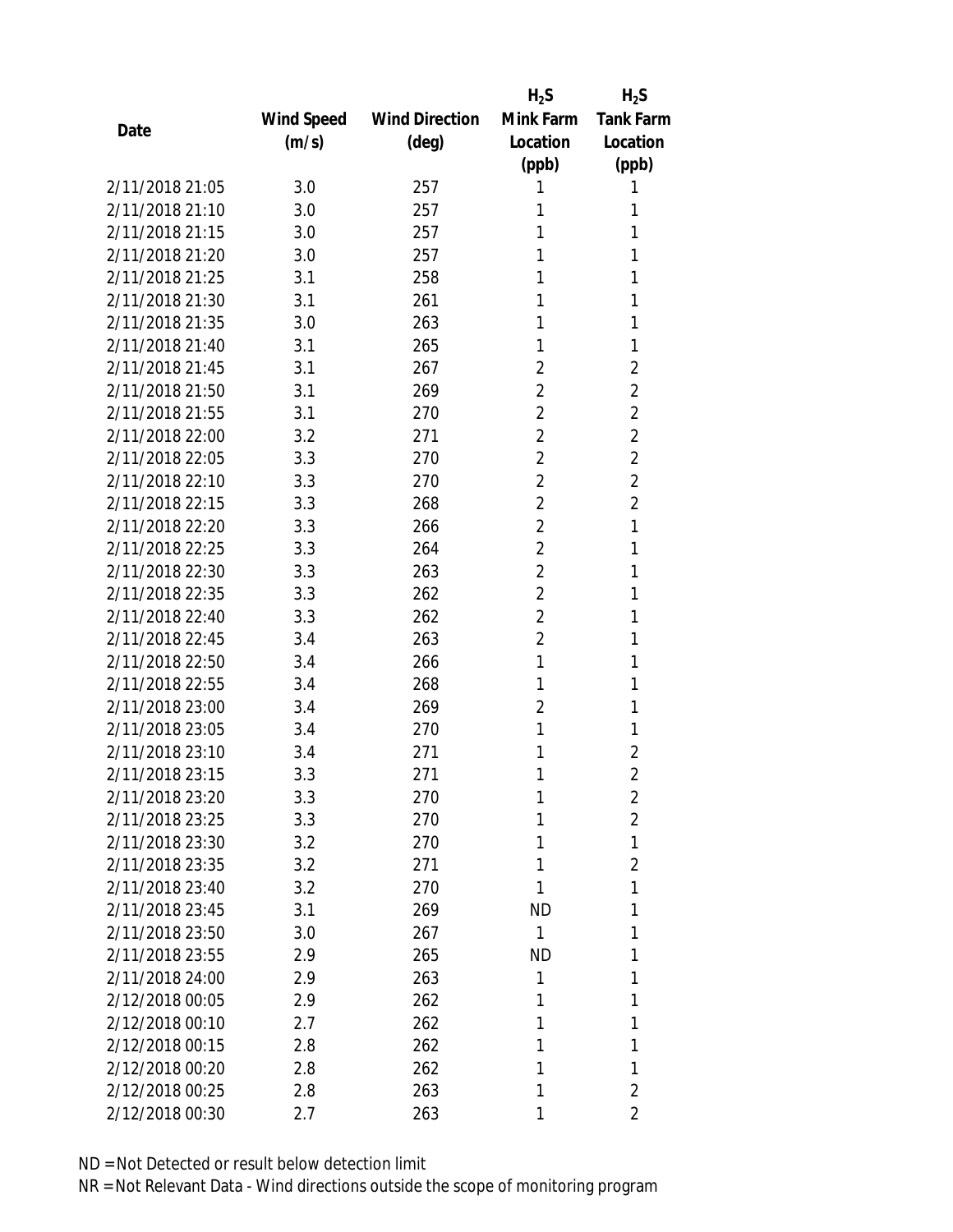|                 |            |                       | $H_2S$    | $H_2S$           |
|-----------------|------------|-----------------------|-----------|------------------|
|                 | Wind Speed | <b>Wind Direction</b> | Mink Farm | <b>Tank Farm</b> |
| Date            | (m/s)      | $(\text{deg})$        | Location  | Location         |
|                 |            |                       | (ppb)     | (ppb)            |
| 2/12/2018 00:35 | 2.7        | 262                   | 1         | 2                |
| 2/12/2018 00:40 | 2.7        | 261                   | 1         | $\overline{2}$   |
| 2/12/2018 00:45 | 2.7        | 262                   | 1         | $\overline{2}$   |
| 2/12/2018 00:50 | 2.6        | 262                   | 1         | $\overline{2}$   |
| 2/12/2018 00:55 | 2.6        | 260                   | 1         | $\overline{2}$   |
| 2/12/2018 01:00 | 2.7        | 259                   | 1         | $\overline{2}$   |
| 2/12/2018 01:05 | 2.7        | 258                   | 1         | $\overline{2}$   |
| 2/12/2018 01:10 | 2.7        | 256                   | 1         | $\overline{2}$   |
| 2/12/2018 01:15 | 2.7        | 253                   | 1         | $\overline{2}$   |
| 2/12/2018 01:20 | 2.7        | 252                   | 1         | $\overline{2}$   |
| 2/12/2018 01:25 | 2.6        | 251                   | 1         | $\overline{2}$   |
| 2/12/2018 01:30 | 2.6        | 251                   | 1         | $\overline{2}$   |
| 2/12/2018 01:35 | 2.5        | 249                   | 1         | $\overline{2}$   |
| 2/12/2018 01:40 | 2.5        | 248                   | 1         | $\overline{2}$   |
| 2/12/2018 01:45 | 2.5        | 248                   | 1         | $\overline{2}$   |
| 2/12/2018 01:50 | 2.6        | 247                   | 1         | 1                |
| 2/12/2018 01:55 | 2.6        | 248                   | 1         | 1                |
| 2/12/2018 02:00 | 2.6        | 249                   | <b>ND</b> | $\overline{2}$   |
| 2/12/2018 02:05 | 2.7        | 249                   | 1         | $\overline{2}$   |
| 2/12/2018 02:10 | 2.7        | 249                   | 1         | $\overline{2}$   |
| 2/12/2018 02:15 | 2.6        | 249                   | 1         | $\overline{2}$   |
| 2/12/2018 02:20 | 2.6        | 248                   | 1         | $\overline{2}$   |
| 2/12/2018 02:25 | 2.6        | 247                   | 1         | $\overline{2}$   |
| 2/12/2018 02:30 | 2.6        | 247                   | 1         | $\overline{2}$   |
| 2/12/2018 02:35 | 2.6        | 248                   | ND        | $\overline{2}$   |
| 2/12/2018 02:40 | 2.6        | 249                   | <b>ND</b> | $\overline{2}$   |
| 2/12/2018 02:45 | 2.5        | 249                   | <b>ND</b> | $\overline{2}$   |
| 2/12/2018 02:50 | 2.5        | 250                   | ND        | $\overline{2}$   |
| 2/12/2018 02:55 | 2.4        | 250                   | 1         | $\overline{2}$   |
| 2/12/2018 03:00 | 2.3        | 250                   | 1         | $\overline{2}$   |
| 2/12/2018 03:05 | $2.2\,$    | 250                   | 1         | $\overline{2}$   |
| 2/12/2018 03:10 | 2.2        | 251                   | 1         | $\overline{2}$   |
| 2/12/2018 03:15 | 2.2        | 251                   | 1         | $\overline{2}$   |
| 2/12/2018 03:20 | 2.2        | 251                   | 1         | 1                |
| 2/12/2018 03:25 | 2.2        | 252                   | 1         | 1                |
| 2/12/2018 03:30 | 2.2        | 252                   | 1         | 1                |
| 2/12/2018 03:35 | 2.1        | 252                   | 1         | 1                |
| 2/12/2018 03:40 | 2.1        | 250                   | 1         | 1                |
| 2/12/2018 03:45 | 2.1        | 251                   | 1         | 1                |
| 2/12/2018 03:50 | 2.1        | 253                   | 1         | $\overline{2}$   |
| 2/12/2018 03:55 | 2.1        | 254                   | 1         | $\overline{2}$   |
| 2/12/2018 04:00 | 2.1        | 255                   | 1         | 2                |
|                 |            |                       |           |                  |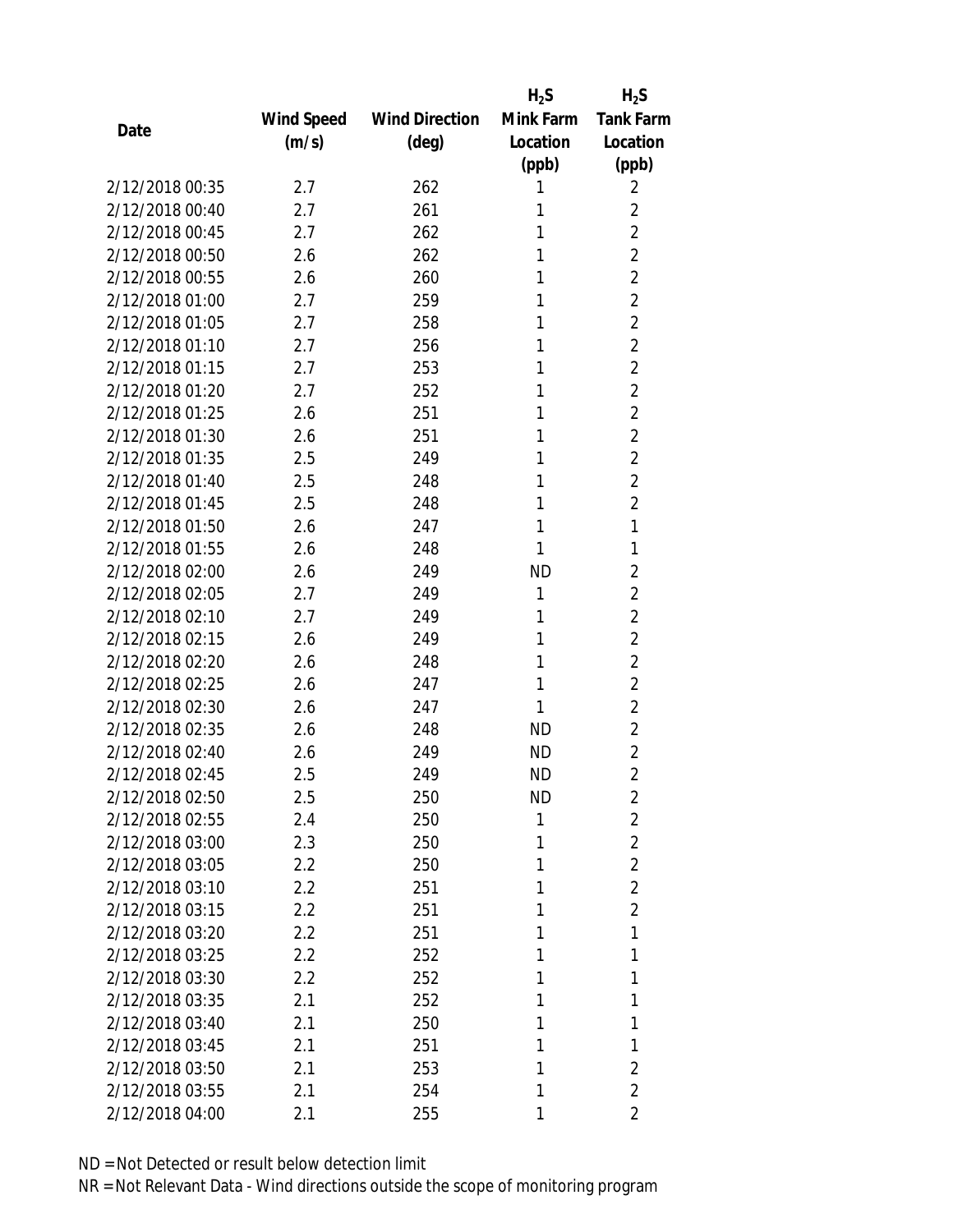|                 |            |                       | $H_2S$         | $H_2S$           |
|-----------------|------------|-----------------------|----------------|------------------|
|                 | Wind Speed | <b>Wind Direction</b> | Mink Farm      | <b>Tank Farm</b> |
| Date            | (m/s)      | $(\text{deg})$        | Location       | Location         |
|                 |            |                       | (ppb)          | (ppb)            |
| 2/12/2018 04:05 | 2.0        | 255                   | 1              | 1                |
| 2/12/2018 04:10 | 2.0        | 258                   | 1              | 1                |
| 2/12/2018 04:15 | 2.0        | 260                   | <b>ND</b>      | 1                |
| 2/12/2018 04:20 | 2.0        | 262                   | <b>ND</b>      | $\overline{2}$   |
| 2/12/2018 04:25 | 1.9        | 266                   | 1              | $\overline{2}$   |
| 2/12/2018 04:30 | 1.9        | 271                   | 1              | $\overline{2}$   |
| 2/12/2018 04:35 | 1.8        | 276                   | 1              | <b>NR</b>        |
| 2/12/2018 04:40 | 1.7        | 279                   | 1              | <b>NR</b>        |
| 2/12/2018 04:45 | 1.7        | 282                   | 1              | <b>NR</b>        |
| 2/12/2018 04:50 | 1.7        | 286                   | 1              | <b>NR</b>        |
| 2/12/2018 04:55 | 1.8        | 291                   | 1              | <b>NR</b>        |
| 2/12/2018 05:00 | 1.8        | 295                   | 1              | <b>NR</b>        |
| 2/12/2018 05:05 | 1.9        | 299                   | 1              | <b>NR</b>        |
| 2/12/2018 05:10 | 1.9        | 305                   | 1              | <b>NR</b>        |
| 2/12/2018 05:15 | 2.0        | 309                   | 1              | <b>NR</b>        |
| 2/12/2018 05:20 | 2.1        | 312                   | 1              | <b>NR</b>        |
| 2/12/2018 05:25 | 2.1        | 312                   | 1              | <b>NR</b>        |
| 2/12/2018 05:30 | 2.2        | 313                   | 1              | <b>NR</b>        |
| 2/12/2018 05:35 | 2.2        | 314                   | 1              | <b>NR</b>        |
| 2/12/2018 05:40 | 2.2        | 317                   | 1              | <b>NR</b>        |
| 2/12/2018 05:45 | 2.4        | 320                   | 1              | <b>NR</b>        |
| 2/12/2018 05:50 | 2.4        | 323                   | 1              | <b>NR</b>        |
| 2/12/2018 05:55 | 2.6        | 327                   | 1              | <b>NR</b>        |
| 2/12/2018 06:00 | 2.7        | 330                   | 1              | <b>NR</b>        |
| 2/12/2018 06:05 | 2.9        | 333                   | 1              | <b>NR</b>        |
| 2/12/2018 06:10 | 3.0        | 334                   | 1              | <b>NR</b>        |
| 2/12/2018 06:15 | 3.0        | 335                   | 1              | <b>NR</b>        |
| 2/12/2018 06:20 | 3.0        | 334                   | 1              | <b>NR</b>        |
| 2/12/2018 06:25 | 3.1        | 335                   | 1              | <b>NR</b>        |
| 2/12/2018 06:30 | 3.0        | 335                   | 1              | <b>NR</b>        |
| 2/12/2018 06:35 | 3.0        | 336                   | 1              | <b>NR</b>        |
| 2/12/2018 06:40 | 2.8        | 337                   | 1              | <b>NR</b>        |
| 2/12/2018 06:45 | 2.8        | 340                   | 1              | <b>NR</b>        |
| 2/12/2018 06:50 | 2.6        | 342                   | 1              | <b>NR</b>        |
| 2/12/2018 06:55 | 2.5        | 344                   | 1              | <b>NR</b>        |
| 2/12/2018 07:00 | 2.4        | 346                   | $\overline{2}$ | <b>NR</b>        |
| 2/12/2018 07:05 | 2.4        | 348                   | $\overline{2}$ | <b>NR</b>        |
| 2/12/2018 07:10 | 2.4        | 349                   | $\overline{c}$ | <b>NR</b>        |
| 2/12/2018 07:15 | 2.4        | 350                   | $\overline{2}$ | <b>NR</b>        |
| 2/12/2018 07:20 | 2.4        | 353                   | $\overline{2}$ | <b>NR</b>        |
| 2/12/2018 07:25 | 2.5        | 355                   | 1              | <b>NR</b>        |
| 2/12/2018 07:30 | 2.5        | 358                   | 1              | <b>NR</b>        |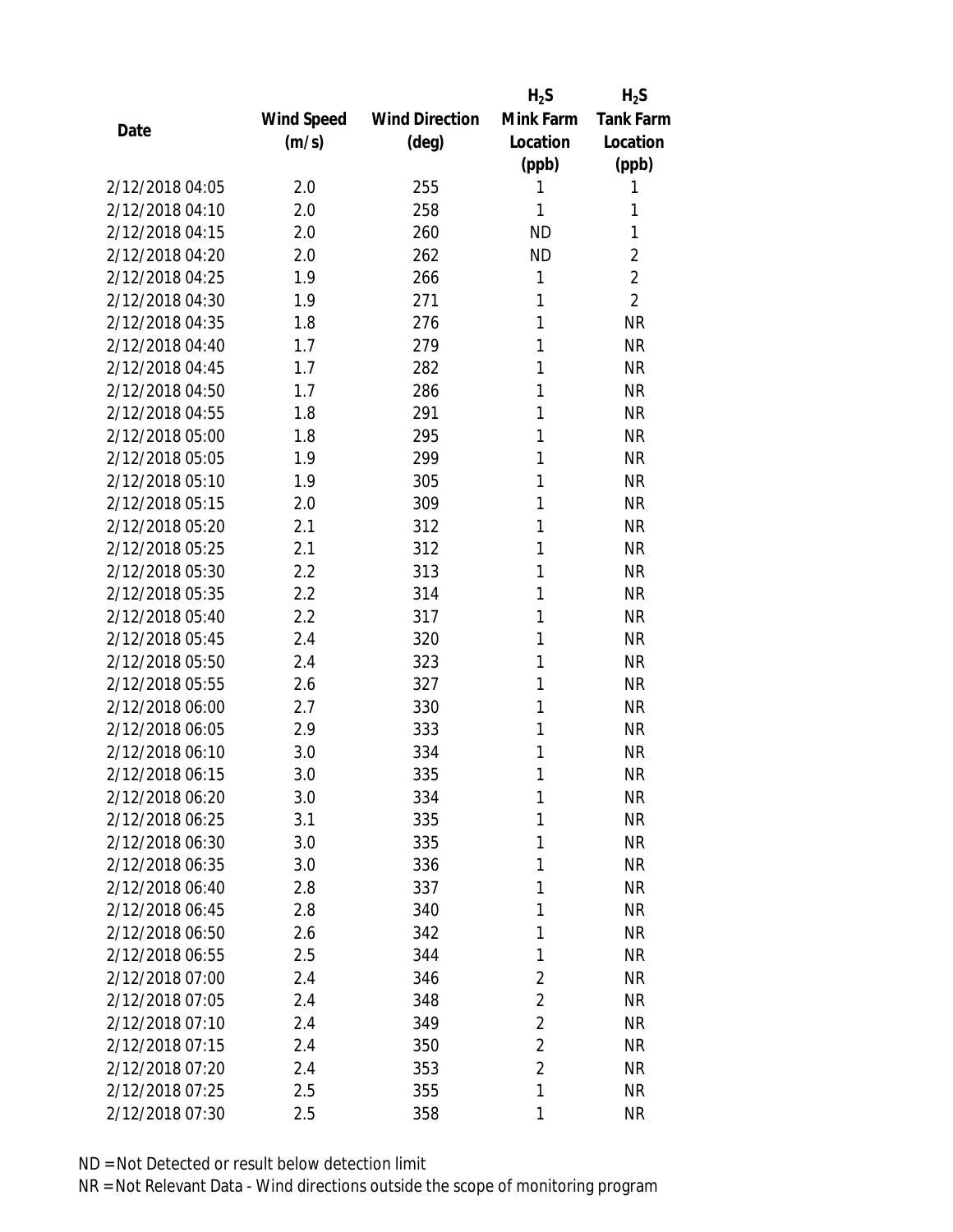|                 |            |                       | $H_2S$    | $H_2S$           |
|-----------------|------------|-----------------------|-----------|------------------|
|                 | Wind Speed | <b>Wind Direction</b> | Mink Farm | <b>Tank Farm</b> |
| Date            | (m/s)      | $(\text{deg})$        | Location  | Location         |
|                 |            |                       | (ppb)     | (ppb)            |
| 2/12/2018 07:35 | 2.5        | 360                   | 1         | <b>NR</b>        |
| 2/12/2018 07:40 | 2.5        | 2                     | 1         | <b>NR</b>        |
| 2/12/2018 07:45 | 2.4        | 4                     | 1         | <b>NR</b>        |
| 2/12/2018 07:50 | 2.4        | 5                     | 1         | <b>NR</b>        |
| 2/12/2018 07:55 | 2.3        | 5                     | 1         | <b>NR</b>        |
| 2/12/2018 08:00 | 2.2        | 5                     | 1         | <b>NR</b>        |
| 2/12/2018 08:05 | 2.2        | 5                     | 1         | <b>NR</b>        |
| 2/12/2018 08:10 | 2.2        | 5                     | 1         | <b>NR</b>        |
| 2/12/2018 08:15 | 2.3        | 6                     | 1         | <b>NR</b>        |
| 2/12/2018 08:20 | 2.3        | 6                     | 1         | <b>NR</b>        |
| 2/12/2018 08:25 | 2.2        | 9                     | 1         | <b>NR</b>        |
| 2/12/2018 08:30 | 2.2        | 13                    | 1         | <b>NR</b>        |
| 2/12/2018 08:35 | 2.3        | 16                    | 1         | <b>NR</b>        |
| 2/12/2018 08:40 | 2.4        | 18                    | 1         | <b>NR</b>        |
| 2/12/2018 08:45 | 2.5        | 20                    | 1         | <b>NR</b>        |
| 2/12/2018 08:50 | 2.6        | 22                    | 1         | <b>NR</b>        |
| 2/12/2018 08:55 | 2.8        | 20                    | 1         | <b>NR</b>        |
| 2/12/2018 09:00 | 3.0        | 17                    | 1         | <b>NR</b>        |
| 2/12/2018 09:05 | 3.0        | 15                    | 1         | <b>NR</b>        |
| 2/12/2018 09:10 | 3.1        | 14                    | 1         | <b>NR</b>        |
| 2/12/2018 09:15 | 3.1        | 13                    | 1         | <b>NR</b>        |
| 2/12/2018 09:20 | 3.0        | 11                    | 1         | <b>NR</b>        |
| 2/12/2018 09:25 | 2.9        | 12                    | 1         | <b>NR</b>        |
| 2/12/2018 09:30 | 2.8        | 11                    | 1         | <b>NR</b>        |
| 2/12/2018 09:35 | 2.7        | 12                    | 1         | <b>NR</b>        |
| 2/12/2018 09:40 | 2.6        | 14                    | 1         | <b>NR</b>        |
| 2/12/2018 09:45 | 2.6        | 15                    | 1         | <b>NR</b>        |
| 2/12/2018 09:50 | 2.6        | 16                    | 1         | ΝR               |
| 2/12/2018 09:55 | 2.5        | 16                    | 1         | <b>NR</b>        |
| 2/12/2018 10:00 | 2.7        | 17                    | 1         | <b>NR</b>        |
| 2/12/2018 10:05 | 2.6        | 17                    | 1         | <b>NR</b>        |
| 2/12/2018 10:10 | 2.5        | 17                    | 1         | <b>NR</b>        |
| 2/12/2018 10:15 | 2.6        | 19                    | 1         | <b>NR</b>        |
| 2/12/2018 10:20 | 2.7        | 21                    | 1         | <b>NR</b>        |
| 2/12/2018 10:25 | 2.8        | 22                    | 1         | <b>NR</b>        |
| 2/12/2018 10:30 | 2.8        | 26                    | 1         | <b>NR</b>        |
| 2/12/2018 10:35 | 2.8        | 28                    | 1         | <b>NR</b>        |
| 2/12/2018 10:40 | 2.8        | 30                    | 1         | <b>NR</b>        |
| 2/12/2018 10:45 | 2.7        | 28                    | 1         | <b>NR</b>        |
| 2/12/2018 10:50 | 2.5        | 25                    | 1         | <b>NR</b>        |
| 2/12/2018 10:55 | 2.5        | 23                    | 1         | <b>NR</b>        |
| 2/12/2018 11:00 | 2.5        | 21                    | 1         | <b>NR</b>        |
|                 |            |                       |           |                  |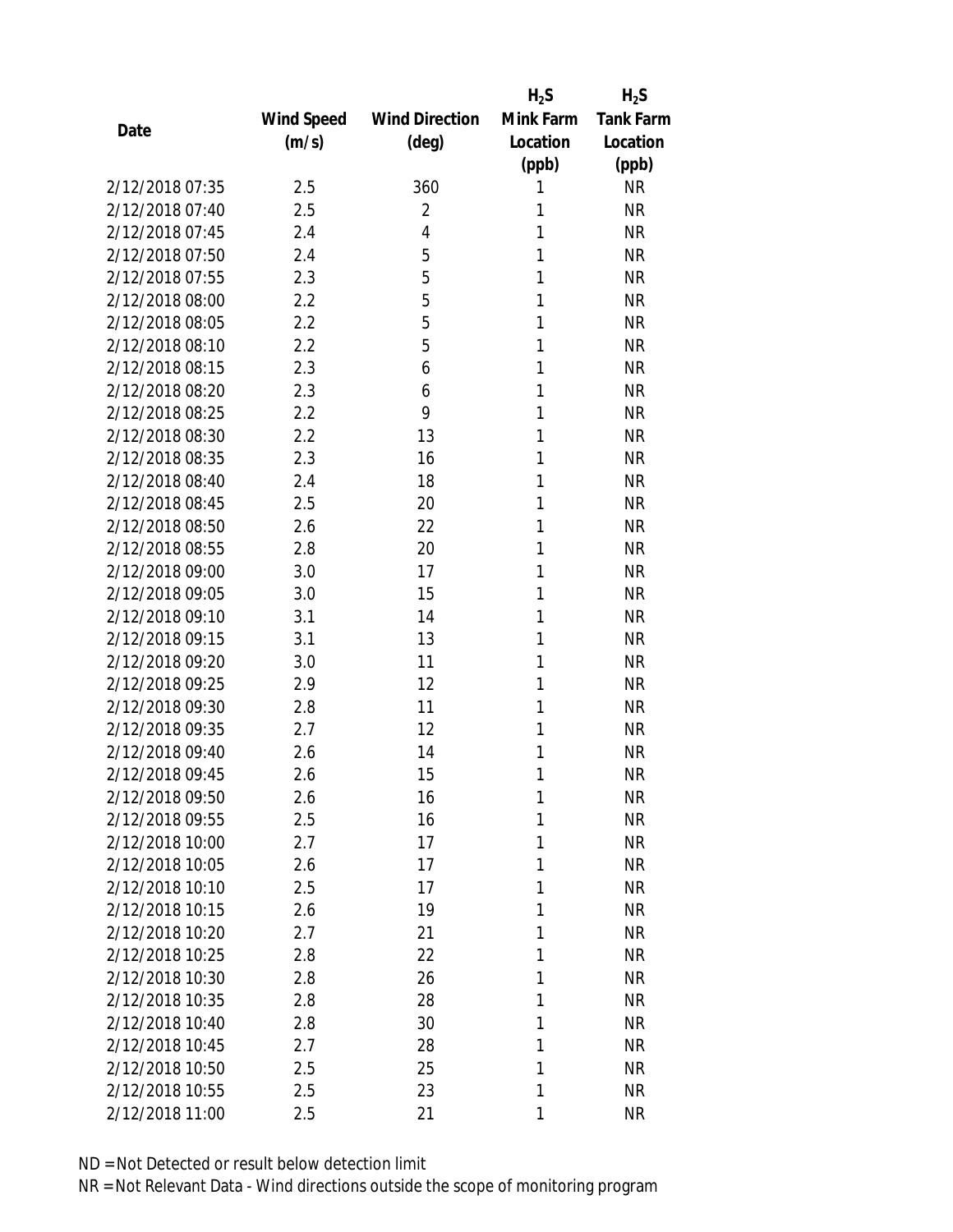|                 |            |                       | $H_2S$    | $H_2S$           |
|-----------------|------------|-----------------------|-----------|------------------|
|                 | Wind Speed | <b>Wind Direction</b> | Mink Farm | <b>Tank Farm</b> |
| Date            | (m/s)      | $(\text{deg})$        | Location  | Location         |
|                 |            |                       | (ppb)     | (ppb)            |
| 2/12/2018 11:05 | 2.5        | 20                    | 1         | <b>NR</b>        |
| 2/12/2018 11:10 | 2.7        | 17                    | <b>ND</b> | <b>NR</b>        |
| 2/12/2018 11:15 | 2.9        | 17                    | <b>ND</b> | <b>NR</b>        |
| 2/12/2018 11:20 | 3.0        | 17                    | <b>ND</b> | <b>NR</b>        |
| 2/12/2018 11:25 | 2.9        | 17                    | <b>ND</b> | <b>NR</b>        |
| 2/12/2018 11:30 | 3.0        | 16                    | <b>ND</b> | <b>NR</b>        |
| 2/12/2018 11:35 | 3.0        | 15                    | <b>ND</b> | <b>NR</b>        |
| 2/12/2018 11:40 | 2.8        | 17                    | <b>ND</b> | <b>NR</b>        |
| 2/12/2018 11:45 | 2.8        | 17                    | 1         | <b>NR</b>        |
| 2/12/2018 11:50 | 2.6        | 16                    | 1         | <b>NR</b>        |
| 2/12/2018 11:55 | 2.8        | 15                    | 1         | <b>NR</b>        |
| 2/12/2018 12:00 | 2.7        | 15                    | 1         | <b>NR</b>        |
| 2/12/2018 12:05 | 2.8        | 17                    | 1         | <b>NR</b>        |
| 2/12/2018 12:10 | 2.9        | 21                    | 1         | <b>NR</b>        |
| 2/12/2018 12:15 | 2.9        | 25                    | 1         | <b>NR</b>        |
| 2/12/2018 12:20 | 3.1        | 25                    | 1         | <b>NR</b>        |
| 2/12/2018 12:25 | 3.2        | 22                    | 1         | <b>NR</b>        |
| 2/12/2018 12:30 | 3.3        | 24                    | 1         | <b>NR</b>        |
| 2/12/2018 12:35 | 3.2        | 21                    | 1         | <b>NR</b>        |
| 2/12/2018 12:40 | 3.2        | 15                    | 1         | <b>NR</b>        |
| 2/12/2018 12:45 | 3.2        | 9                     | 1         | <b>NR</b>        |
| 2/12/2018 12:50 | 3.2        | 10                    | 1         | <b>NR</b>        |
| 2/12/2018 12:55 | 3.2        | 14                    | 1         | <b>NR</b>        |
| 2/12/2018 13:00 | 3.1        | 17                    | 1         | <b>NR</b>        |
| 2/12/2018 13:05 | 3.0        | 23                    | 1         | <b>NR</b>        |
| 2/12/2018 13:10 | 2.9        | 23                    | 1         | <b>NR</b>        |
| 2/12/2018 13:15 | 2.7        | 23                    | 1         | <b>NR</b>        |
| 2/12/2018 13:20 | 2.5        | 25                    | 1         | <b>NR</b>        |
| 2/12/2018 13:25 | 2.3        | 29                    | 1         | <b>NR</b>        |
| 2/12/2018 13:30 | 2.0        | 27                    | 1         | <b>NR</b>        |
| 2/12/2018 13:35 | 2.1        | 22                    | <b>ND</b> | <b>NR</b>        |
| 2/12/2018 13:40 | 2.2        | 25                    | <b>ND</b> | <b>NR</b>        |
| 2/12/2018 13:45 | 2.2        | 22                    | <b>ND</b> | <b>NR</b>        |
| 2/12/2018 13:50 | 2.1        | 15                    | <b>ND</b> | <b>NR</b>        |
| 2/12/2018 13:55 | 2.2        | 9                     | <b>ND</b> | <b>NR</b>        |
| 2/12/2018 14:00 | 2.4        | 360                   | <b>ND</b> | <b>NR</b>        |
| 2/12/2018 14:05 | 2.3        | 352                   | ND        | <b>NR</b>        |
| 2/12/2018 14:10 | 2.3        | 348                   | ND        | <b>NR</b>        |
| 2/12/2018 14:15 | 2.4        | 355                   | <b>ND</b> | <b>NR</b>        |
| 2/12/2018 14:20 | 2.5        | 359                   | 1         | <b>NR</b>        |
| 2/12/2018 14:25 | 2.5        | 359                   | <b>ND</b> | <b>NR</b>        |
| 2/12/2018 14:30 | 2.6        | $\overline{2}$        | <b>ND</b> | <b>NR</b>        |
|                 |            |                       |           |                  |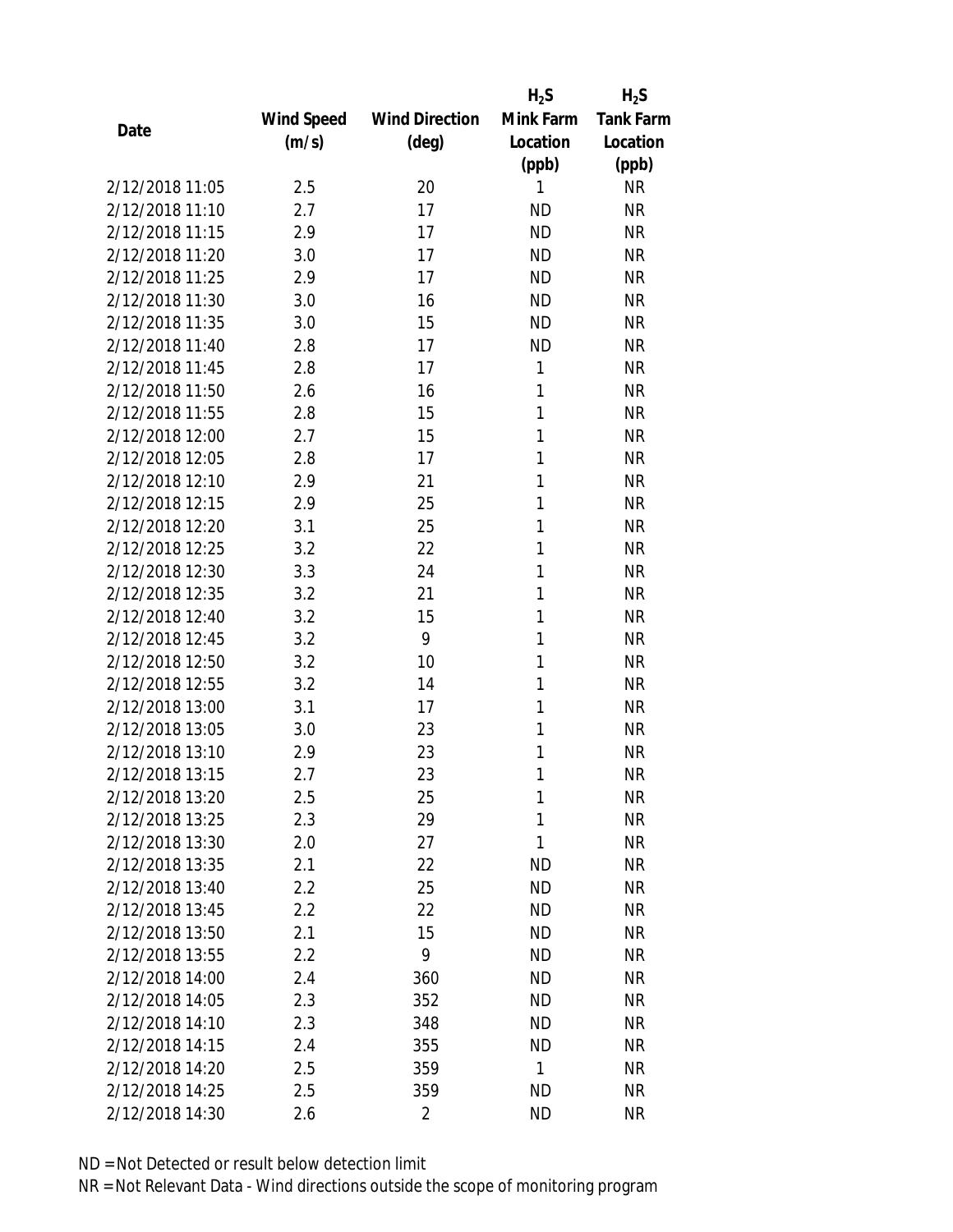|                 |            |                       | $H_2S$    | $H_2S$           |
|-----------------|------------|-----------------------|-----------|------------------|
|                 | Wind Speed | <b>Wind Direction</b> | Mink Farm | <b>Tank Farm</b> |
| Date            | (m/s)      | $(\text{deg})$        | Location  | Location         |
|                 |            |                       | (ppb)     | (ppb)            |
| 2/12/2018 14:35 | 2.6        | 9                     | <b>ND</b> | <b>NR</b>        |
| 2/12/2018 14:40 | 2.5        | 8                     | 1         | <b>NR</b>        |
| 2/12/2018 14:45 | 2.5        | 4                     | <b>ND</b> | <b>NR</b>        |
| 2/12/2018 14:50 | 2.4        | $\overline{2}$        | <b>ND</b> | <b>NR</b>        |
| 2/12/2018 14:55 | 2.2        | 6                     | <b>ND</b> | <b>NR</b>        |
| 2/12/2018 15:00 | 2.1        | 11                    | <b>ND</b> | <b>NR</b>        |
| 2/12/2018 15:05 | 2.1        | 10                    | <b>ND</b> | <b>NR</b>        |
| 2/12/2018 15:10 | 2.1        | 14                    | <b>ND</b> | <b>NR</b>        |
| 2/12/2018 15:15 | 2.2        | 16                    | <b>ND</b> | <b>NR</b>        |
| 2/12/2018 15:20 | 2.3        | 23                    | <b>ND</b> | <b>NR</b>        |
| 2/12/2018 15:25 | 2.2        | 27                    | <b>ND</b> | <b>NR</b>        |
| 2/12/2018 15:30 | 2.2        | 25                    | <b>ND</b> | <b>NR</b>        |
| 2/12/2018 15:35 | 2.1        | 27                    | <b>ND</b> | <b>NR</b>        |
| 2/12/2018 15:40 | 2.0        | 29                    | <b>NR</b> | <b>NR</b>        |
| 2/12/2018 15:45 | 1.9        | 25                    | <b>NR</b> | <b>NR</b>        |
| 2/12/2018 15:50 | 1.7        | 15                    | <b>NR</b> | <b>NR</b>        |
| 2/12/2018 15:55 | 1.8        | $\overline{7}$        | 1         | <b>NR</b>        |
| 2/12/2018 16:00 | 1.9        | 10                    | 1         | <b>NR</b>        |
| 2/12/2018 16:05 | 2.1        | 12                    | 1         | <b>NR</b>        |
| 2/12/2018 16:10 | 2.4        | 12                    | 1         | <b>NR</b>        |
| 2/12/2018 16:15 | 2.5        | 19                    | 1         | <b>NR</b>        |
| 2/12/2018 16:20 | 2.6        | 22                    | 1         | <b>NR</b>        |
| 2/12/2018 16:25 | 2.5        | 21                    | 1         | <b>NR</b>        |
| 2/12/2018 16:30 | 2.5        | 19                    | 1         | <b>NR</b>        |
| 2/12/2018 16:35 | 2.3        | 17                    | 1         | <b>NR</b>        |
| 2/12/2018 16:40 | 2.3        | 17                    | 1         | <b>NR</b>        |
| 2/12/2018 16:45 | 2.3        | 19                    | 1         | <b>NR</b>        |
| 2/12/2018 16:50 | 2.3        | 26                    | 1         | <b>NR</b>        |
| 2/12/2018 16:55 | 2.4        | 33                    | 1         | <b>NR</b>        |
| 2/12/2018 17:00 | 2.4        | 38                    | 1         | <b>NR</b>        |
| 2/12/2018 17:05 | 2.4        | 38                    | 1         | <b>NR</b>        |
| 2/12/2018 17:10 | 2.3        | 42                    | <b>NR</b> | <b>NR</b>        |
| 2/12/2018 17:15 | 2.2        | 38                    | 1         | <b>NR</b>        |
| 2/12/2018 17:20 | 2.2        | 30                    | 1         | <b>NR</b>        |
| 2/12/2018 17:25 | 2.2        | 25                    | 1         | <b>NR</b>        |
| 2/12/2018 17:30 | 2.2        | 22                    | 1         | <b>NR</b>        |
| 2/12/2018 17:35 | 2.1        | 21                    | 1         | <b>NR</b>        |
| 2/12/2018 17:40 | 2.1        | 19                    | 1         | <b>NR</b>        |
| 2/12/2018 17:45 | 2.2        | 21                    | 1         | <b>NR</b>        |
| 2/12/2018 17:50 | 2.1        | 24                    | 1         | <b>NR</b>        |
| 2/12/2018 17:55 | 2.2        |                       | 1         | <b>NR</b>        |
|                 |            | 26                    |           |                  |
| 2/12/2018 18:00 | 2.3        | 29                    | 1         | <b>NR</b>        |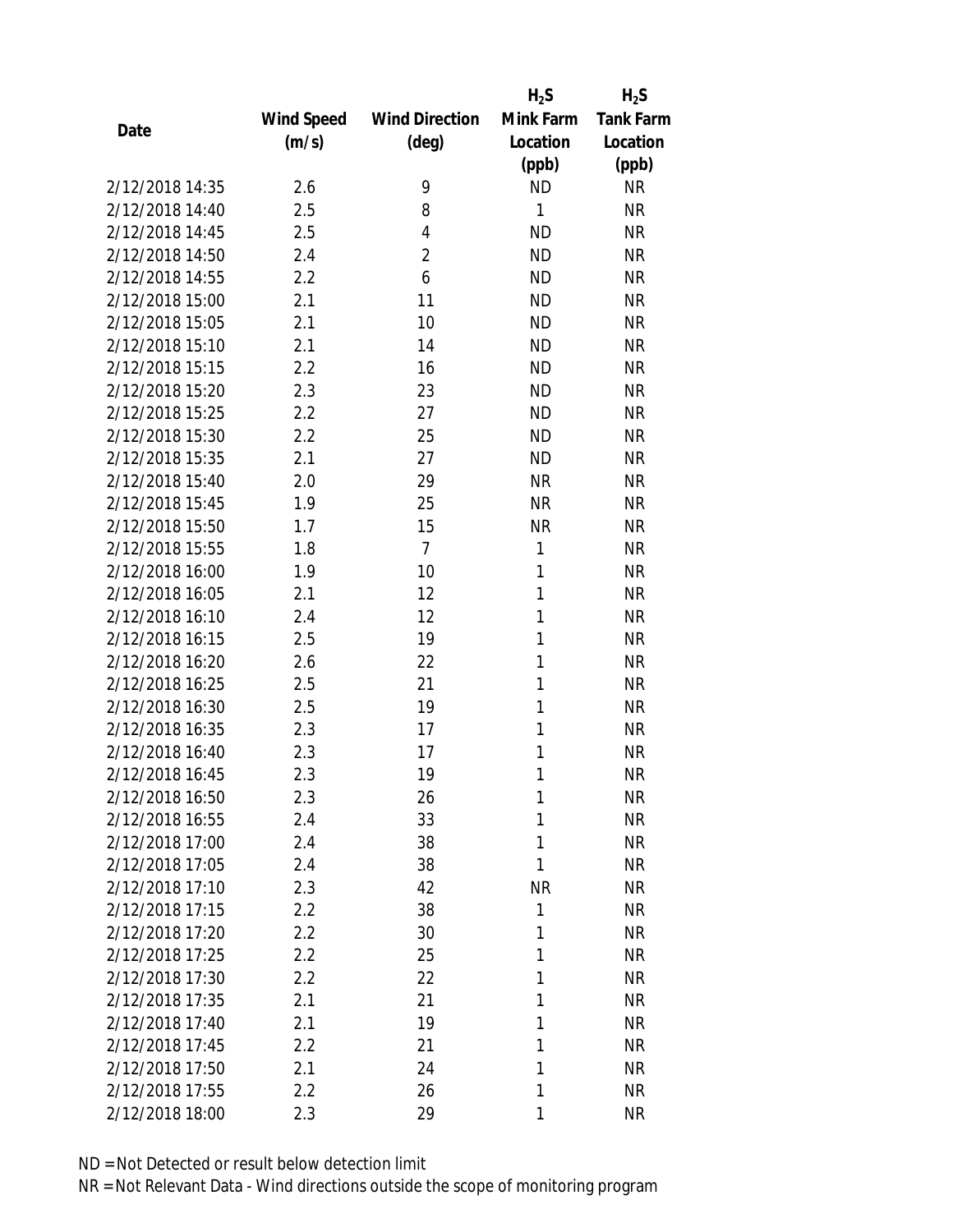|                 |            |                       | $H_2S$    | $H_2S$           |
|-----------------|------------|-----------------------|-----------|------------------|
|                 | Wind Speed | <b>Wind Direction</b> | Mink Farm | <b>Tank Farm</b> |
| Date            | (m/s)      | $(\text{deg})$        | Location  | Location         |
|                 |            |                       | (ppb)     | (ppb)            |
| 2/12/2018 18:05 | 2.4        | 39                    | 1         | <b>NR</b>        |
| 2/12/2018 18:10 | 2.6        | 49                    | <b>NR</b> | <b>NR</b>        |
| 2/12/2018 18:15 | 2.7        | 57                    | <b>NR</b> | <b>NR</b>        |
| 2/12/2018 18:20 | 2.7        | 66                    | <b>NR</b> | <b>NR</b>        |
| 2/12/2018 18:25 | 2.8        | 75                    | <b>NR</b> | <b>NR</b>        |
| 2/12/2018 18:30 | 2.8        | 81                    | <b>NR</b> | <b>NR</b>        |
| 2/12/2018 18:35 | 2.7        | 81                    | <b>NR</b> | <b>NR</b>        |
| 2/12/2018 18:40 | 2.7        | 80                    | <b>NR</b> | <b>NR</b>        |
| 2/12/2018 18:45 | 2.7        | 80                    | <b>NR</b> | <b>NR</b>        |
| 2/12/2018 18:50 | 2.7        | 81                    | <b>NR</b> | <b>NR</b>        |
| 2/12/2018 18:55 | 2.6        | 82                    | <b>NR</b> | <b>NR</b>        |
| 2/12/2018 19:00 | 2.5        | 82                    | <b>NR</b> | <b>NR</b>        |
| 2/12/2018 19:05 | 2.5        | 82                    | <b>NR</b> | <b>NR</b>        |
| 2/12/2018 19:10 | 2.3        | 80                    | <b>NR</b> | <b>NR</b>        |
| 2/12/2018 19:15 | 2.2        | 81                    | <b>NR</b> | <b>NR</b>        |
| 2/12/2018 19:20 | 2.2        | 81                    | <b>NR</b> | <b>NR</b>        |
| 2/12/2018 19:25 | 2.2        | 80                    | <b>NR</b> | <b>NR</b>        |
| 2/12/2018 19:30 | 2.2        | 81                    | <b>NR</b> | <b>NR</b>        |
| 2/12/2018 19:35 | 2.1        | 83                    | <b>NR</b> | <b>NR</b>        |
| 2/12/2018 19:40 | 2.1        | 86                    | <b>NR</b> | <b>NR</b>        |
| 2/12/2018 19:45 | 2.0        | 89                    | <b>NR</b> | <b>NR</b>        |
| 2/12/2018 19:50 | 1.9        | 90                    | <b>NR</b> | <b>NR</b>        |
| 2/12/2018 19:55 | 1.7        | 94                    | <b>NR</b> | <b>NR</b>        |
| 2/12/2018 20:00 | 1.6        | 97                    | <b>NR</b> | <b>NR</b>        |
| 2/12/2018 20:05 | 1.5        | 98                    | <b>NR</b> | <b>NR</b>        |
| 2/12/2018 20:10 | 1.4        | 96                    | <b>NR</b> | <b>NR</b>        |
| 2/12/2018 20:15 | 1.4        | 91                    | <b>NR</b> | <b>NR</b>        |
| 2/12/2018 20:20 | 1.5        | 87                    | ΝR        | <b>NR</b>        |
| 2/12/2018 20:25 | 1.5        | 79                    | <b>NR</b> | <b>NR</b>        |
| 2/12/2018 20:30 | 1.6        | 69                    | <b>NR</b> | <b>NR</b>        |
| 2/12/2018 20:35 | 1.6        | 63                    | <b>NR</b> | <b>NR</b>        |
| 2/12/2018 20:40 | 1.6        | 58                    | <b>NR</b> | <b>NR</b>        |
| 2/12/2018 20:45 | 1.6        | 54                    | ΝR        | <b>NR</b>        |
| 2/12/2018 20:50 | 1.7        | 47                    | <b>NR</b> | <b>NR</b>        |
| 2/12/2018 20:55 | 1.7        | 47                    | <b>NR</b> | <b>NR</b>        |
| 2/12/2018 21:00 | 1.6        | 48                    | <b>NR</b> | <b>NR</b>        |
| 2/12/2018 21:05 | 1.7        | 48                    | ΝR        | <b>NR</b>        |
| 2/12/2018 21:10 | 1.7        | 49                    | ΝR        | <b>NR</b>        |
| 2/12/2018 21:15 | 1.8        | 49                    | <b>NR</b> | <b>NR</b>        |
| 2/12/2018 21:20 | 1.8        | 50                    | NR        | <b>NR</b>        |
| 2/12/2018 21:25 | 1.9        | 48                    | <b>NR</b> | <b>NR</b>        |
| 2/12/2018 21:30 | 2.0        | 48                    | <b>NR</b> | <b>NR</b>        |
|                 |            |                       |           |                  |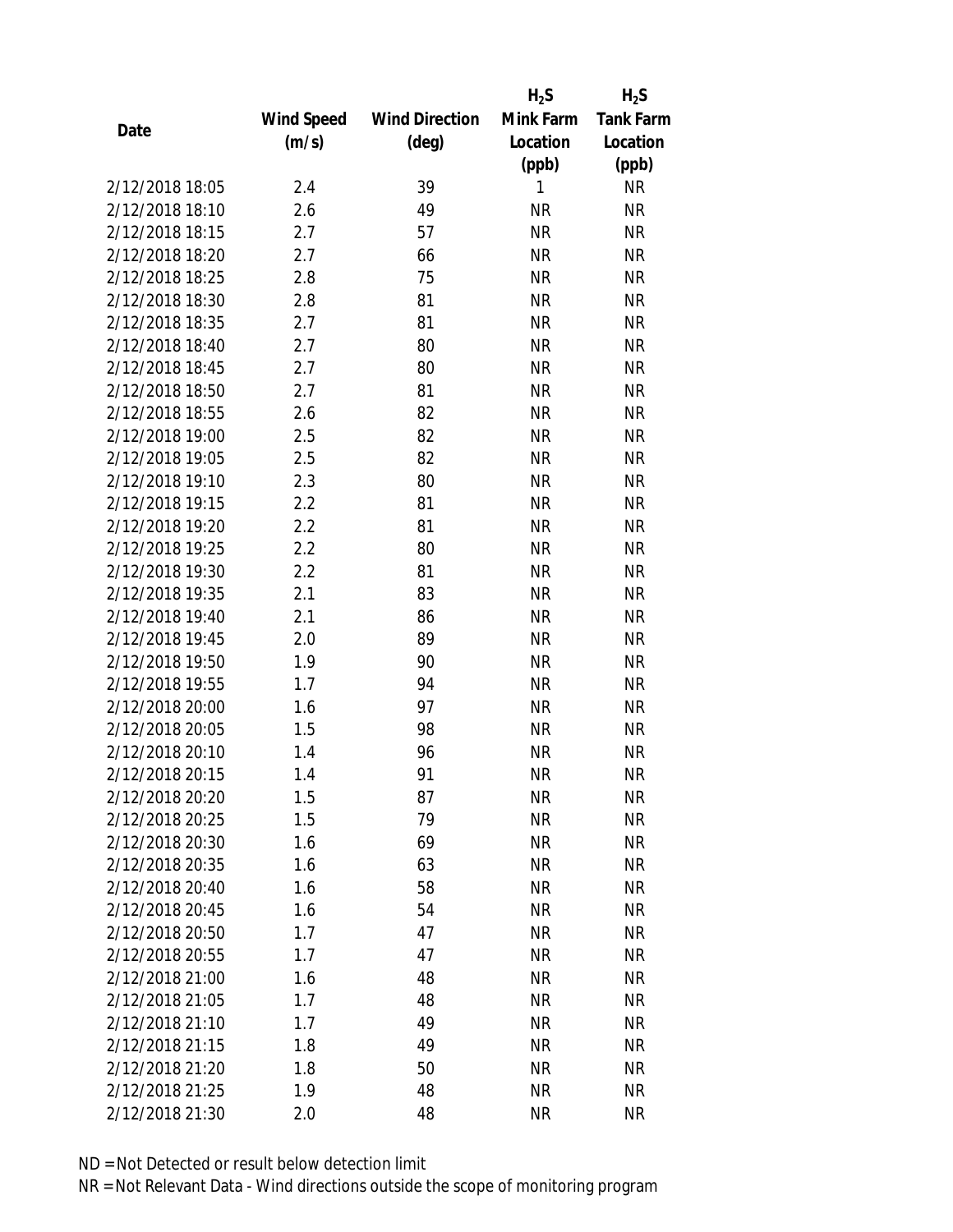|                 |            |                       | $H_2S$    | $H_2S$           |
|-----------------|------------|-----------------------|-----------|------------------|
|                 | Wind Speed | <b>Wind Direction</b> | Mink Farm | <b>Tank Farm</b> |
| Date            | (m/s)      | $(\text{deg})$        | Location  | Location         |
|                 |            |                       | (ppb)     | (ppb)            |
| 2/12/2018 21:35 | 1.9        | 48                    | <b>NR</b> | <b>NR</b>        |
| 2/12/2018 21:40 | 1.9        | 49                    | <b>NR</b> | <b>NR</b>        |
| 2/12/2018 21:45 | 1.8        | 52                    | <b>NR</b> | <b>NR</b>        |
| 2/12/2018 21:50 | 1.6        | 55                    | <b>NR</b> | <b>NR</b>        |
| 2/12/2018 21:55 | 1.4        | 59                    | <b>NR</b> | <b>NR</b>        |
| 2/12/2018 22:00 | 1.4        | 61                    | <b>NR</b> | <b>NR</b>        |
| 2/12/2018 22:05 | 1.4        | 63                    | <b>NR</b> | <b>NR</b>        |
| 2/12/2018 22:10 | 1.5        | 62                    | <b>NR</b> | <b>NR</b>        |
| 2/12/2018 22:15 | 1.7        | 59                    | <b>NR</b> | <b>NR</b>        |
| 2/12/2018 22:20 | 1.8        | 54                    | <b>NR</b> | <b>NR</b>        |
| 2/12/2018 22:25 | 1.9        | 52                    | <b>NR</b> | <b>NR</b>        |
| 2/12/2018 22:30 | 2.1        | 48                    | <b>NR</b> | <b>NR</b>        |
| 2/12/2018 22:35 | 2.2        | 44                    | <b>NR</b> | <b>NR</b>        |
| 2/12/2018 22:40 | 2.3        | 42                    | <b>NR</b> | <b>NR</b>        |
| 2/12/2018 22:45 | 2.1        | 46                    | <b>NR</b> | <b>NR</b>        |
| 2/12/2018 22:50 | 2.1        | 51                    | <b>NR</b> | <b>NR</b>        |
| 2/12/2018 22:55 | 2.0        | 55                    | <b>NR</b> | <b>NR</b>        |
| 2/12/2018 23:00 | 2.0        | 61                    | <b>NR</b> | <b>NR</b>        |
| 2/12/2018 23:05 | 1.9        | 67                    | <b>NR</b> | <b>NR</b>        |
| 2/12/2018 23:10 | 1.8        | 70                    | <b>NR</b> | <b>NR</b>        |
| 2/12/2018 23:15 | 1.9        | 69                    | <b>NR</b> | <b>NR</b>        |
| 2/12/2018 23:20 | 1.9        | 68                    | <b>NR</b> | <b>NR</b>        |
| 2/12/2018 23:25 | 1.9        | 65                    | <b>NR</b> | <b>NR</b>        |
| 2/12/2018 23:30 | 1.9        | 61                    | <b>NR</b> | <b>NR</b>        |
| 2/12/2018 23:35 | 2.0        | 56                    | <b>NR</b> | <b>NR</b>        |
| 2/12/2018 23:40 | 2.1        | 54                    | <b>NR</b> | <b>NR</b>        |
| 2/12/2018 23:45 | 2.0        | 53                    | <b>NR</b> | <b>NR</b>        |
| 2/12/2018 23:50 | 2.0        | 55                    | ΝR        | <b>NR</b>        |
| 2/12/2018 23:55 | 2.0        | 58                    | <b>NR</b> | <b>NR</b>        |
| 2/12/2018 24:00 | 1.9        | 60                    | NR        | <b>NR</b>        |
| 2/13/2018 00:05 | 1.9        | 62                    | <b>NR</b> | <b>NR</b>        |
| 2/13/2018 00:10 | 1.8        | 64                    | <b>NR</b> | <b>NR</b>        |
| 2/13/2018 00:15 | 1.8        | 65                    | NR        | <b>NR</b>        |
| 2/13/2018 00:20 | 1.8        | 64                    | <b>NR</b> | <b>NR</b>        |
| 2/13/2018 00:25 | 1.8        | 64                    | <b>NR</b> | <b>NR</b>        |
| 2/13/2018 00:30 | 1.7        | 66                    | <b>NR</b> | <b>NR</b>        |
| 2/13/2018 00:35 | 1.7        | 69                    | ΝR        | <b>NR</b>        |
| 2/13/2018 00:40 | 1.6        | 69                    | ΝR        | <b>NR</b>        |
| 2/13/2018 00:45 | 1.7        | 67                    | <b>NR</b> | <b>NR</b>        |
| 2/13/2018 00:50 | 1.7        | 64                    | NR        | <b>NR</b>        |
| 2/13/2018 00:55 | 1.8        | 60                    | <b>NR</b> | <b>NR</b>        |
| 2/13/2018 01:00 |            |                       | <b>NR</b> | <b>NR</b>        |
|                 | 1.9        | 56                    |           |                  |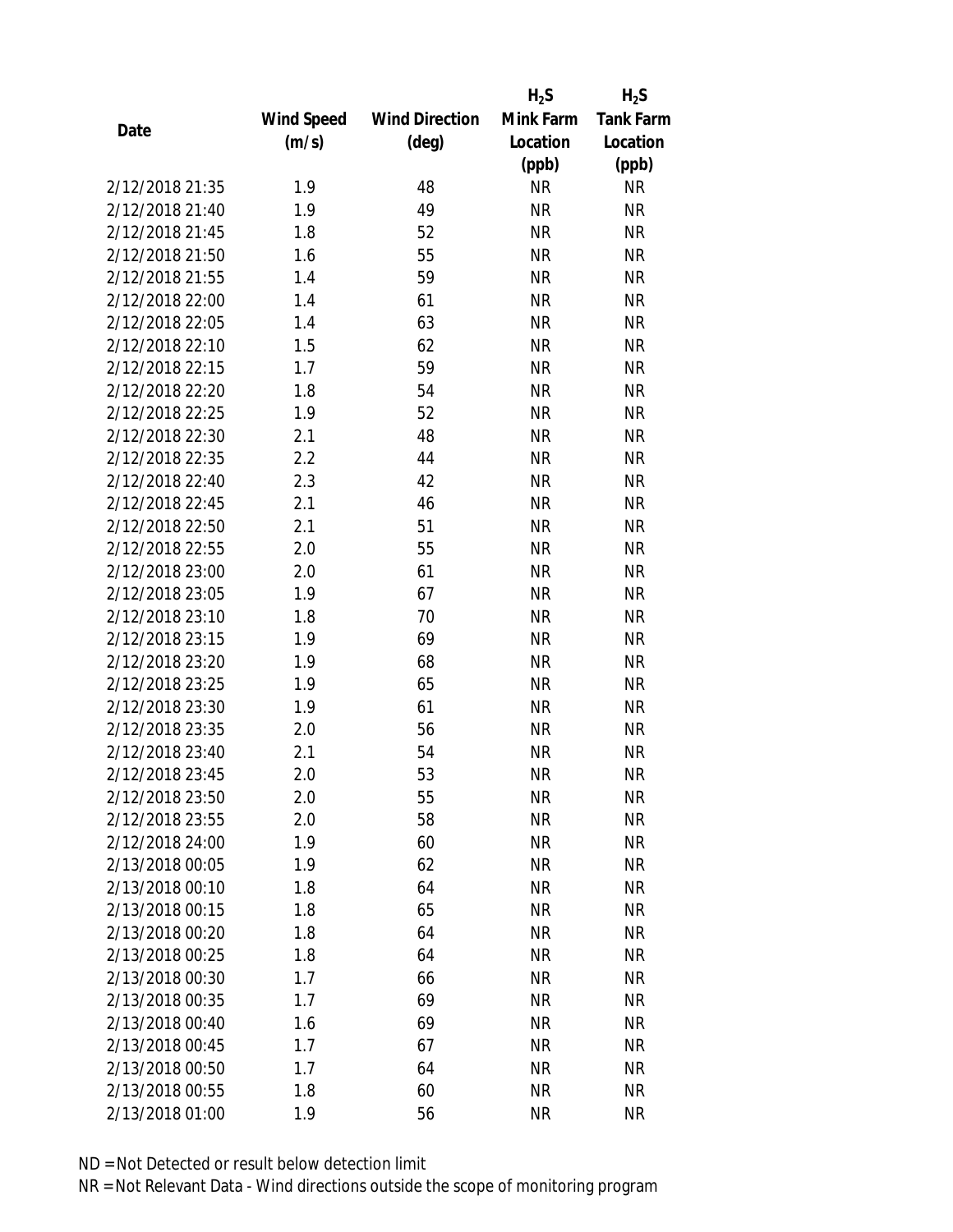|                 |            |                       | $H_2S$    | $H_2S$           |
|-----------------|------------|-----------------------|-----------|------------------|
|                 | Wind Speed | <b>Wind Direction</b> | Mink Farm | <b>Tank Farm</b> |
| Date            | (m/s)      | $(\text{deg})$        | Location  | Location         |
|                 |            |                       | (ppb)     | (ppb)            |
| 2/13/2018 01:05 | 1.9        | 53                    | <b>NR</b> | <b>NR</b>        |
| 2/13/2018 01:10 | 2.0        | 50                    | <b>NR</b> | <b>NR</b>        |
| 2/13/2018 01:15 | 2.0        | 51                    | <b>NR</b> | <b>NR</b>        |
| 2/13/2018 01:20 | 2.0        | 53                    | <b>NR</b> | <b>NR</b>        |
| 2/13/2018 01:25 | 2.0        | 56                    | <b>NR</b> | <b>NR</b>        |
| 2/13/2018 01:30 | 2.0        | 58                    | <b>NR</b> | <b>NR</b>        |
| 2/13/2018 01:35 | 1.9        | 59                    | <b>NR</b> | <b>NR</b>        |
| 2/13/2018 01:40 | 1.9        | 61                    | <b>NR</b> | <b>NR</b>        |
| 2/13/2018 01:45 | 1.9        | 62                    | <b>NR</b> | <b>NR</b>        |
| 2/13/2018 01:50 | 1.9        | 63                    | <b>NR</b> | <b>NR</b>        |
| 2/13/2018 01:55 | 1.8        | 66                    | <b>NR</b> | <b>NR</b>        |
| 2/13/2018 02:00 | 1.8        | 68                    | <b>NR</b> | <b>NR</b>        |
| 2/13/2018 02:05 | 1.8        | 69                    | <b>NR</b> | <b>NR</b>        |
| 2/13/2018 02:10 | 1.8        | 68                    | <b>NR</b> | <b>NR</b>        |
| 2/13/2018 02:15 | 1.9        | 67                    | <b>NR</b> | <b>NR</b>        |
| 2/13/2018 02:20 | 2.0        | 67                    | <b>NR</b> | <b>NR</b>        |
| 2/13/2018 02:25 | 2.1        | 67                    | <b>NR</b> | <b>NR</b>        |
| 2/13/2018 02:30 | 2.1        | 68                    | <b>NR</b> | <b>NR</b>        |
| 2/13/2018 02:35 | 2.2        | 70                    | <b>NR</b> | <b>NR</b>        |
| 2/13/2018 02:40 | 2.3        | 74                    | <b>NR</b> | <b>NR</b>        |
| 2/13/2018 02:45 | 2.4        | 77                    | <b>NR</b> | <b>NR</b>        |
| 2/13/2018 02:50 | 2.6        | 80                    | <b>NR</b> | <b>NR</b>        |
| 2/13/2018 02:55 | 2.8        | 81                    | <b>NR</b> | <b>NR</b>        |
| 2/13/2018 03:00 | 2.9        | 84                    | <b>NR</b> | <b>NR</b>        |
| 2/13/2018 03:05 | 3.1        | 89                    | <b>NR</b> | <b>NR</b>        |
| 2/13/2018 03:10 | 3.2        | 92                    | <b>NR</b> | <b>NR</b>        |
| 2/13/2018 03:15 | 3.4        | 96                    | <b>NR</b> | <b>NR</b>        |
| 2/13/2018 03:20 | 3.4        | 99                    | ΝR        | <b>NR</b>        |
| 2/13/2018 03:25 | 3.4        | 100                   | <b>NR</b> | <b>NR</b>        |
| 2/13/2018 03:30 | 3.3        | 98                    | <b>NR</b> | <b>NR</b>        |
| 2/13/2018 03:35 | 3.1        | 95                    | <b>NR</b> | <b>NR</b>        |
| 2/13/2018 03:40 | 3.0        | 92                    | <b>NR</b> | <b>NR</b>        |
| 2/13/2018 03:45 | 2.9        | 89                    | <b>NR</b> | <b>NR</b>        |
| 2/13/2018 03:50 | 2.8        | 87                    | <b>NR</b> | <b>NR</b>        |
| 2/13/2018 03:55 | 2.6        | 86                    | <b>NR</b> | <b>NR</b>        |
| 2/13/2018 04:00 | 2.6        | 88                    | <b>NR</b> | <b>NR</b>        |
| 2/13/2018 04:05 | 2.5        | 90                    | NR        | <b>NR</b>        |
| 2/13/2018 04:10 | 2.4        | 92                    | NR        | <b>NR</b>        |
| 2/13/2018 04:15 | 2.4        | 94                    | <b>NR</b> | <b>NR</b>        |
| 2/13/2018 04:20 | 2.3        | 92                    | NR        | <b>NR</b>        |
| 2/13/2018 04:25 | 2.1        | 87                    | <b>NR</b> | <b>NR</b>        |
| 2/13/2018 04:30 | 1.9        | 84                    | NR        | <b>NR</b>        |
|                 |            |                       |           |                  |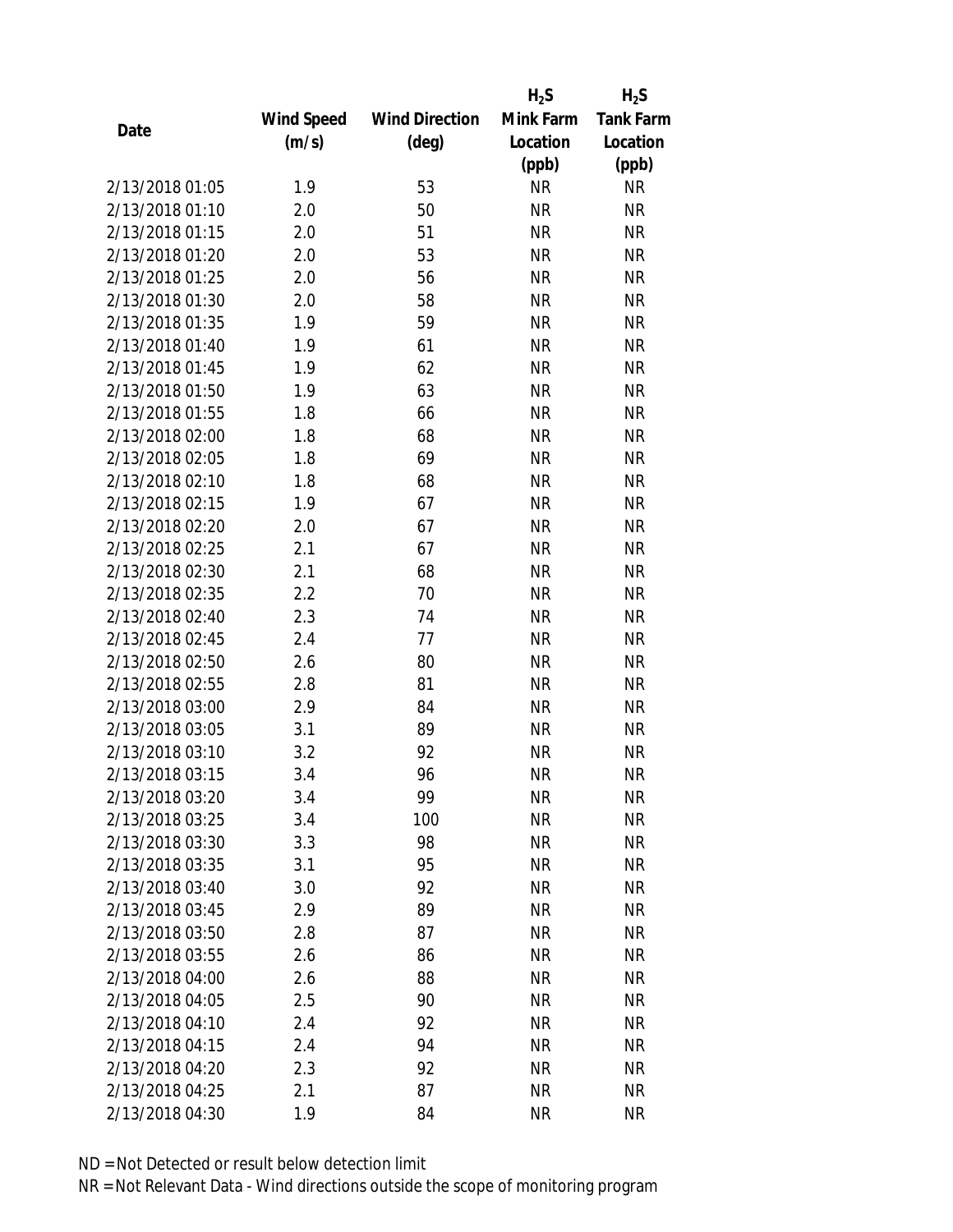|                 |            |                       | $H_2S$    | $H_2S$           |
|-----------------|------------|-----------------------|-----------|------------------|
|                 | Wind Speed | <b>Wind Direction</b> | Mink Farm | <b>Tank Farm</b> |
| Date            | (m/s)      | $(\text{deg})$        | Location  | Location         |
|                 |            |                       | (ppb)     | (ppb)            |
| 2/13/2018 04:35 | 1.7        | 82                    | <b>NR</b> | <b>NR</b>        |
| 2/13/2018 04:40 | 1.4        | 84                    | <b>NR</b> | <b>NR</b>        |
| 2/13/2018 04:45 | 1.4        | 88                    | <b>NR</b> | <b>NR</b>        |
| 2/13/2018 04:50 | 1.4        | 94                    | <b>NR</b> | <b>NR</b>        |
| 2/13/2018 04:55 | 1.5        | 103                   | <b>NR</b> | <b>NR</b>        |
| 2/13/2018 05:00 | 1.6        | 107                   | <b>NR</b> | <b>NR</b>        |
| 2/13/2018 05:05 | 1.7        | 106                   | <b>NR</b> | <b>NR</b>        |
| 2/13/2018 05:10 | 2.0        | 102                   | <b>NR</b> | <b>NR</b>        |
| 2/13/2018 05:15 | 2.1        | 98                    | <b>NR</b> | <b>NR</b>        |
| 2/13/2018 05:20 | 2.2        | 95                    | <b>NR</b> | <b>NR</b>        |
| 2/13/2018 05:25 | 2.5        | 91                    | <b>NR</b> | <b>NR</b>        |
| 2/13/2018 05:30 | 2.8        | 90                    | <b>NR</b> | <b>NR</b>        |
| 2/13/2018 05:35 | 3.0        | 90                    | <b>NR</b> | <b>NR</b>        |
| 2/13/2018 05:40 | 3.1        | 90                    | <b>NR</b> | <b>NR</b>        |
| 2/13/2018 05:45 | 3.1        | 89                    | <b>NR</b> | <b>NR</b>        |
| 2/13/2018 05:50 | 3.1        | 88                    | <b>NR</b> | <b>NR</b>        |
| 2/13/2018 05:55 | 3.0        | 87                    | <b>NR</b> | <b>NR</b>        |
| 2/13/2018 06:00 | 2.8        | 85                    | <b>NR</b> | <b>NR</b>        |
| 2/13/2018 06:05 | 2.7        | 81                    | <b>NR</b> | <b>NR</b>        |
| 2/13/2018 06:10 | 2.5        | 79                    | <b>NR</b> | <b>NR</b>        |
| 2/13/2018 06:15 | 2.4        | 78                    | <b>NR</b> | <b>NR</b>        |
| 2/13/2018 06:20 | 2.4        | 79                    | <b>NR</b> | <b>NR</b>        |
| 2/13/2018 06:25 | 2.4        | 79                    | <b>NR</b> | <b>NR</b>        |
| 2/13/2018 06:30 | 2.3        | 76                    | <b>NR</b> | <b>NR</b>        |
| 2/13/2018 06:35 | 2.3        | 68                    | <b>NR</b> | <b>NR</b>        |
| 2/13/2018 06:40 | 2.4        | 62                    | <b>NR</b> | <b>NR</b>        |
| 2/13/2018 06:45 | 2.4        | 56                    | <b>NR</b> | <b>NR</b>        |
| 2/13/2018 06:50 | 2.4        | 47                    | ΝR        | <b>NR</b>        |
| 2/13/2018 06:55 | 2.3        | 44                    | <b>NR</b> | <b>NR</b>        |
| 2/13/2018 07:00 | 2.4        | 49                    | NR        | <b>NR</b>        |
| 2/13/2018 07:05 | 2.5        | 61                    | <b>NR</b> | <b>NR</b>        |
| 2/13/2018 07:10 | 2.5        | 70                    | <b>NR</b> | <b>NR</b>        |
| 2/13/2018 07:15 | 2.5        | 80                    | NR        | <b>NR</b>        |
| 2/13/2018 07:20 | 2.5        | 90                    | <b>NR</b> | <b>NR</b>        |
| 2/13/2018 07:25 | 2.4        | 92                    | NR        | <b>NR</b>        |
| 2/13/2018 07:30 | 2.2        | 87                    | <b>NR</b> | <b>NR</b>        |
| 2/13/2018 07:35 | 2.1        | 78                    | ΝR        | <b>NR</b>        |
| 2/13/2018 07:40 | 1.9        | 76                    | ΝR        | <b>NR</b>        |
| 2/13/2018 07:45 | 1.6        | 71                    | <b>NR</b> | <b>NR</b>        |
| 2/13/2018 07:50 | 1.5        | 63                    | NR        | <b>NR</b>        |
| 2/13/2018 07:55 | 1.4        | 59                    | <b>NR</b> | <b>NR</b>        |
| 2/13/2018 08:00 | 1.5        | 62                    | <b>NR</b> | <b>NR</b>        |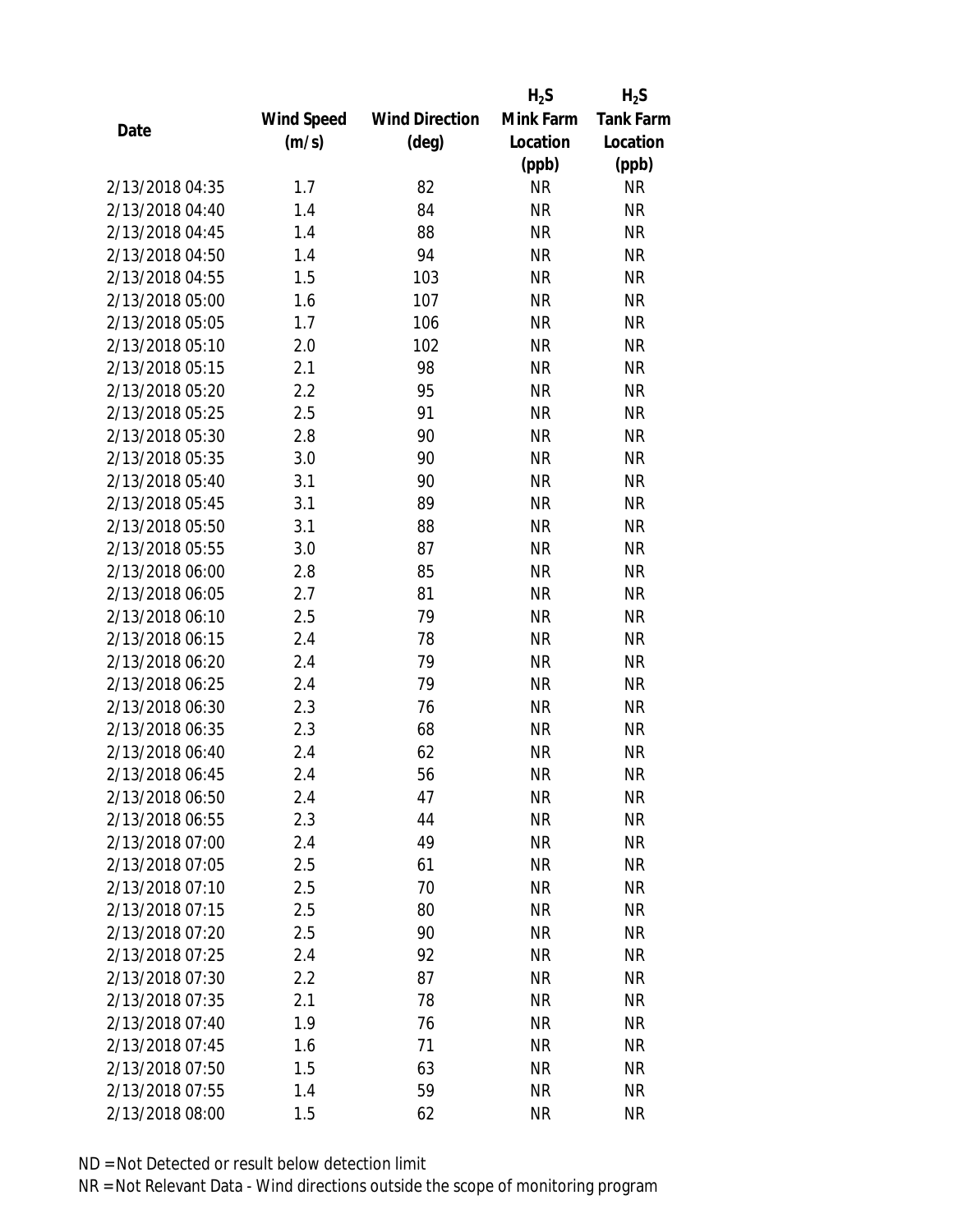|                 |            |                       | $H_2S$    | $H_2S$           |
|-----------------|------------|-----------------------|-----------|------------------|
|                 | Wind Speed | <b>Wind Direction</b> | Mink Farm | <b>Tank Farm</b> |
| Date            | (m/s)      | $(\text{deg})$        | Location  | Location         |
|                 |            |                       | (ppb)     | (ppb)            |
| 2/13/2018 08:05 | 1.5        | 68                    | <b>NR</b> | <b>NR</b>        |
| 2/13/2018 08:10 | 1.6        | 64                    | <b>NR</b> | <b>NR</b>        |
| 2/13/2018 08:15 | 1.7        | 66                    | <b>NR</b> | <b>NR</b>        |
| 2/13/2018 08:20 | 1.8        | 74                    | <b>NR</b> | <b>NR</b>        |
| 2/13/2018 08:25 | 1.9        | 81                    | <b>NR</b> | <b>NR</b>        |
| 2/13/2018 08:30 | 2.0        | 84                    | <b>NR</b> | <b>NR</b>        |
| 2/13/2018 08:35 | 2.1        | 90                    | <b>NR</b> | NR               |
| 2/13/2018 08:40 | 2.2        | 97                    | <b>NR</b> | <b>NR</b>        |
| 2/13/2018 08:45 | 2.3        | 100                   | <b>NR</b> | <b>NR</b>        |
| 2/13/2018 08:50 | 2.4        | 99                    | <b>NR</b> | <b>NR</b>        |
| 2/13/2018 08:55 | 2.6        | 98                    | <b>NR</b> | <b>NR</b>        |
| 2/13/2018 09:00 | 2.6        | 98                    | <b>NR</b> | <b>NR</b>        |
| 2/13/2018 09:05 | 2.7        | 98                    | <b>NR</b> | <b>NR</b>        |
| 2/13/2018 09:10 | 2.8        | 97                    | <b>NR</b> | <b>NR</b>        |
| 2/13/2018 09:15 | 3.0        | 98                    | <b>NR</b> | <b>NR</b>        |
| 2/13/2018 09:20 | 3.3        | 101                   | <b>NR</b> | <b>NR</b>        |
| 2/13/2018 09:25 | 3.5        | 104                   | <b>NR</b> | <b>NR</b>        |
| 2/13/2018 09:30 | 3.8        | 106                   | <b>NR</b> | <b>NR</b>        |
| 2/13/2018 09:35 | 4.0        | 109                   | <b>NR</b> | <b>NR</b>        |
| 2/13/2018 09:40 | 4.1        | 111                   | <b>NR</b> | <b>NR</b>        |
| 2/13/2018 09:45 | 4.3        | 114                   | <b>NR</b> | <b>NR</b>        |
| 2/13/2018 09:50 | 4.3        | 116                   | <b>NR</b> | <b>NR</b>        |
| 2/13/2018 09:55 | 4.2        | 118                   | <b>NR</b> | <b>NR</b>        |
| 2/13/2018 10:00 | 4.2        | 120                   | <b>NR</b> | <b>NR</b>        |
| 2/13/2018 10:05 | 4.3        | 123                   | <b>NR</b> | <b>NR</b>        |
| 2/13/2018 10:10 | 4.4        | 125                   | <b>NR</b> | <b>NR</b>        |
| 2/13/2018 10:15 | 4.3        | 127                   | <b>NR</b> | <b>NR</b>        |
| 2/13/2018 10:20 | 4.3        | 128                   | ΝR        | ΝR               |
| 2/13/2018 10:25 | 4.3        | 130                   | <b>NR</b> | <b>NR</b>        |
| 2/13/2018 10:30 | 4.2        | 132                   | <b>NR</b> | <b>NR</b>        |
| 2/13/2018 10:35 | 4.1        | 132                   | <b>NR</b> | NR               |
| 2/13/2018 10:40 | 4.0        | 133                   | <b>NR</b> | NR               |
| 2/13/2018 10:45 | 4.1        | 133                   | <b>NR</b> | NR               |
| 2/13/2018 10:50 | 4.0        | 133                   | <b>NR</b> | <b>NR</b>        |
| 2/13/2018 10:55 | 4.1        | 135                   | <b>NR</b> | <b>NR</b>        |
| 2/13/2018 11:00 | 4.1        | 135                   | <b>NR</b> | NR               |
| 2/13/2018 11:05 | 3.9        | 137                   | <b>NR</b> | NR               |
| 2/13/2018 11:10 | 3.8        | 139                   | <b>NR</b> | NR               |
| 2/13/2018 11:15 | 3.5        | 142                   | <b>NR</b> | NR               |
| 2/13/2018 11:20 | 3.4        | 144                   | <b>NR</b> | NR               |
| 2/13/2018 11:25 | 3.1        | 145                   | <b>NR</b> | NR               |
| 2/13/2018 11:30 | 2.9        | 147                   | <b>NR</b> | <b>NR</b>        |
|                 |            |                       |           |                  |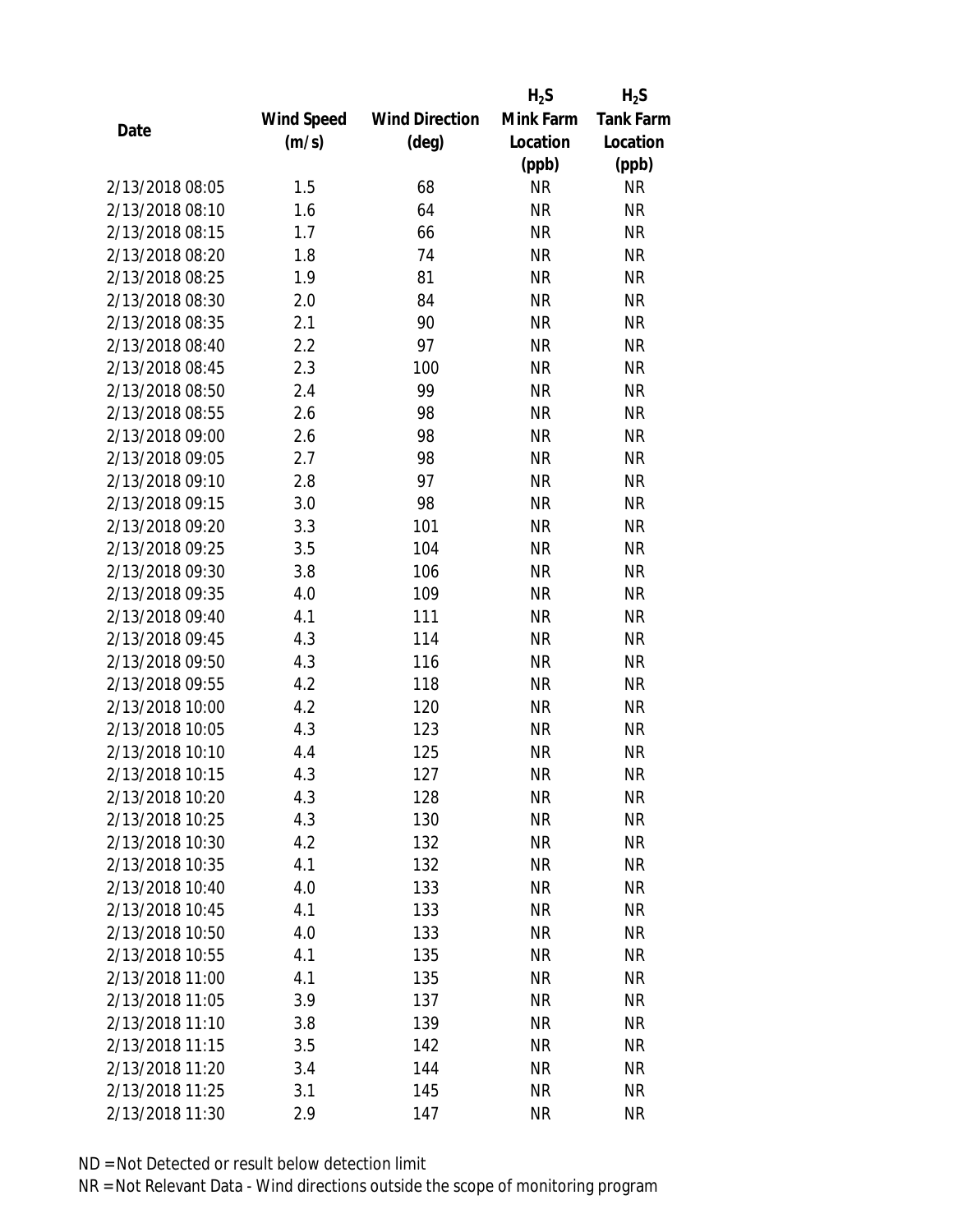|                 |            |                       | $H_2S$    | $H_2S$           |
|-----------------|------------|-----------------------|-----------|------------------|
|                 | Wind Speed | <b>Wind Direction</b> | Mink Farm | <b>Tank Farm</b> |
| Date            | (m/s)      | $(\text{deg})$        | Location  | Location         |
|                 |            |                       | (ppb)     | (ppb)            |
| 2/13/2018 11:35 | 2.9        | 148                   | <b>NR</b> | <b>NR</b>        |
| 2/13/2018 11:40 | 2.8        | 149                   | <b>NR</b> | <b>NR</b>        |
| 2/13/2018 11:45 | 3.0        | 148                   | <b>NR</b> | <b>NR</b>        |
| 2/13/2018 11:50 | 3.0        | 149                   | <b>NR</b> | <b>NR</b>        |
| 2/13/2018 11:55 | 3.1        | 150                   | <b>NR</b> | <b>NR</b>        |
| 2/13/2018 12:00 | 3.1        | 148                   | <b>NR</b> | <b>NR</b>        |
| 2/13/2018 12:05 | 3.1        | 148                   | <b>NR</b> | <b>NR</b>        |
| 2/13/2018 12:10 | 3.2        | 151                   | <b>NR</b> | <b>NR</b>        |
| 2/13/2018 12:15 | 3.0        | 157                   | <b>NR</b> | <b>NR</b>        |
| 2/13/2018 12:20 | 2.9        | 159                   | <b>NR</b> | <b>NR</b>        |
| 2/13/2018 12:25 | 3.0        | 161                   | <b>NR</b> | <b>NR</b>        |
| 2/13/2018 12:30 | 3.1        | 163                   | <b>NR</b> | <b>NR</b>        |
| 2/13/2018 12:35 | 3.2        | 165                   | <b>NR</b> | <b>NR</b>        |
| 2/13/2018 12:40 | 3.5        | 165                   | <b>NR</b> | <b>NR</b>        |
| 2/13/2018 12:45 | 3.7        | 162                   | <b>NR</b> | <b>NR</b>        |
| 2/13/2018 12:50 | 3.8        | 161                   | <b>NR</b> | <b>NR</b>        |
| 2/13/2018 12:55 | 3.8        | 159                   | <b>NR</b> | <b>NR</b>        |
| 2/13/2018 13:00 | 3.8        | 159                   | <b>NR</b> | <b>NR</b>        |
| 2/13/2018 13:05 | 3.7        | 160                   | <b>NR</b> | <b>NR</b>        |
| 2/13/2018 13:10 | 3.6        | 159                   | <b>NR</b> | <b>NR</b>        |
| 2/13/2018 13:15 | 3.6        | 160                   | <b>NR</b> | <b>NR</b>        |
| 2/13/2018 13:20 | 3.5        | 161                   | <b>NR</b> | <b>NR</b>        |
| 2/13/2018 13:25 | 3.5        | 163                   | <b>NR</b> | <b>NR</b>        |
| 2/13/2018 13:30 | 3.5        | 163                   | <b>NR</b> | <b>NR</b>        |
| 2/13/2018 13:35 | 3.3        | 161                   | <b>NR</b> | <b>NR</b>        |
| 2/13/2018 13:40 | 3.3        | 161                   | <b>NR</b> | <b>NR</b>        |
| 2/13/2018 13:45 | 3.3        | 160                   | <b>NR</b> | <b>NR</b>        |
| 2/13/2018 13:50 | 3.4        | 157                   | ΝR        | <b>NR</b>        |
| 2/13/2018 13:55 | 3.5        | 156                   | <b>NR</b> | <b>NR</b>        |
| 2/13/2018 14:00 | 3.5        | 154                   | NR        | <b>NR</b>        |
| 2/13/2018 14:05 | 3.6        | 154                   | <b>NR</b> | <b>NR</b>        |
| 2/13/2018 14:10 | 3.6        | 153                   | <b>NR</b> | <b>NR</b>        |
| 2/13/2018 14:15 | 3.8        | 156                   | ΝR        | <b>NR</b>        |
| 2/13/2018 14:20 | 3.8        | 159                   | <b>NR</b> | <b>NR</b>        |
| 2/13/2018 14:25 | 3.8        | 160                   | <b>NR</b> | <b>NR</b>        |
| 2/13/2018 14:30 | 3.8        | 163                   | <b>NR</b> | <b>NR</b>        |
| 2/13/2018 14:35 | 3.8        | 163                   | ΝR        | <b>NR</b>        |
| 2/13/2018 14:40 | 3.8        | 164                   | ΝR        | <b>NR</b>        |
| 2/13/2018 14:45 | 3.5        | 162                   | <b>NR</b> | <b>NR</b>        |
| 2/13/2018 14:50 | 3.4        | 160                   | ΝR        | <b>NR</b>        |
| 2/13/2018 14:55 | 3.4        | 157                   | <b>NR</b> | <b>NR</b>        |
| 2/13/2018 15:00 | 3.3        | 156                   | <b>NR</b> | <b>NR</b>        |
|                 |            |                       |           |                  |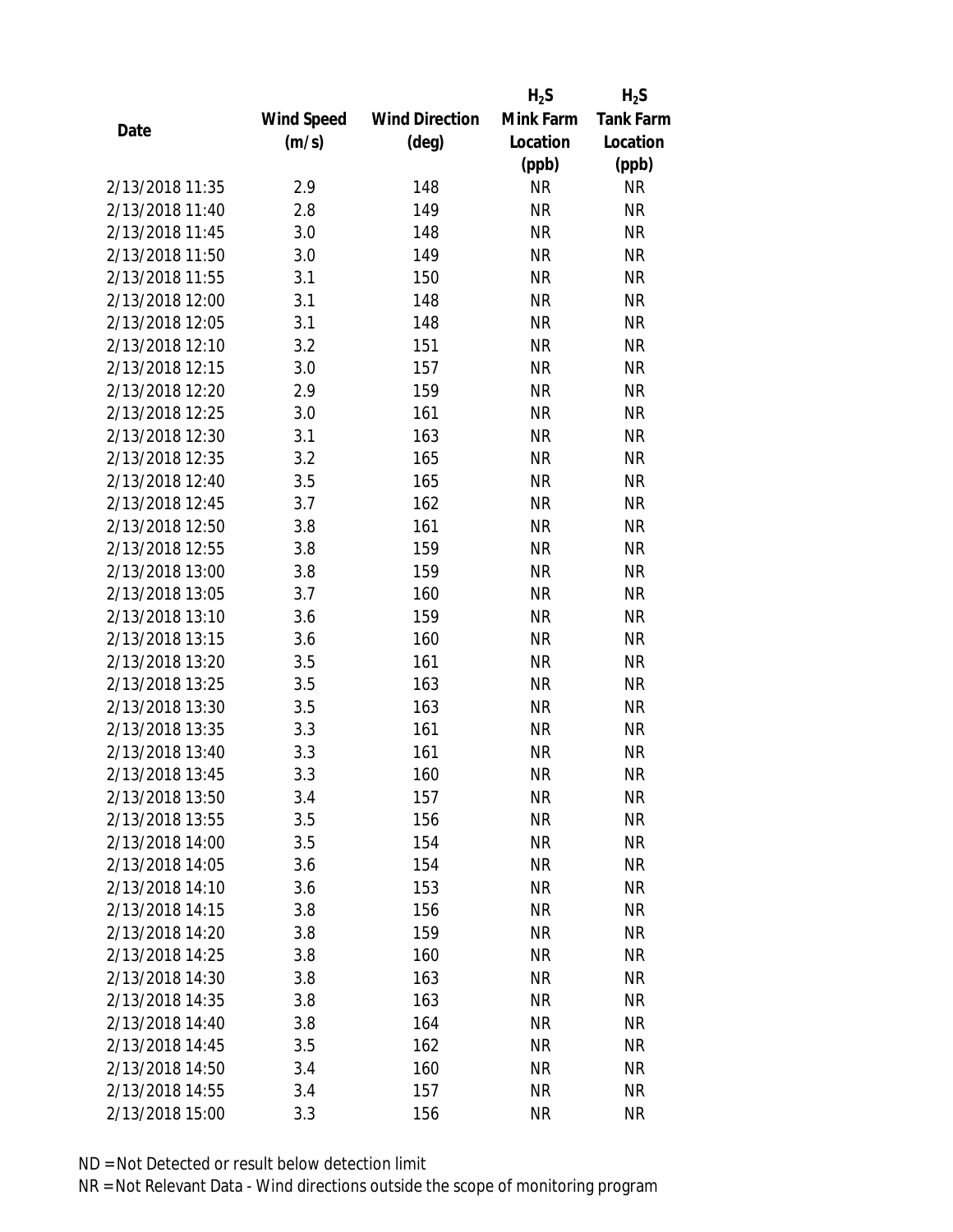|                 |            |                       | $H_2S$    | $H_2S$           |
|-----------------|------------|-----------------------|-----------|------------------|
|                 | Wind Speed | <b>Wind Direction</b> | Mink Farm | <b>Tank Farm</b> |
| Date            | (m/s)      | $(\text{deg})$        | Location  | Location         |
|                 |            |                       | (ppb)     | (ppb)            |
| 2/13/2018 15:05 | 3.3        | 155                   | <b>NR</b> | <b>NR</b>        |
| 2/13/2018 15:10 | 3.2        | 155                   | <b>NR</b> | <b>NR</b>        |
| 2/13/2018 15:15 | 3.2        | 153                   | <b>NR</b> | <b>NR</b>        |
| 2/13/2018 15:20 | 3.2        | 155                   | <b>NR</b> | <b>NR</b>        |
| 2/13/2018 15:25 | 3.2        | 156                   | <b>NR</b> | <b>NR</b>        |
| 2/13/2018 15:30 | 3.2        | 155                   | <b>NR</b> | <b>NR</b>        |
| 2/13/2018 15:35 | 3.3        | 156                   | <b>NR</b> | <b>NR</b>        |
| 2/13/2018 15:40 | 3.2        | 155                   | <b>NR</b> | <b>NR</b>        |
| 2/13/2018 15:45 | 3.2        | 153                   | <b>NR</b> | <b>NR</b>        |
| 2/13/2018 15:50 | 3.2        | 151                   | <b>NR</b> | <b>NR</b>        |
| 2/13/2018 15:55 | 3.2        | 152                   | <b>NR</b> | <b>NR</b>        |
| 2/13/2018 16:00 | 3.2        | 154                   | <b>NR</b> | <b>NR</b>        |
| 2/13/2018 16:05 | 3.1        | 154                   | <b>NR</b> | <b>NR</b>        |
| 2/13/2018 16:10 | 3.1        | 155                   | <b>NR</b> | <b>NR</b>        |
| 2/13/2018 16:15 | 3.1        | 158                   | <b>NR</b> | <b>NR</b>        |
| 2/13/2018 16:20 | 3.0        | 158                   | <b>NR</b> | <b>NR</b>        |
| 2/13/2018 16:25 | 3.0        | 157                   | <b>NR</b> | <b>NR</b>        |
| 2/13/2018 16:30 | 3.0        | 157                   | <b>NR</b> | <b>NR</b>        |
| 2/13/2018 16:35 | 3.0        | 155                   | <b>NR</b> | <b>NR</b>        |
| 2/13/2018 16:40 | 3.0        | 156                   | <b>NR</b> | <b>NR</b>        |
| 2/13/2018 16:45 | 3.1        | 156                   | <b>NR</b> | <b>NR</b>        |
| 2/13/2018 16:50 | 3.1        | 157                   | <b>NR</b> | <b>NR</b>        |
| 2/13/2018 16:55 | 3.1        | 156                   | <b>NR</b> | <b>NR</b>        |
| 2/13/2018 17:00 | 3.1        | 155                   | <b>NR</b> | <b>NR</b>        |
| 2/13/2018 17:05 | 3.3        | 156                   | <b>NR</b> | <b>NR</b>        |
| 2/13/2018 17:10 | 3.3        | 158                   | <b>NR</b> | <b>NR</b>        |
| 2/13/2018 17:15 | 3.2        | 158                   | <b>NR</b> | <b>NR</b>        |
| 2/13/2018 17:20 | 3.3        | 160                   | ΝR        | <b>NR</b>        |
| 2/13/2018 17:25 | 3.4        | 163                   | <b>NR</b> | <b>NR</b>        |
| 2/13/2018 17:30 | 3.4        | 167                   | NR        | <b>NR</b>        |
| 2/13/2018 17:35 | 3.2        | 170                   | <b>NR</b> | 1                |
| 2/13/2018 17:40 | 3.0        | 171                   | <b>NR</b> | 1                |
| 2/13/2018 17:45 | 3.0        | 171                   | NR        | 1                |
| 2/13/2018 17:50 | 2.8        | 170                   | <b>NR</b> | 1                |
| 2/13/2018 17:55 | 2.6        | 169                   | NR        | <b>NR</b>        |
| 2/13/2018 18:00 | 2.5        | 168                   | <b>NR</b> | <b>NR</b>        |
| 2/13/2018 18:05 | 2.4        | 167                   | ΝR        | NR               |
| 2/13/2018 18:10 | 2.4        | 166                   | ΝR        | <b>NR</b>        |
| 2/13/2018 18:15 | 2.4        | 167                   | <b>NR</b> | <b>NR</b>        |
| 2/13/2018 18:20 | 2.3        | 168                   | NR        | <b>NR</b>        |
| 2/13/2018 18:25 | 2.3        | 169                   | <b>NR</b> | NR               |
| 2/13/2018 18:30 | 2.4        | 170                   | <b>NR</b> | 1                |
|                 |            |                       |           |                  |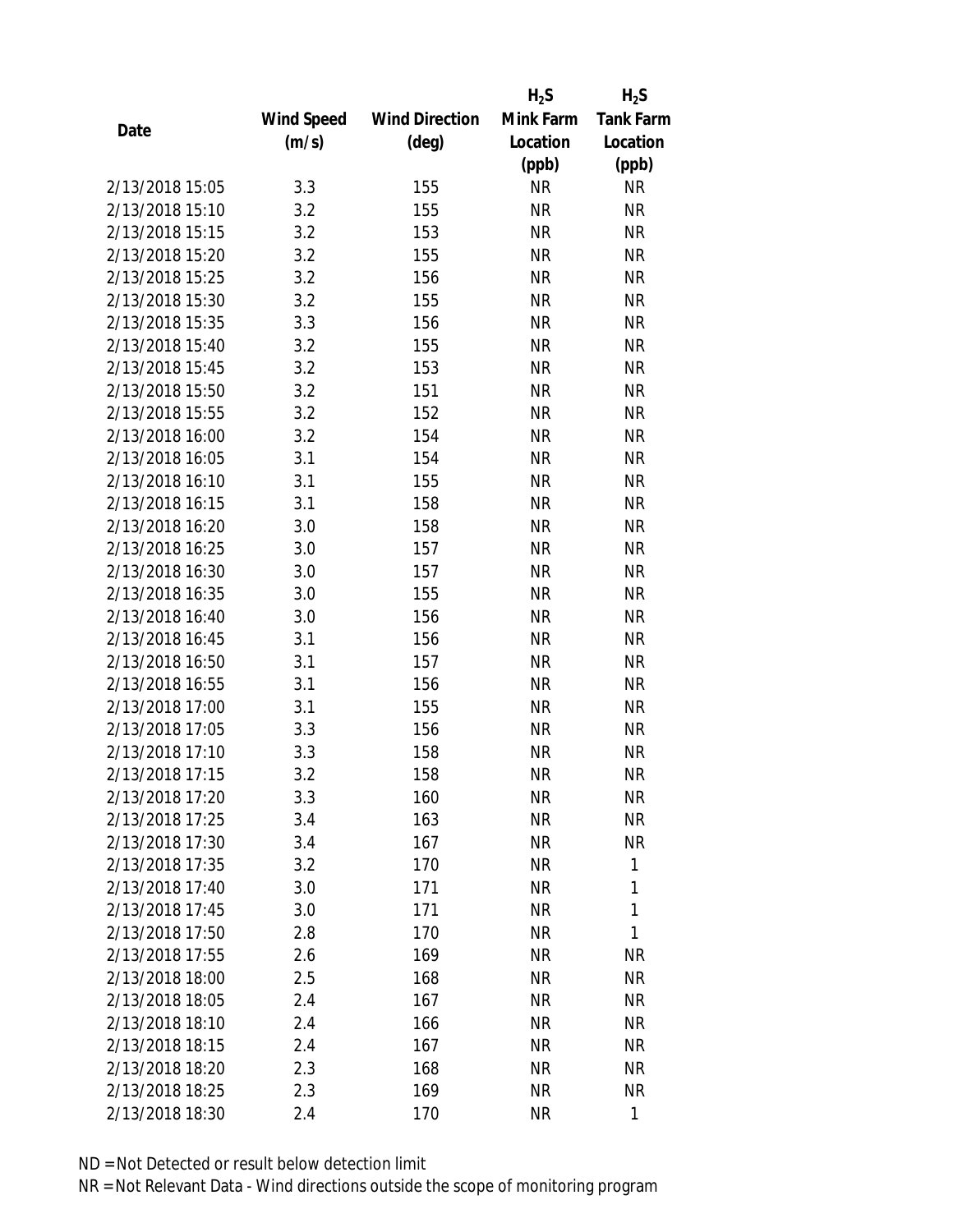|                 |            |                       | $H_2S$    | $H_2S$           |
|-----------------|------------|-----------------------|-----------|------------------|
|                 | Wind Speed | <b>Wind Direction</b> | Mink Farm | <b>Tank Farm</b> |
| Date            | (m/s)      | $(\text{deg})$        | Location  | Location         |
|                 |            |                       | (ppb)     | (ppb)            |
| 2/13/2018 18:35 | 2.5        | 170                   | <b>NR</b> | 1                |
| 2/13/2018 18:40 | 2.6        | 171                   | <b>NR</b> | 1                |
| 2/13/2018 18:45 | 2.7        | 171                   | <b>NR</b> | $\mathbf{1}$     |
| 2/13/2018 18:50 | 2.8        | 172                   | <b>NR</b> | 1                |
| 2/13/2018 18:55 | 2.8        | 174                   | <b>NR</b> | $\mathbf{1}$     |
| 2/13/2018 19:00 | 2.7        | 176                   | <b>NR</b> | 1                |
| 2/13/2018 19:05 | 2.6        | 178                   | <b>NR</b> | 1                |
| 2/13/2018 19:10 | 2.4        | 181                   | <b>NR</b> | 1                |
| 2/13/2018 19:15 | 2.3        | 183                   | <b>NR</b> | $\mathbf{1}$     |
| 2/13/2018 19:20 | 2.3        | 184                   | <b>NR</b> | $\mathbf{1}$     |
| 2/13/2018 19:25 | 2.4        | 182                   | <b>NR</b> | 1                |
| 2/13/2018 19:30 | 2.5        | 180                   | <b>NR</b> | $\mathbf{1}$     |
| 2/13/2018 19:35 | 2.6        | 176                   | <b>NR</b> | 1                |
| 2/13/2018 19:40 | 2.6        | 172                   | <b>NR</b> | 1                |
| 2/13/2018 19:45 | 2.6        | 166                   | <b>NR</b> | <b>NR</b>        |
| 2/13/2018 19:50 | 2.7        | 161                   | <b>NR</b> | <b>NR</b>        |
| 2/13/2018 19:55 | 2.8        | 158                   | <b>NR</b> | <b>NR</b>        |
| 2/13/2018 20:00 | 3.0        | 155                   | <b>NR</b> | <b>NR</b>        |
| 2/13/2018 20:05 | 3.3        | 153                   | <b>NR</b> | <b>NR</b>        |
| 2/13/2018 20:10 | 3.6        | 153                   | <b>NR</b> | <b>NR</b>        |
| 2/13/2018 20:15 | 4.0        | 154                   | <b>NR</b> | <b>NR</b>        |
| 2/13/2018 20:20 | 4.2        | 156                   | <b>NR</b> | <b>NR</b>        |
| 2/13/2018 20:25 | 4.2        | 158                   | <b>NR</b> | <b>NR</b>        |
| 2/13/2018 20:30 | 4.1        | 160                   | <b>NR</b> | <b>NR</b>        |
| 2/13/2018 20:35 | 4.0        | 162                   | <b>NR</b> | <b>NR</b>        |
| 2/13/2018 20:40 | 3.8        | 163                   | <b>NR</b> | <b>NR</b>        |
| 2/13/2018 20:45 | 3.5        | 165                   | <b>NR</b> | <b>NR</b>        |
| 2/13/2018 20:50 | 3.2        | 165                   | <b>NR</b> | <b>NR</b>        |
| 2/13/2018 20:55 | 3.1        | 164                   | <b>NR</b> | <b>NR</b>        |
| 2/13/2018 21:00 | 3.0        | 163                   | NR        | <b>NR</b>        |
| 2/13/2018 21:05 | 3.0        | 162                   | <b>NR</b> | <b>NR</b>        |
| 2/13/2018 21:10 | 3.0        | 161                   | <b>NR</b> | NR               |
| 2/13/2018 21:15 | 3.0        | 160                   | NR        | <b>NR</b>        |
| 2/13/2018 21:20 | 3.2        | 160                   | <b>NR</b> | <b>NR</b>        |
| 2/13/2018 21:25 | 3.2        | 161                   | NR        | <b>NR</b>        |
| 2/13/2018 21:30 | 3.2        | 162                   | <b>NR</b> | <b>NR</b>        |
| 2/13/2018 21:35 | 3.2        | 164                   | <b>NR</b> | <b>NR</b>        |
| 2/13/2018 21:40 | 3.1        | 166                   | NR        | <b>NR</b>        |
| 2/13/2018 21:45 | 3.1        | 168                   | <b>NR</b> | <b>NR</b>        |
| 2/13/2018 21:50 | 3.0        | 169                   | <b>NR</b> | <b>NR</b>        |
| 2/13/2018 21:55 | 3.0        | 171                   | <b>NR</b> | 1                |
| 2/13/2018 22:00 | 3.1        | 173                   | <b>NR</b> | 1                |
|                 |            |                       |           |                  |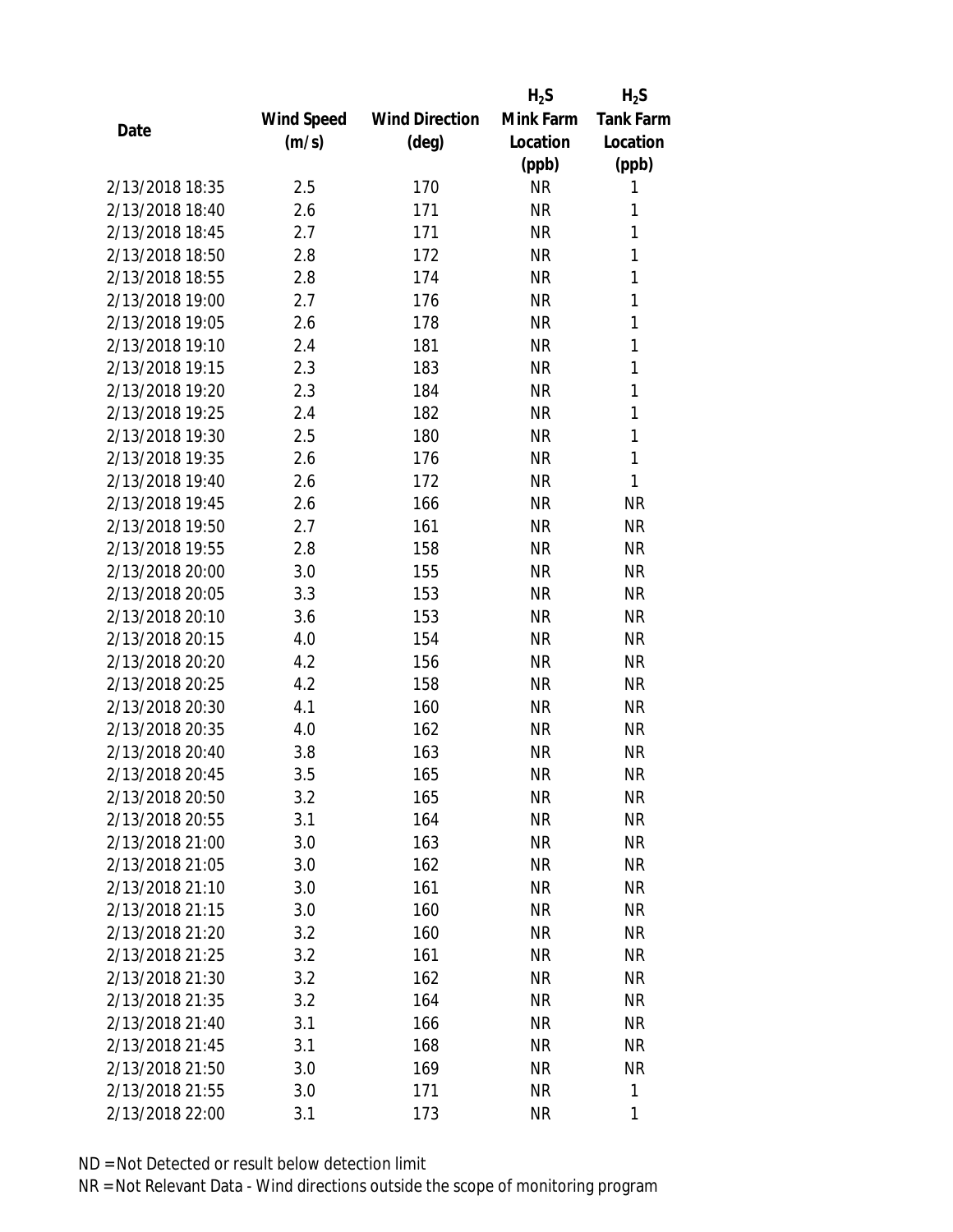|                 |            |                       | $H_2S$    | $H_2S$           |
|-----------------|------------|-----------------------|-----------|------------------|
|                 | Wind Speed | <b>Wind Direction</b> | Mink Farm | <b>Tank Farm</b> |
| Date            | (m/s)      | (deg)                 | Location  | Location         |
|                 |            |                       | (ppb)     | (ppb)            |
| 2/13/2018 22:05 | 3.4        | 173                   | <b>NR</b> | 1                |
| 2/13/2018 22:10 | 3.9        | 173                   | <b>NR</b> | 1                |
| 2/13/2018 22:15 | 4.2        | 173                   | <b>NR</b> | 1                |
| 2/13/2018 22:20 | 4.5        | 173                   | <b>NR</b> | 1                |
| 2/13/2018 22:25 | 5.0        | 172                   | <b>NR</b> | 1                |
| 2/13/2018 22:30 | 5.2        | 171                   | <b>NR</b> | 1                |
| 2/13/2018 22:35 | 5.1        | 171                   | <b>NR</b> | 1                |
| 2/13/2018 22:40 | 4.9        | 172                   | <b>NR</b> | 1                |
| 2/13/2018 22:45 | 4.8        | 173                   | <b>NR</b> | 1                |
| 2/13/2018 22:50 | 4.6        | 174                   | <b>NR</b> | 1                |
| 2/13/2018 22:55 | 4.5        | 176                   | <b>NR</b> | 1                |
| 2/13/2018 23:00 | 4.4        | 178                   | <b>NR</b> | $\overline{2}$   |
| 2/13/2018 23:05 | 4.4        | 180                   | <b>NR</b> | $\overline{2}$   |
| 2/13/2018 23:10 | 4.4        | 182                   | <b>NR</b> | 1                |
| 2/13/2018 23:15 | 4.5        | 183                   | <b>NR</b> | 1                |
| 2/13/2018 23:20 | 4.6        | 185                   | <b>NR</b> | 1                |
| 2/13/2018 23:25 | 4.7        | 186                   | <b>NR</b> | $\overline{2}$   |
| 2/13/2018 23:30 | 4.9        | 188                   | <b>NR</b> | 1                |
| 2/13/2018 23:35 | 4.9        | 190                   | <b>NR</b> | 1                |
| 2/13/2018 23:40 | 4.8        | 192                   | <b>NR</b> | 1                |
| 2/13/2018 23:45 | 4.8        | 194                   | <b>NR</b> | 1                |
| 2/13/2018 23:50 | 4.7        | 197                   | <b>NR</b> | 1                |
| 2/13/2018 23:55 | 4.6        | 199                   | <b>NR</b> | 1                |
| 2/13/2018 24:00 | 4.5        | 201                   | <b>NR</b> | 1                |
| 2/14/2018 00:05 | 4.6        | 204                   | <b>NR</b> | 1                |
| 2/14/2018 00:10 | 4.7        | 206                   | <b>NR</b> | 1                |
| 2/14/2018 00:15 | 4.6        | 207                   | <b>NR</b> | 1                |
| 2/14/2018 00:20 | 4.6        | 207                   | NR        | 1                |
| 2/14/2018 00:25 | 4.5        | 208                   | <b>NR</b> | 1                |
| 2/14/2018 00:30 | 4.3        | 209                   | NR        | 1                |
| 2/14/2018 00:35 | 4.0        | 208                   | NR        | 1                |
| 2/14/2018 00:40 | 3.9        | 208                   | <b>NR</b> | $\overline{c}$   |
| 2/14/2018 00:45 | 3.8        | 209                   | NR        | $\overline{2}$   |
| 2/14/2018 00:50 | 3.6        | 209                   | <b>NR</b> | $\overline{2}$   |
| 2/14/2018 00:55 | 3.5        | 208                   | NR        | $\overline{2}$   |
| 2/14/2018 01:00 | 3.4        | 207                   | ΝR        | $\overline{2}$   |
| 2/14/2018 01:05 | 3.2        | 204                   | ΝR        | 1                |
| 2/14/2018 01:10 | 3.2        | 202                   | ΝR        | $\overline{2}$   |
| 2/14/2018 01:15 | 3.1        | 201                   | <b>NR</b> | 1                |
| 2/14/2018 01:20 | 3.0        | 199                   | NR        | 1                |
| 2/14/2018 01:25 | 2.9        | 198                   | <b>NR</b> | 1                |
| 2/14/2018 01:30 | 2.9        | 199                   | <b>NR</b> | 1                |
|                 |            |                       |           |                  |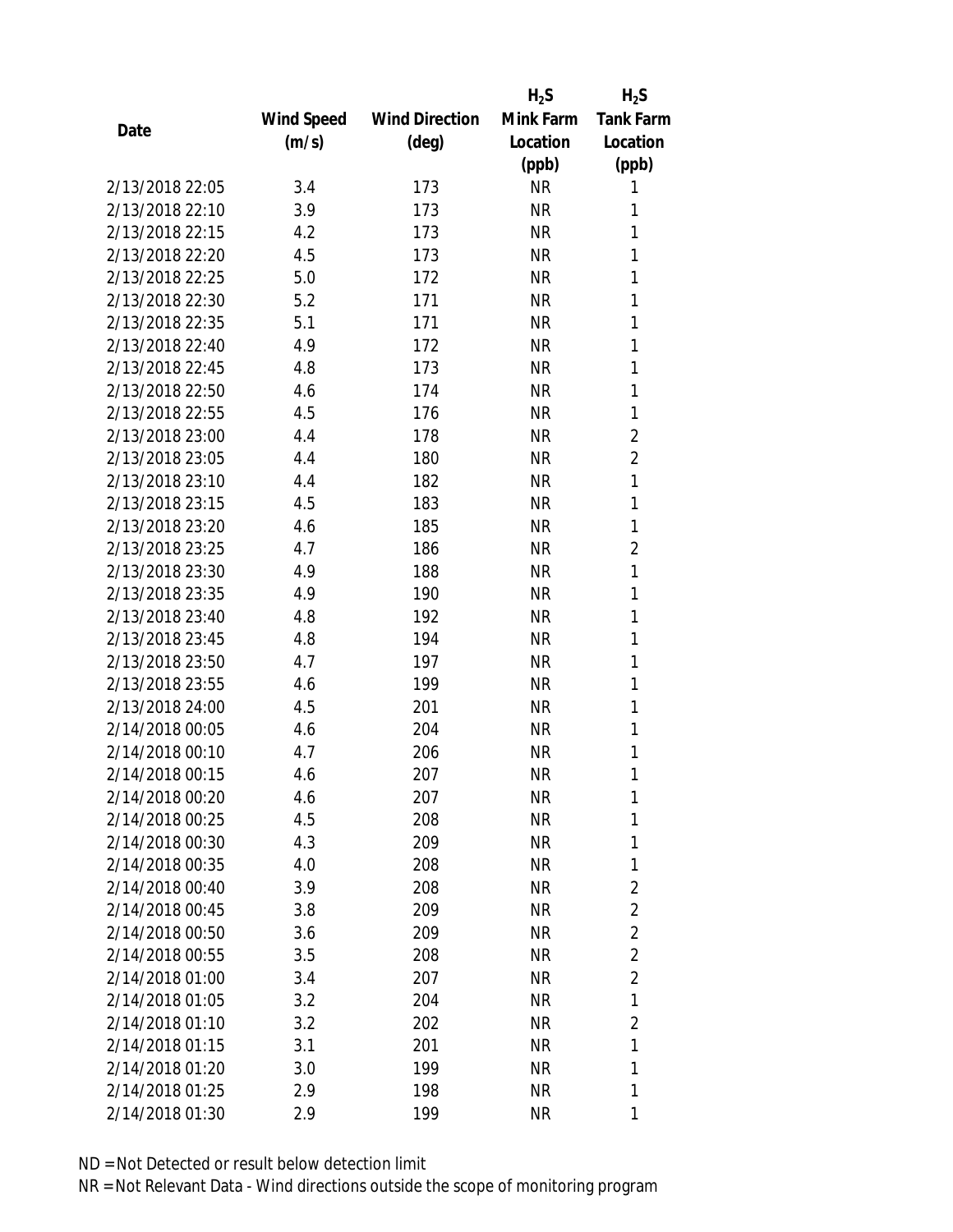|                 |                   |                       | $H_2S$    | $H_2S$           |
|-----------------|-------------------|-----------------------|-----------|------------------|
|                 | <b>Wind Speed</b> | <b>Wind Direction</b> | Mink Farm | <b>Tank Farm</b> |
| Date            | (m/s)             | (deg)                 | Location  | Location         |
|                 |                   |                       | (ppb)     | (ppb)            |
| 2/14/2018 01:35 | 2.9               | 200                   | <b>NR</b> | 1                |
| 2/14/2018 01:40 | 2.8               | 200                   | <b>NR</b> | 1                |
| 2/14/2018 01:45 | 2.8               | 200                   | <b>NR</b> | 1                |
| 2/14/2018 01:50 | 2.8               | 201                   | <b>NR</b> | 1                |
| 2/14/2018 01:55 | 2.8               | 201                   | <b>NR</b> | 1                |
| 2/14/2018 02:00 | 2.8               | 201                   | <b>NR</b> | 1                |
| 2/14/2018 02:05 | 2.7               | 201                   | <b>NR</b> | 1                |
| 2/14/2018 02:10 | 2.7               | 202                   | <b>NR</b> | 1                |
| 2/14/2018 02:15 | 2.7               | 203                   | <b>NR</b> | 1                |
| 2/14/2018 02:20 | 2.8               | 203                   | <b>NR</b> | 1                |
| 2/14/2018 02:25 | 2.9               | 203                   | <b>NR</b> | 1                |
| 2/14/2018 02:30 | 2.9               | 202                   | <b>NR</b> | 1                |
| 2/14/2018 02:35 | 3.0               | 201                   | <b>NR</b> | 1                |
| 2/14/2018 02:40 | 3.0               | 200                   | <b>NR</b> | 1                |
| 2/14/2018 02:45 | 3.1               | 199                   | <b>NR</b> | 1                |
| 2/14/2018 02:50 | 3.1               | 199                   | <b>NR</b> | 1                |
| 2/14/2018 02:55 | 3.0               | 199                   | <b>NR</b> | 1                |
| 2/14/2018 03:00 | 3.0               | 200                   | <b>NR</b> | 1                |
| 2/14/2018 03:05 | 3.1               | 201                   | <b>NR</b> | 1                |
| 2/14/2018 03:10 | 3.2               | 202                   | <b>NR</b> | 1                |
| 2/14/2018 03:15 | 3.3               | 202                   | <b>NR</b> | 1                |
| 2/14/2018 03:20 | 3.2               | 202                   | <b>NR</b> | $\overline{c}$   |
| 2/14/2018 03:25 | 3.4               | 201                   | <b>NR</b> | $\mathbf{1}$     |
| 2/14/2018 03:30 | 3.5               | 199                   | <b>NR</b> | $\overline{2}$   |
| 2/14/2018 03:35 | 3.6               | 197                   | <b>NR</b> | $\overline{2}$   |
| 2/14/2018 03:40 | 3.6               | 195                   | <b>NR</b> | $\overline{2}$   |
| 2/14/2018 03:45 | 3.7               | 195                   | <b>NR</b> | 1                |
| 2/14/2018 03:50 | 3.8               | 195                   | ΝR        | 1                |
| 2/14/2018 03:55 | 3.8               | 195                   | <b>NR</b> | 1                |
| 2/14/2018 04:00 | 3.9               | 196                   | NR        | 1                |
| 2/14/2018 04:05 | 4.0               | 196                   | <b>NR</b> | 1                |
| 2/14/2018 04:10 | 3.9               | 196                   | ΝR        | 1                |
| 2/14/2018 04:15 | 3.9               | 196                   | ΝR        | 1                |
| 2/14/2018 04:20 | 3.8               | 196                   | <b>NR</b> | 1                |
| 2/14/2018 04:25 | 3.8               | 196                   | NR        | 1                |
| 2/14/2018 04:30 | 3.6               | 197                   | <b>NR</b> | 1                |
| 2/14/2018 04:35 | 3.4               | 197                   | ΝR        | 1                |
| 2/14/2018 04:40 | 3.4               | 197                   | ΝR        | 1                |
| 2/14/2018 04:45 | 3.3               | 196                   | ΝR        | 2                |
| 2/14/2018 04:50 | 3.3               | 194                   | ΝR        | $\overline{2}$   |
| 2/14/2018 04:55 | 3.4               | 192                   | <b>NR</b> | $\overline{2}$   |
| 2/14/2018 05:00 | 3.5               | 190                   | <b>NR</b> | $\overline{2}$   |
|                 |                   |                       |           |                  |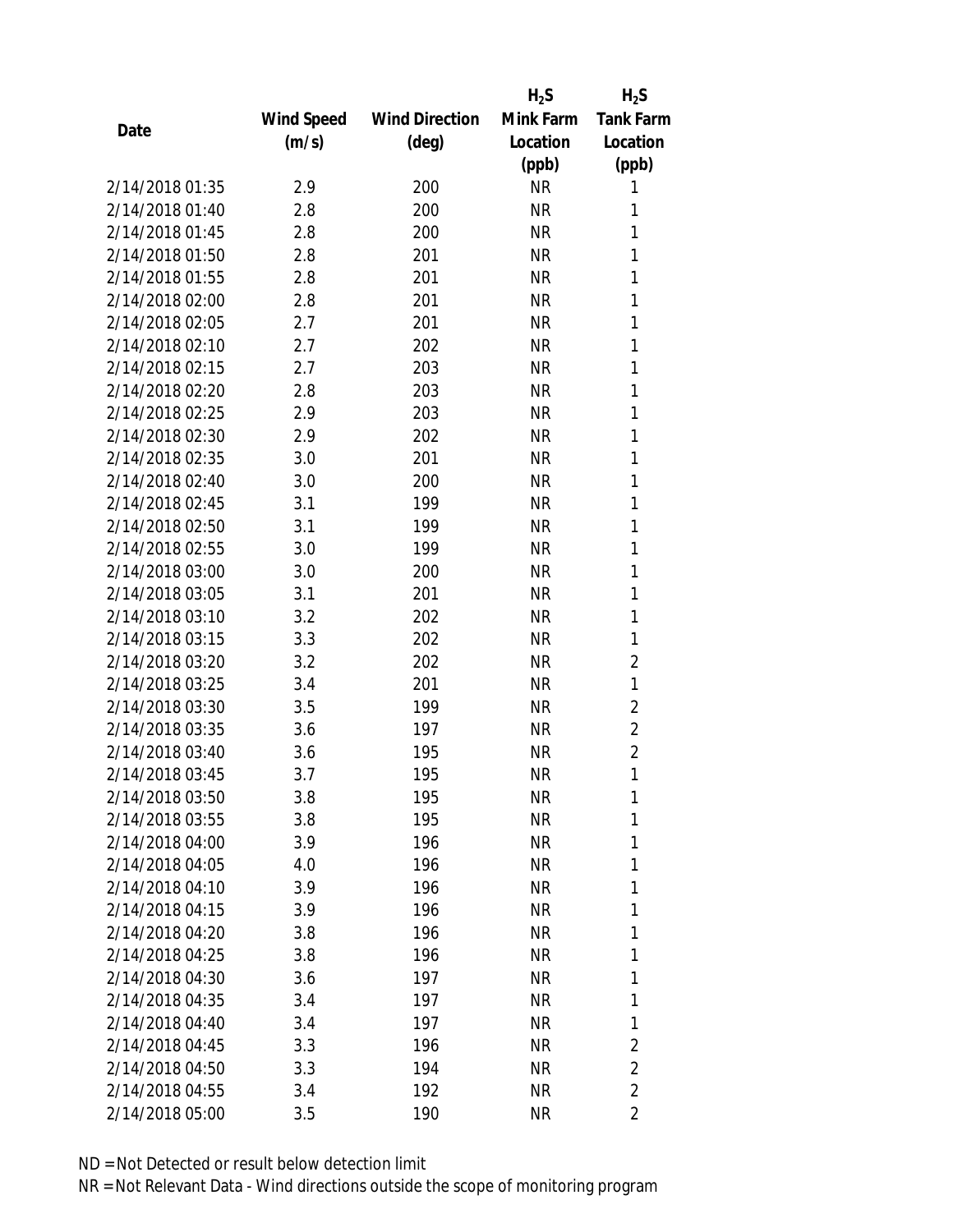|                 |            |                       | $H_2S$    | $H_2S$           |
|-----------------|------------|-----------------------|-----------|------------------|
|                 | Wind Speed | <b>Wind Direction</b> | Mink Farm | <b>Tank Farm</b> |
| Date            | (m/s)      | (deg)                 | Location  | Location         |
|                 |            |                       | (ppb)     | (ppb)            |
| 2/14/2018 05:05 | 3.6        | 188                   | <b>NR</b> | 2                |
| 2/14/2018 05:10 | 3.6        | 187                   | <b>NR</b> | $\overline{2}$   |
| 2/14/2018 05:15 | 3.6        | 187                   | <b>NR</b> | $\overline{2}$   |
| 2/14/2018 05:20 | 3.6        | 186                   | <b>NR</b> | $\overline{2}$   |
| 2/14/2018 05:25 | 3.6        | 185                   | <b>NR</b> | $\overline{2}$   |
| 2/14/2018 05:30 | 3.6        | 184                   | <b>NR</b> | 1                |
| 2/14/2018 05:35 | 3.6        | 183                   | <b>NR</b> | 1                |
| 2/14/2018 05:40 | 3.7        | 182                   | <b>NR</b> | 1                |
| 2/14/2018 05:45 | 3.6        | 182                   | <b>NR</b> | 1                |
| 2/14/2018 05:50 | 3.7        | 181                   | <b>NR</b> | 1                |
| 2/14/2018 05:55 | 3.7        | 181                   | <b>NR</b> | 1                |
| 2/14/2018 06:00 | 3.6        | 182                   | <b>NR</b> | 1                |
| 2/14/2018 06:05 | 3.5        | 182                   | <b>NR</b> | 1                |
| 2/14/2018 06:10 | 3.5        | 182                   | <b>NR</b> | 1                |
| 2/14/2018 06:15 | 3.6        | 182                   | <b>NR</b> | 1                |
| 2/14/2018 06:20 | 3.7        | 184                   | <b>NR</b> | 1                |
| 2/14/2018 06:25 | 3.7        | 185                   | <b>NR</b> | 1                |
| 2/14/2018 06:30 | 3.8        | 186                   | <b>NR</b> | 1                |
| 2/14/2018 06:35 | 3.9        | 187                   | <b>NR</b> | 1                |
| 2/14/2018 06:40 | 4.0        | 189                   | <b>NR</b> | $\overline{2}$   |
| 2/14/2018 06:45 | 4.0        | 189                   | <b>NR</b> | $\overline{c}$   |
| 2/14/2018 06:50 | 4.1        | 190                   | <b>NR</b> | 1                |
| 2/14/2018 06:55 | 4.0        | 192                   | <b>NR</b> | 1                |
| 2/14/2018 07:00 | 4.0        | 192                   | <b>NR</b> | 1                |
| 2/14/2018 07:05 | 4.0        | 192                   | <b>NR</b> | 1                |
| 2/14/2018 07:10 | 3.9        | 191                   | <b>NR</b> | 1                |
| 2/14/2018 07:15 | 3.9        | 189                   | <b>NR</b> | 1                |
| 2/14/2018 07:20 | 3.8        | 187                   | ΝR        | 1                |
| 2/14/2018 07:25 | 3.9        | 186                   | <b>NR</b> | 1                |
| 2/14/2018 07:30 | 3.9        | 185                   | NR        | 1                |
| 2/14/2018 07:35 | 3.9        | 185                   | <b>NR</b> | 1                |
| 2/14/2018 07:40 | 3.9        | 186                   | <b>NR</b> | 1                |
| 2/14/2018 07:45 | 3.7        | 187                   | NR        | 1                |
| 2/14/2018 07:50 | 3.7        | 188                   | <b>NR</b> | 1                |
| 2/14/2018 07:55 | 3.6        | 188                   | <b>NR</b> | 1                |
| 2/14/2018 08:00 | 3.5        | 188                   | <b>NR</b> | 1                |
| 2/14/2018 08:05 | 3.6        | 187                   | NR        | 1                |
| 2/14/2018 08:10 | 3.6        | 187                   | NR        | 1                |
| 2/14/2018 08:15 | 3.6        | 186                   | <b>NR</b> | 1                |
| 2/14/2018 08:20 | 3.7        | 185                   | NR        | 1                |
| 2/14/2018 08:25 | 3.8        | 185                   | <b>NR</b> | 1                |
| 2/14/2018 08:30 | 3.9        | 185                   | <b>NR</b> | 1                |
|                 |            |                       |           |                  |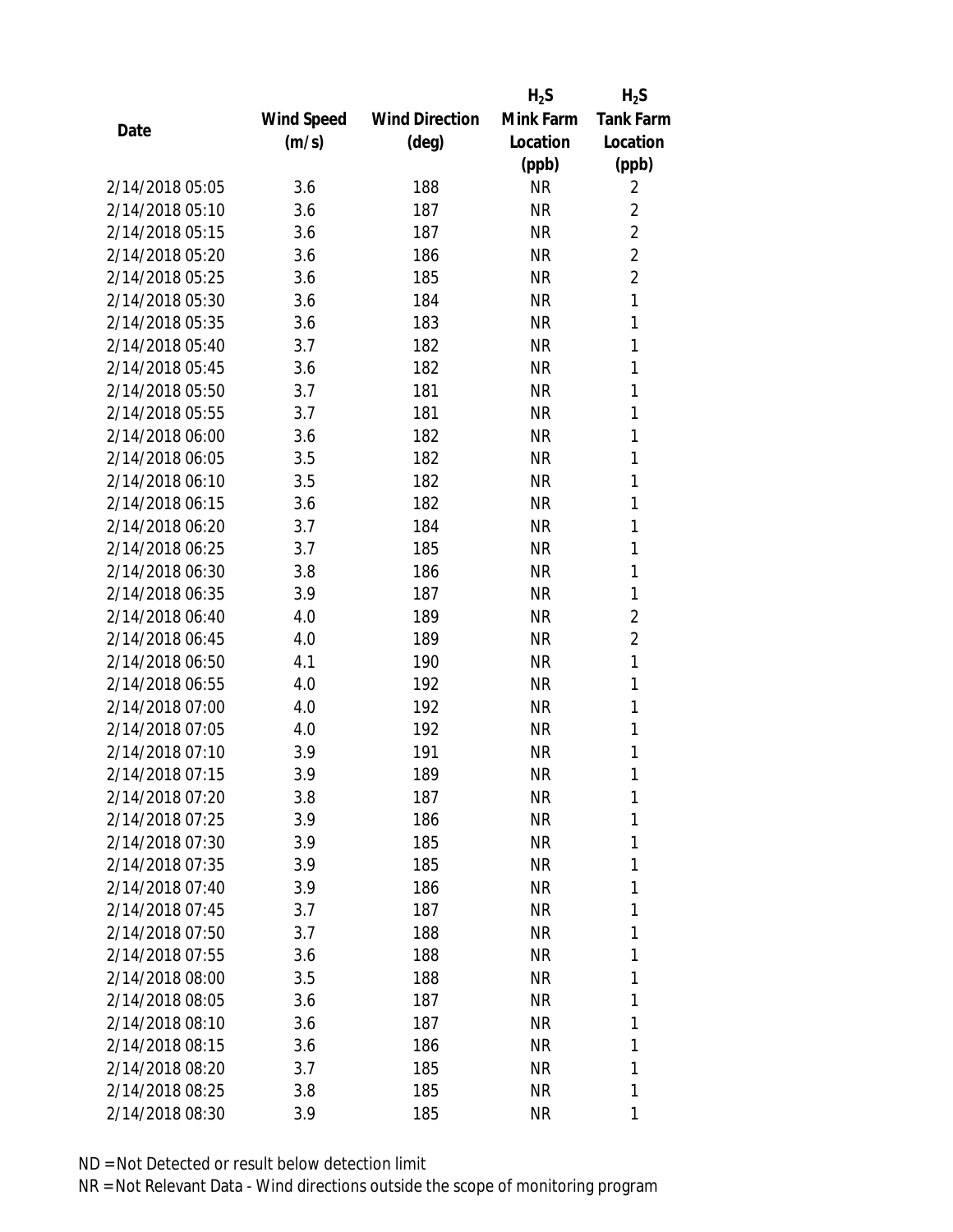|                 |            |                       | $H_2S$    | $H_2S$           |
|-----------------|------------|-----------------------|-----------|------------------|
|                 | Wind Speed | <b>Wind Direction</b> | Mink Farm | <b>Tank Farm</b> |
| Date            | (m/s)      | (deg)                 | Location  | Location         |
|                 |            |                       | (ppb)     | (ppb)            |
| 2/14/2018 08:35 | 3.9        | 185                   | <b>NR</b> | 1                |
| 2/14/2018 08:40 | 4.0        | 185                   | <b>NR</b> | 1                |
| 2/14/2018 08:45 | 4.1        | 185                   | <b>NR</b> | 1                |
| 2/14/2018 08:50 | 4.1        | 185                   | <b>NR</b> | 1                |
| 2/14/2018 08:55 | 4.2        | 185                   | <b>NR</b> | 1                |
| 2/14/2018 09:00 | 4.2        | 185                   | <b>NR</b> | 1                |
| 2/14/2018 09:05 | 4.3        | 185                   | <b>NR</b> | 1                |
| 2/14/2018 09:10 | 4.3        | 186                   | <b>NR</b> | 1                |
| 2/14/2018 09:15 | 4.2        | 187                   | <b>NR</b> | 1                |
| 2/14/2018 09:20 | 4.1        | 188                   | <b>NR</b> | 1                |
| 2/14/2018 09:25 | 4.0        | 191                   | <b>NR</b> | 1                |
| 2/14/2018 09:30 | 3.9        | 193                   | <b>NR</b> | 1                |
| 2/14/2018 09:35 | 3.9        | 195                   | <b>NR</b> | $\overline{2}$   |
| 2/14/2018 09:40 | 3.8        | 198                   | <b>NR</b> | 1                |
| 2/14/2018 09:45 | 3.7        | 200                   | <b>NR</b> | 1                |
| 2/14/2018 09:50 | 3.7        | 202                   | <b>NR</b> | 1                |
| 2/14/2018 09:55 | 3.6        | 202                   | <b>NR</b> | 1                |
| 2/14/2018 10:00 | 3.7        | 204                   | <b>NR</b> | 1                |
| 2/14/2018 10:05 | 3.7        | 205                   | <b>NR</b> | 1                |
| 2/14/2018 10:10 | 3.7        | 205                   | <b>NR</b> | 1                |
| 2/14/2018 10:15 | 3.8        | 206                   | <b>NR</b> | 1                |
| 2/14/2018 10:20 | 4.0        | 206                   | <b>NR</b> | 1                |
| 2/14/2018 10:25 | 4.0        | 205                   | <b>NR</b> | 1                |
| 2/14/2018 10:30 | 3.9        | 205                   | <b>NR</b> | 1                |
| 2/14/2018 10:35 | 4.0        | 204                   | <b>NR</b> | 1                |
| 2/14/2018 10:40 | 4.1        | 206                   | <b>NR</b> | 1                |
| 2/14/2018 10:45 | 4.2        | 205                   | <b>NR</b> | 1                |
| 2/14/2018 10:50 | 4.1        | 205                   | NR        | 1                |
| 2/14/2018 10:55 | 4.1        | 207                   | <b>NR</b> | 1                |
| 2/14/2018 11:00 | 4.1        | 208                   | NR        | 1                |
| 2/14/2018 11:05 | 4.1        | 208                   | NR        | 1                |
| 2/14/2018 11:10 | 3.9        | 206                   | NR        | 1                |
| 2/14/2018 11:15 | 3.9        | 207                   | NR        | 1                |
| 2/14/2018 11:20 | 3.9        | 207                   | <b>NR</b> | 1                |
| 2/14/2018 11:25 | 3.8        | 205                   | NR        | 1                |
| 2/14/2018 11:30 | 3.8        | 204                   | NR        | 1                |
| 2/14/2018 11:35 | 3.7        | 203                   | NR        | 1                |
| 2/14/2018 11:40 | 3.6        | 203                   | NR        | 1                |
| 2/14/2018 11:45 | 3.5        | 205                   | NR        | 1                |
| 2/14/2018 11:50 | 3.5        | 206                   | NR        | 1                |
| 2/14/2018 11:55 | 3.5        | 208                   | <b>NR</b> | $\overline{c}$   |
| 2/14/2018 12:00 | 3.6        | 210                   | <b>NR</b> | 1                |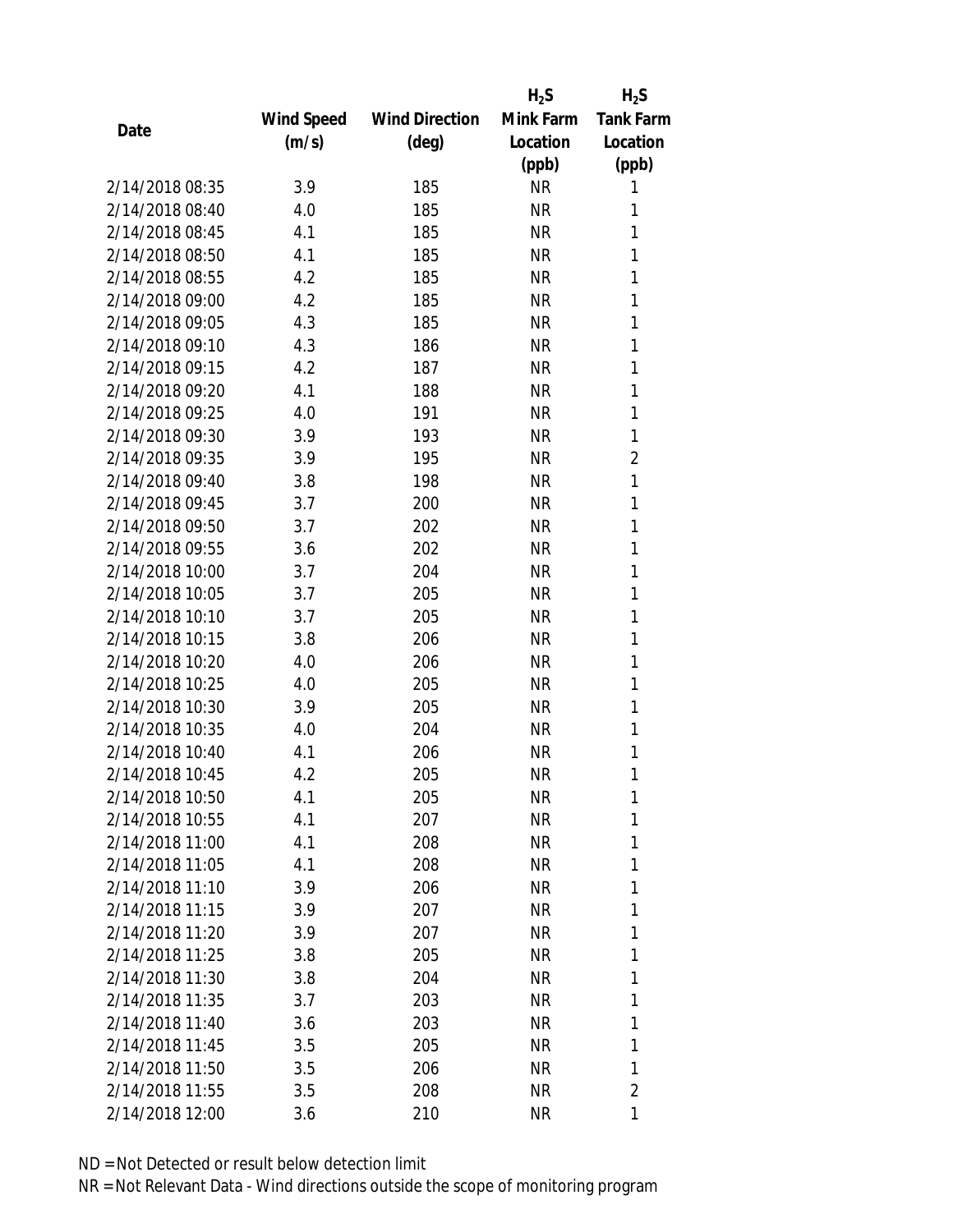|                 |                   |                       | $H_2S$    | $H_2S$           |
|-----------------|-------------------|-----------------------|-----------|------------------|
|                 | <b>Wind Speed</b> | <b>Wind Direction</b> | Mink Farm | <b>Tank Farm</b> |
| Date            | (m/s)             | (deg)                 | Location  | Location         |
|                 |                   |                       | (ppb)     | (ppb)            |
| 2/14/2018 12:05 | 3.6               | 210                   | <b>NR</b> | 1                |
| 2/14/2018 12:10 | 3.8               | 208                   | <b>NR</b> | 1                |
| 2/14/2018 12:15 | 3.7               | 205                   | <b>NR</b> | 1                |
| 2/14/2018 12:20 | 3.7               | 204                   | <b>NR</b> | 1                |
| 2/14/2018 12:25 | 3.7               | 202                   | <b>NR</b> | 1                |
| 2/14/2018 12:30 | 3.7               | 201                   | <b>NR</b> | 1                |
| 2/14/2018 12:35 | 3.8               | 200                   | <b>NR</b> | 1                |
| 2/14/2018 12:40 | 3.8               | 202                   | <b>NR</b> | 1                |
| 2/14/2018 12:45 | 3.9               | 203                   | <b>NR</b> | 1                |
| 2/14/2018 12:50 | 4.0               | 203                   | <b>NR</b> | 1                |
| 2/14/2018 12:55 | 4.1               | 203                   | <b>NR</b> | 1                |
| 2/14/2018 13:00 | 4.2               | 206                   | <b>NR</b> | 1                |
| 2/14/2018 13:05 | 4.4               | 209                   | <b>NR</b> | 1                |
| 2/14/2018 13:10 | 4.5               | 212                   | <b>NR</b> | 1                |
| 2/14/2018 13:15 | 4.6               | 215                   | <b>NR</b> | 1                |
| 2/14/2018 13:20 | 4.7               | 217                   | <b>NR</b> | 1                |
| 2/14/2018 13:25 | 4.8               | 219                   | <b>NR</b> | 1                |
| 2/14/2018 13:30 | 4.8               | 217                   | <b>NR</b> | 1                |
| 2/14/2018 13:35 | 4.9               | 218                   | <b>NR</b> | 1                |
| 2/14/2018 13:40 | 5.0               | 219                   | <b>NR</b> | 1                |
| 2/14/2018 13:45 | 5.0               | 216                   | <b>NR</b> | 1                |
| 2/14/2018 13:50 | 5.1               | 218                   | <b>NR</b> | 1                |
| 2/14/2018 13:55 | 5.1               | 217                   | <b>NR</b> | 1                |
| 2/14/2018 14:00 | 5.1               | 217                   | <b>NR</b> | 1                |
| 2/14/2018 14:05 | 5.1               | 214                   | <b>NR</b> | 2                |
| 2/14/2018 14:10 | 4.9               | 210                   | <b>NR</b> | 1                |
| 2/14/2018 14:15 | 4.8               | 211                   | <b>NR</b> | 1                |
| 2/14/2018 14:20 | 4.7               | 210                   | NR        | 1                |
| 2/14/2018 14:25 | 4.9               | 212                   | <b>NR</b> | 1                |
| 2/14/2018 14:30 | 4.8               | 212                   | NR        | 1                |
| 2/14/2018 14:35 | 4.8               | 212                   | <b>NR</b> | 1                |
| 2/14/2018 14:40 | 4.9               | 215                   | <b>NR</b> | 1                |
| 2/14/2018 14:45 | 4.8               | 214                   | NR        | 1                |
| 2/14/2018 14:50 | 4.7               | 213                   | <b>NR</b> | 1                |
| 2/14/2018 14:55 | 4.2               | 210                   | NR        | $\overline{2}$   |
| 2/14/2018 15:00 | 4.3               | 211                   | <b>NR</b> | $\overline{2}$   |
| 2/14/2018 15:05 | 4.0               | 210                   | NR        | $\overline{2}$   |
| 2/14/2018 15:10 | 3.8               | 207                   | NR        | $\overline{2}$   |
| 2/14/2018 15:15 | 3.8               | 205                   | NR        | $\overline{2}$   |
| 2/14/2018 15:20 | 3.9               | 202                   | NR        | $\overline{2}$   |
| 2/14/2018 15:25 | 4.0               | 202                   | <b>NR</b> | 1                |
| 2/14/2018 15:30 | 3.9               | 199                   | <b>NR</b> | 1                |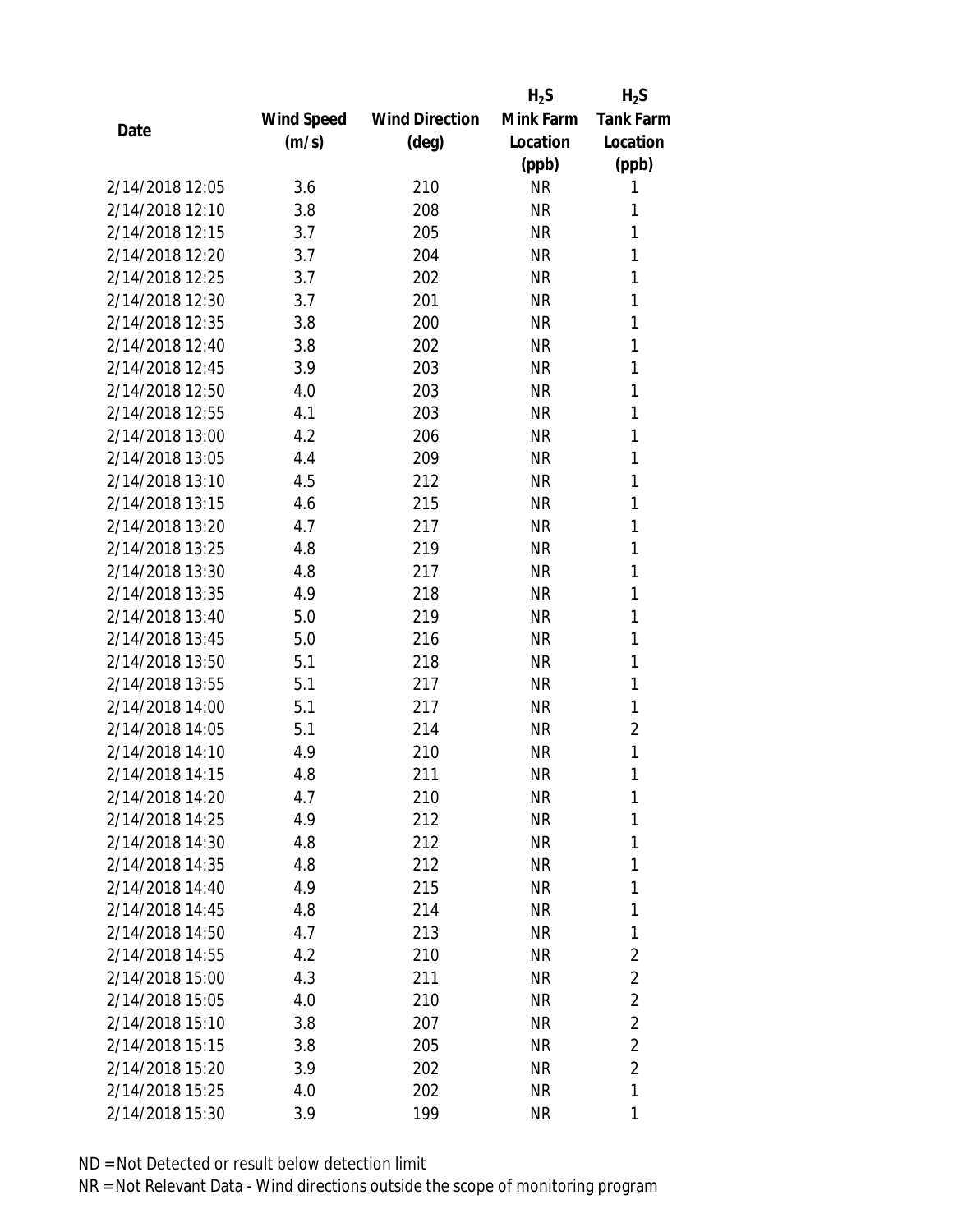|                 |            |                       | $H_2S$    | $H_2S$           |
|-----------------|------------|-----------------------|-----------|------------------|
|                 | Wind Speed | <b>Wind Direction</b> | Mink Farm | <b>Tank Farm</b> |
| Date            | (m/s)      | (deg)                 | Location  | Location         |
|                 |            |                       | (ppb)     | (ppb)            |
| 2/14/2018 15:35 | 4.0        | 199                   | <b>NR</b> | 1                |
| 2/14/2018 15:40 | 4.0        | 199                   | <b>NR</b> | 1                |
| 2/14/2018 15:45 | 4.0        | 200                   | <b>NR</b> | 1                |
| 2/14/2018 15:50 | 3.9        | 199                   | <b>NR</b> | 1                |
| 2/14/2018 15:55 | 3.7        | 198                   | <b>NR</b> | 1                |
| 2/14/2018 16:00 | 3.7        | 195                   | <b>NR</b> | 1                |
| 2/14/2018 16:05 | 3.6        | 193                   | <b>NR</b> | 1                |
| 2/14/2018 16:10 | 3.6        | 189                   | <b>NR</b> | 1                |
| 2/14/2018 16:15 | 3.6        | 186                   | <b>NR</b> | 1                |
| 2/14/2018 16:20 | 3.7        | 186                   | <b>NR</b> | 1                |
| 2/14/2018 16:25 | 3.8        | 184                   | <b>NR</b> | $\overline{2}$   |
| 2/14/2018 16:30 | 3.9        | 183                   | <b>NR</b> | $\overline{2}$   |
| 2/14/2018 16:35 | 3.9        | 183                   | <b>NR</b> | $\overline{2}$   |
| 2/14/2018 16:40 | 4.0        | 182                   | <b>NR</b> | 1                |
| 2/14/2018 16:45 | 4.0        | 181                   | <b>NR</b> | 1                |
| 2/14/2018 16:50 | 4.0        | 177                   | <b>NR</b> | 1                |
| 2/14/2018 16:55 | 3.9        | 175                   | <b>NR</b> | 1                |
| 2/14/2018 17:00 | 3.9        | 175                   | <b>NR</b> | 1                |
| 2/14/2018 17:05 | 3.8        | 173                   | <b>NR</b> | 1                |
| 2/14/2018 17:10 | 3.8        | 172                   | <b>NR</b> | 1                |
| 2/14/2018 17:15 | 3.7        | 173                   | <b>NR</b> | 1                |
| 2/14/2018 17:20 | 3.6        | 175                   | <b>NR</b> | 1                |
| 2/14/2018 17:25 | 3.7        | 177                   | <b>NR</b> | 1                |
| 2/14/2018 17:30 | 3.8        | 180                   | <b>NR</b> | 1                |
| 2/14/2018 17:35 | 3.8        | 182                   | <b>NR</b> | 1                |
| 2/14/2018 17:40 | 3.8        | 183                   | <b>NR</b> | 1                |
| 2/14/2018 17:45 | 3.9        | 184                   | <b>NR</b> | 1                |
| 2/14/2018 17:50 | 4.0        | 185                   | NR        | 1                |
| 2/14/2018 17:55 | 3.9        | 184                   | <b>NR</b> | 1                |
| 2/14/2018 18:00 | 3.8        | 184                   | NR        | 1                |
| 2/14/2018 18:05 | 3.9        | 182                   | <b>NR</b> | 1                |
| 2/14/2018 18:10 | 3.9        | 181                   | NR        | 1                |
| 2/14/2018 18:15 | 3.9        | 179                   | NR        | 1                |
| 2/14/2018 18:20 | 3.8        | 177                   | <b>NR</b> | 1                |
| 2/14/2018 18:25 | 4.0        | 175                   | NR        | $\overline{2}$   |
| 2/14/2018 18:30 | 4.1        | 174                   | <b>NR</b> | 1                |
| 2/14/2018 18:35 | 4.0        | 173                   | NR        | 1                |
| 2/14/2018 18:40 | 4.1        | 172                   | NR        | 1                |
| 2/14/2018 18:45 | 4.3        | 171                   | <b>NR</b> | 1                |
| 2/14/2018 18:50 | 4.5        | 171                   | NR        | 1                |
| 2/14/2018 18:55 | 4.5        | 172                   | <b>NR</b> | 1                |
| 2/14/2018 19:00 | 4.5        | 172                   | <b>NR</b> | 1                |
|                 |            |                       |           |                  |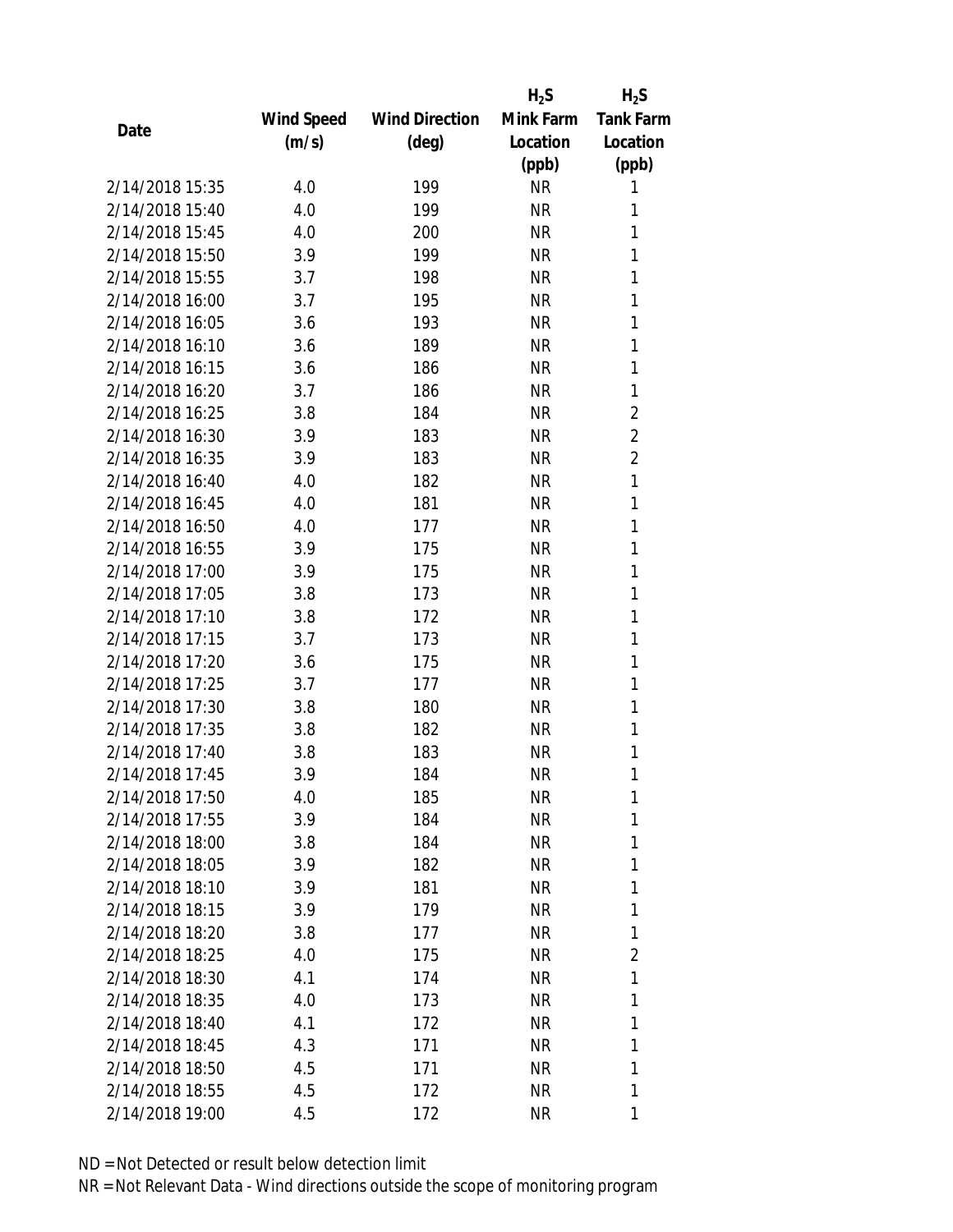|                 |            |                       | $H_2S$    | $H_2S$           |
|-----------------|------------|-----------------------|-----------|------------------|
|                 | Wind Speed | <b>Wind Direction</b> | Mink Farm | <b>Tank Farm</b> |
| Date            | (m/s)      | (deg)                 | Location  | Location         |
|                 |            |                       | (ppb)     | (ppb)            |
| 2/14/2018 19:05 | 4.5        | 172                   | <b>NR</b> | 2                |
| 2/14/2018 19:10 | 4.4        | 173                   | <b>NR</b> | $\overline{2}$   |
| 2/14/2018 19:15 | 4.3        | 174                   | <b>NR</b> | $\overline{2}$   |
| 2/14/2018 19:20 | 4.0        | 176                   | <b>NR</b> | $\mathbf{1}$     |
| 2/14/2018 19:25 | 4.0        | 179                   | <b>NR</b> | 1                |
| 2/14/2018 19:30 | 4.0        | 181                   | <b>NR</b> | 1                |
| 2/14/2018 19:35 | 3.9        | 183                   | <b>NR</b> | 1                |
| 2/14/2018 19:40 | 3.9        | 185                   | <b>NR</b> | 1                |
| 2/14/2018 19:45 | 3.8        | 188                   | <b>NR</b> | 1                |
| 2/14/2018 19:50 | 3.8        | 190                   | <b>NR</b> | 1                |
| 2/14/2018 19:55 | 3.6        | 191                   | <b>NR</b> | 1                |
| 2/14/2018 20:00 | 3.4        | 193                   | <b>NR</b> | 1                |
| 2/14/2018 20:05 | 3.3        | 193                   | <b>NR</b> | 1                |
| 2/14/2018 20:10 | 3.4        | 192                   | <b>NR</b> | 1                |
| 2/14/2018 20:15 | 3.4        | 191                   | <b>NR</b> | 1                |
| 2/14/2018 20:20 | 3.5        | 189                   | <b>NR</b> | 1                |
| 2/14/2018 20:25 | 3.6        | 187                   | <b>NR</b> | 1                |
| 2/14/2018 20:30 | 3.8        | 186                   | <b>NR</b> | 1                |
| 2/14/2018 20:35 | 3.9        | 185                   | <b>NR</b> | 1                |
| 2/14/2018 20:40 | 3.9        | 185                   | <b>NR</b> | 1                |
| 2/14/2018 20:45 | 3.9        | 185                   | <b>NR</b> | 1                |
| 2/14/2018 20:50 | 3.8        | 188                   | <b>NR</b> | 1                |
| 2/14/2018 20:55 | 3.8        | 191                   | <b>NR</b> | 1                |
| 2/14/2018 21:00 | 3.7        | 194                   | <b>NR</b> | 1                |
| 2/14/2018 21:05 | 3.7        | 198                   | <b>NR</b> | 1                |
| 2/14/2018 21:10 | 3.7        | 201                   | <b>NR</b> | $\overline{2}$   |
| 2/14/2018 21:15 | 3.6        | 204                   | <b>NR</b> | $\overline{2}$   |
| 2/14/2018 21:20 | 3.6        | 204                   | NR        | 1                |
| 2/14/2018 21:25 | 3.7        | 205                   | <b>NR</b> | 1                |
| 2/14/2018 21:30 | 3.8        | 206                   | NR        | 1                |
| 2/14/2018 21:35 | 3.8        | 206                   | NR        | 1                |
| 2/14/2018 21:40 | 3.7        | 205                   | <b>NR</b> | 1                |
| 2/14/2018 21:45 | 3.8        | 206                   | NR        | 1                |
| 2/14/2018 21:50 | 3.9        | 207                   | <b>NR</b> | 1                |
| 2/14/2018 21:55 | 3.9        | 208                   | NR        | 1                |
| 2/14/2018 22:00 | 3.7        | 209                   | NR        | 1                |
| 2/14/2018 22:05 |            | 210                   | ΝR        | 1                |
| 2/14/2018 22:10 | 3.6        | 212                   |           | 1                |
|                 | 3.7        |                       | ΝR        |                  |
| 2/14/2018 22:15 | 3.7        | 213                   | <b>NR</b> | 1<br>1           |
| 2/14/2018 22:20 | 3.7        | 213                   | NR        |                  |
| 2/14/2018 22:25 | 3.5        | 213                   | NR        | 1                |
| 2/14/2018 22:30 | 3.5        | 213                   | <b>NR</b> | 1                |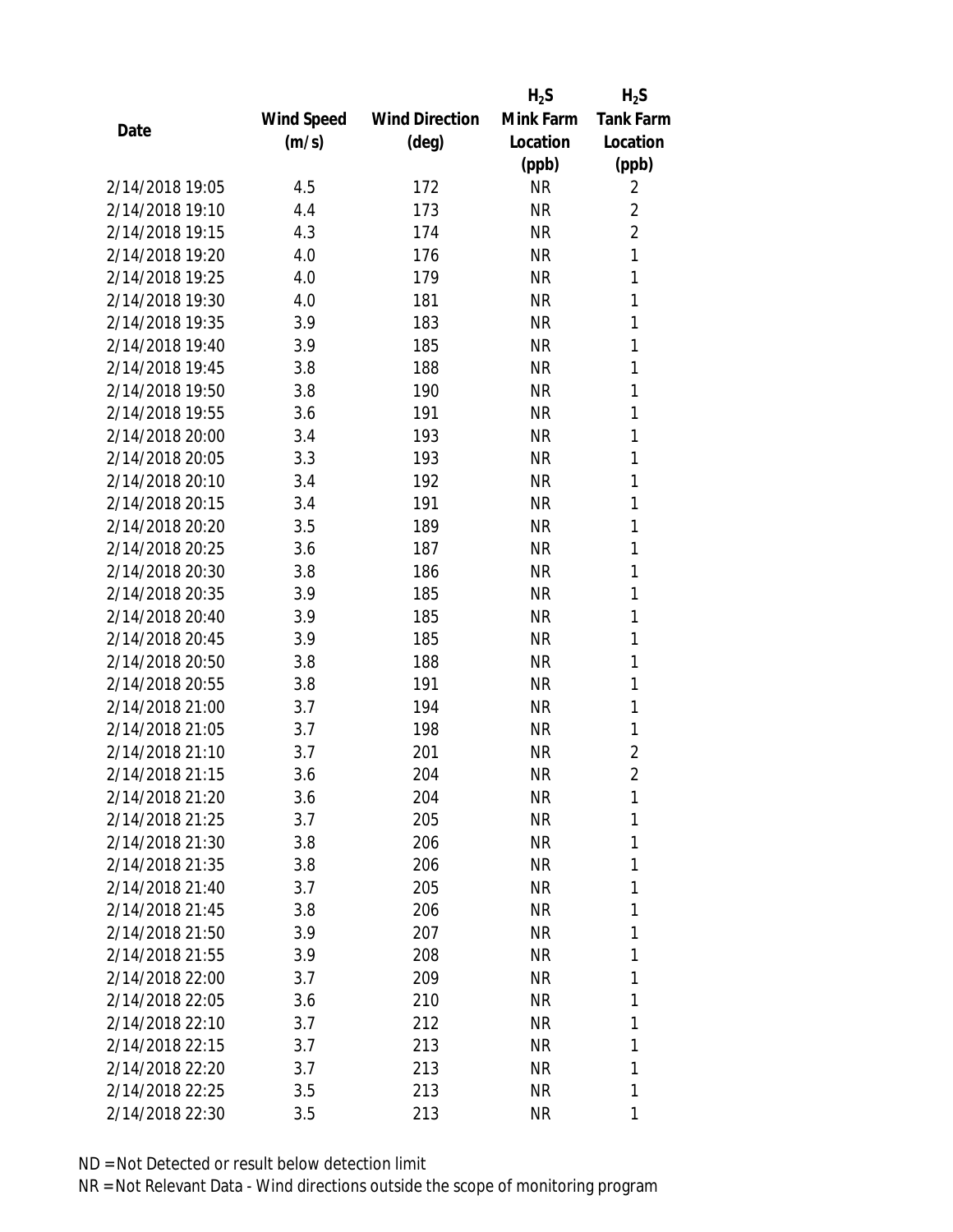|                 |            |                       | $H_2S$    | $H_2S$           |
|-----------------|------------|-----------------------|-----------|------------------|
|                 | Wind Speed | <b>Wind Direction</b> | Mink Farm | <b>Tank Farm</b> |
| Date            | (m/s)      | (deg)                 | Location  | Location         |
|                 |            |                       | (ppb)     | (ppb)            |
| 2/14/2018 22:35 | 3.4        | 213                   | <b>NR</b> | 1                |
| 2/14/2018 22:40 | 3.2        | 217                   | <b>NR</b> | 1                |
| 2/14/2018 22:45 | 3.0        | 219                   | <b>NR</b> | 1                |
| 2/14/2018 22:50 | 2.9        | 221                   | <b>NR</b> | 1                |
| 2/14/2018 22:55 | 2.8        | 219                   | <b>NR</b> | 1                |
| 2/14/2018 23:00 | 2.8        | 216                   | <b>NR</b> | 1                |
| 2/14/2018 23:05 | 3.0        | 211                   | <b>NR</b> | 1                |
| 2/14/2018 23:10 | 3.1        | 205                   | <b>NR</b> | 1                |
| 2/14/2018 23:15 | 3.1        | 200                   | <b>NR</b> | 1                |
| 2/14/2018 23:20 | 3.1        | 197                   | <b>NR</b> | 1                |
| 2/14/2018 23:25 | 3.1        | 196                   | <b>NR</b> | 1                |
| 2/14/2018 23:30 | 3.1        | 195                   | <b>NR</b> | 1                |
| 2/14/2018 23:35 | 3.0        | 197                   | <b>NR</b> | 1                |
| 2/14/2018 23:40 | 3.0        | 199                   | <b>NR</b> | 1                |
| 2/14/2018 23:45 | 3.1        | 200                   | <b>NR</b> | 1                |
| 2/14/2018 23:50 | 3.2        | 201                   | <b>NR</b> | 1                |
| 2/14/2018 23:55 | 3.3        | 202                   | <b>NR</b> | 1                |
| 2/14/2018 24:00 | 3.3        | 205                   | <b>NR</b> | 1                |
| 2/15/2018 00:05 | 3.4        | 207                   | <b>NR</b> | 1                |
| 2/15/2018 00:10 | 3.4        | 209                   | <b>NR</b> | 1                |
| 2/15/2018 00:15 | 3.4        | 209                   | <b>NR</b> | 1                |
| 2/15/2018 00:20 | 3.3        | 209                   | <b>NR</b> | 1                |
| 2/15/2018 00:25 | 3.3        | 206                   | <b>NR</b> | 1                |
| 2/15/2018 00:30 | 3.4        | 204                   | <b>NR</b> | 1                |
| 2/15/2018 00:35 | 3.4        | 200                   | <b>NR</b> | 1                |
| 2/15/2018 00:40 | 3.4        | 199                   | <b>NR</b> | 1                |
| 2/15/2018 00:45 | 3.5        | 198                   | <b>NR</b> | 1                |
| 2/15/2018 00:50 | 3.7        | 199                   | ΝR        | 1                |
| 2/15/2018 00:55 | 3.8        | 202                   | <b>NR</b> | 1                |
| 2/15/2018 01:00 | 3.9        | 205                   | NR        | 1                |
| 2/15/2018 01:05 | 4.0        | 207                   | NR        | 1                |
| 2/15/2018 01:10 | 4.1        | 208                   | <b>NR</b> | 1                |
| 2/15/2018 01:15 | 4.2        | 209                   | NR        | 1                |
| 2/15/2018 01:20 | 4.3        | 208                   | <b>NR</b> | 1                |
| 2/15/2018 01:25 | 4.3        | 207                   | NR        | 1                |
| 2/15/2018 01:30 | 4.4        | 208                   | ΝR        | 1                |
| 2/15/2018 01:35 | 4.5        | 208                   | ΝR        | 1                |
| 2/15/2018 01:40 | 4.7        | 209                   | ΝR        | 1                |
| 2/15/2018 01:45 | 4.7        | 210                   | <b>NR</b> | 1                |
| 2/15/2018 01:50 | 4.7        | 210                   | NR        | 1                |
| 2/15/2018 01:55 | 4.7        | 210                   | <b>NR</b> | 1                |
| 2/15/2018 02:00 | 4.5        | 209                   | ΝR        | 1                |
|                 |            |                       |           |                  |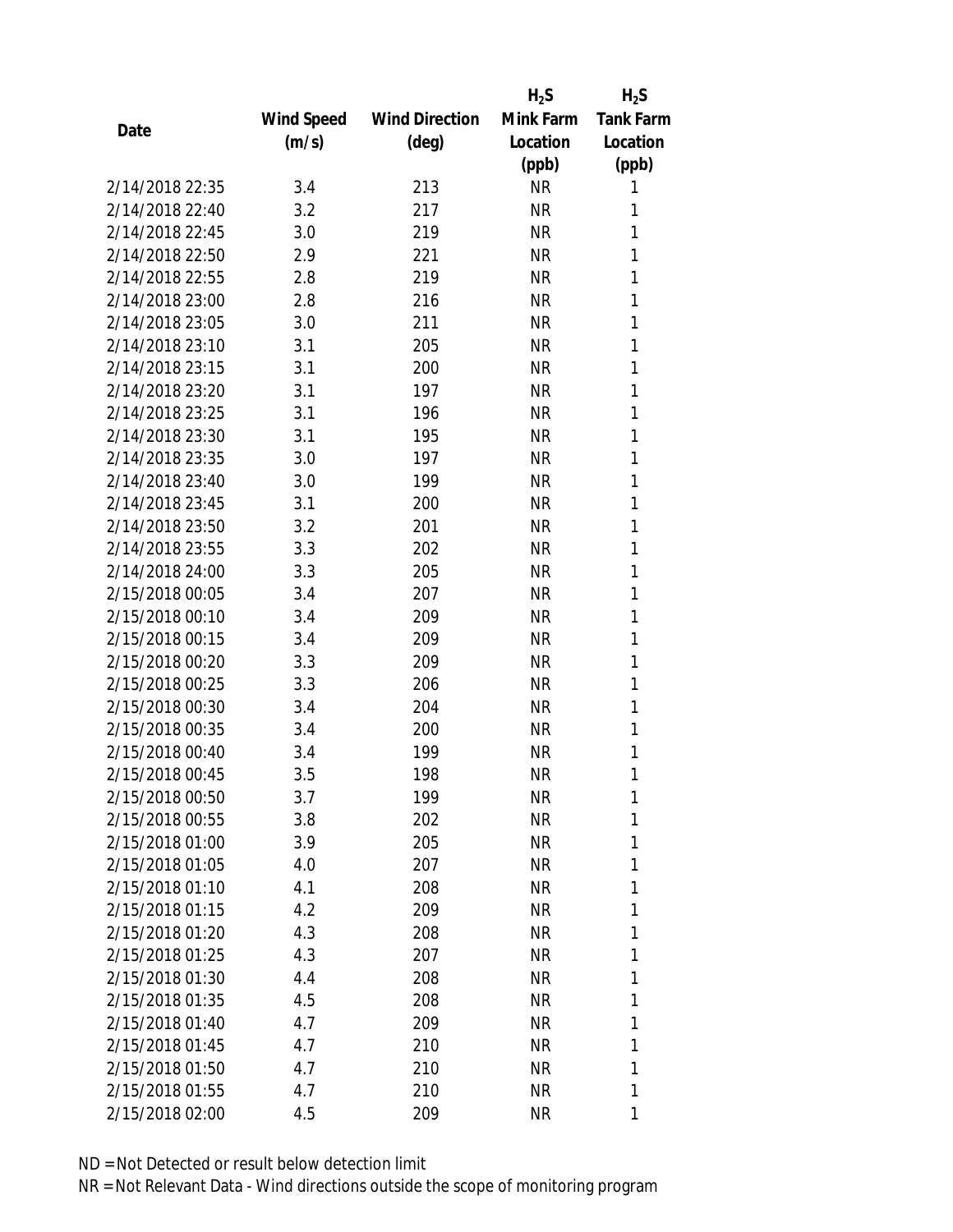|                 |                   |                       | $H_2S$    | $H_2S$           |
|-----------------|-------------------|-----------------------|-----------|------------------|
|                 | <b>Wind Speed</b> | <b>Wind Direction</b> | Mink Farm | <b>Tank Farm</b> |
| Date            | (m/s)             | $(\text{deg})$        | Location  | Location         |
|                 |                   |                       | (ppb)     | (ppb)            |
| 2/15/2018 02:05 | 4.5               | 208                   | <b>NR</b> | 1                |
| 2/15/2018 02:10 | 4.4               | 206                   | <b>NR</b> | 1                |
| 2/15/2018 02:15 | 4.3               | 205                   | <b>NR</b> | 1                |
| 2/15/2018 02:20 | 4.3               | 204                   | <b>NR</b> | 1                |
| 2/15/2018 02:25 | 4.2               | 203                   | <b>NR</b> | 1                |
| 2/15/2018 02:30 | 4.2               | 203                   | <b>NR</b> | 1                |
| 2/15/2018 02:35 | 4.1               | 203                   | <b>NR</b> | 1                |
| 2/15/2018 02:40 | 4.0               | 203                   | <b>NR</b> | 1                |
| 2/15/2018 02:45 | 4.0               | 202                   | <b>NR</b> | 1                |
| 2/15/2018 02:50 | 4.0               | 202                   | <b>NR</b> | 1                |
| 2/15/2018 02:55 | 4.0               | 203                   | <b>NR</b> | 1                |
| 2/15/2018 03:00 | 4.1               | 204                   | <b>NR</b> | 1                |
| 2/15/2018 03:05 | 4.1               | 204                   | <b>NR</b> | 1                |
| 2/15/2018 03:10 | 4.1               | 204                   | <b>NR</b> | 1                |
| 2/15/2018 03:15 | 4.1               | 204                   | <b>NR</b> | 1                |
| 2/15/2018 03:20 | 4.0               | 204                   | <b>NR</b> | 1                |
| 2/15/2018 03:25 | 4.0               | 204                   | <b>NR</b> | 1                |
| 2/15/2018 03:30 | 3.8               | 202                   | <b>NR</b> | 1                |
| 2/15/2018 03:35 | 3.8               | 203                   | <b>NR</b> | 1                |
| 2/15/2018 03:40 | 3.8               | 204                   | <b>NR</b> | 1                |
| 2/15/2018 03:45 | 3.7               | 205                   | <b>NR</b> | 1                |
| 2/15/2018 03:50 | 3.8               | 206                   | <b>NR</b> | 1                |
| 2/15/2018 03:55 | 3.7               | 207                   | <b>NR</b> | 1                |
| 2/15/2018 04:00 | 3.7               | 209                   | <b>NR</b> | $\overline{2}$   |
| 2/15/2018 04:05 | 3.8               | 209                   | <b>NR</b> | 1                |
| 2/15/2018 04:10 | 3.8               | 209                   | <b>NR</b> | 1                |
| 2/15/2018 04:15 | 3.9               | 209                   | <b>NR</b> | 1                |
| 2/15/2018 04:20 | 3.9               | 209                   | ΝR        | 1                |
| 2/15/2018 04:25 | 4.0               | 208                   | <b>NR</b> | 1                |
| 2/15/2018 04:30 | 4.1               | 207                   | NR        | 1                |
| 2/15/2018 04:35 | 4.1               | 207                   | ΝR        | 1                |
| 2/15/2018 04:40 | 4.2               | 207                   | ΝR        | 1                |
| 2/15/2018 04:45 | 4.2               | 206                   | NR        | 1                |
| 2/15/2018 04:50 | 4.3               | 206                   | <b>NR</b> | 1                |
| 2/15/2018 04:55 | 4.2               | 206                   | NR        | 1                |
| 2/15/2018 05:00 | 4.1               | 205                   | <b>NR</b> | 1                |
| 2/15/2018 05:05 | 4.1               | 205                   | NR        | 1                |
| 2/15/2018 05:10 | 4.1               | 203                   | NR        | 1                |
| 2/15/2018 05:15 | 4.0               | 200                   | NR        | 1                |
| 2/15/2018 05:20 | 3.8               | 198                   | NR        | 1                |
| 2/15/2018 05:25 | 3.8               | 197                   | <b>NR</b> | 1                |
| 2/15/2018 05:30 | 3.7               | 197                   | <b>NR</b> | 1                |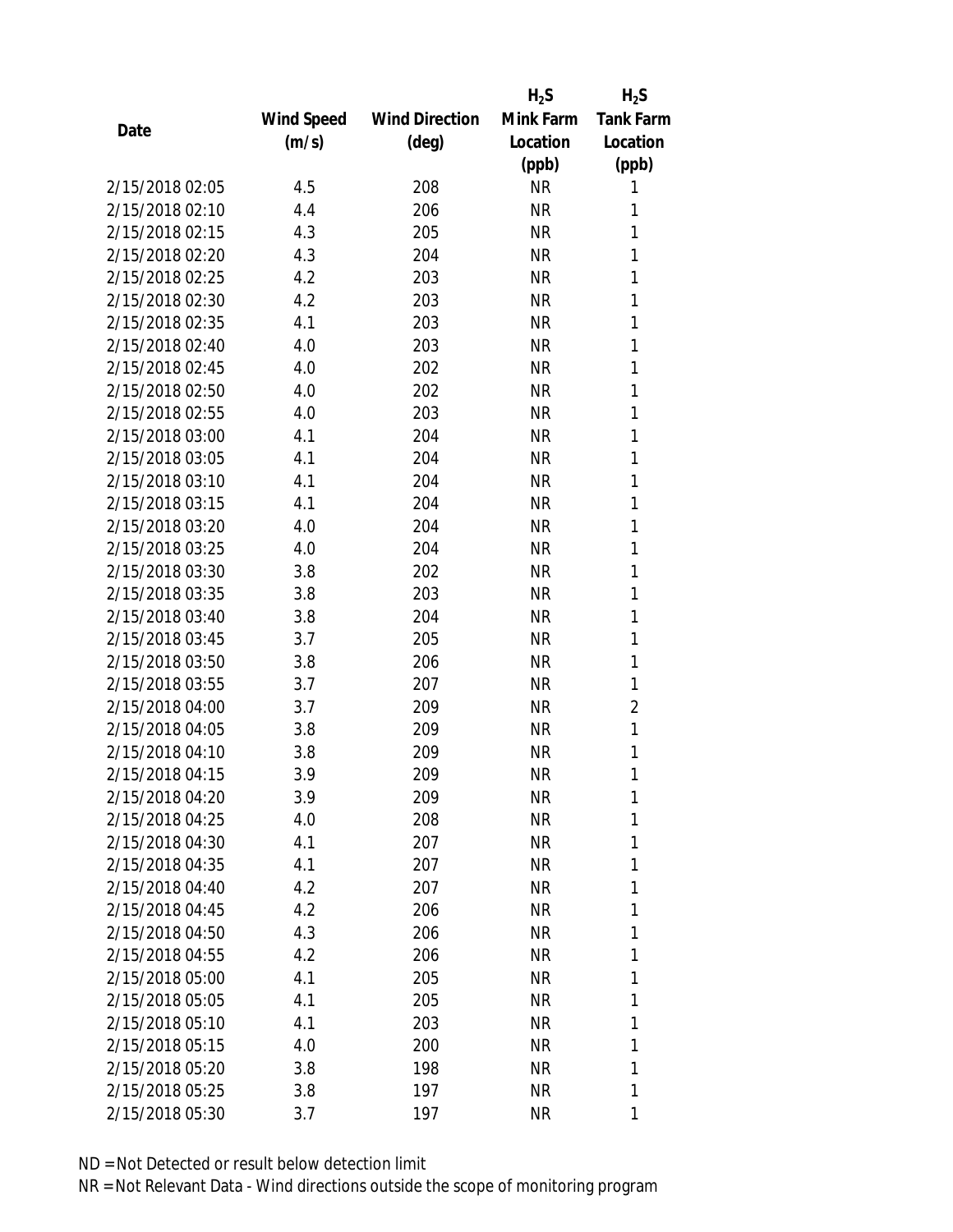|                 |            |                       | $H_2S$    | $H_2S$           |
|-----------------|------------|-----------------------|-----------|------------------|
|                 | Wind Speed | <b>Wind Direction</b> | Mink Farm | <b>Tank Farm</b> |
| Date            | (m/s)      | (deg)                 | Location  | Location         |
|                 |            |                       | (ppb)     | (ppb)            |
| 2/15/2018 05:35 | 3.5        | 197                   | <b>NR</b> | 1                |
| 2/15/2018 05:40 | 3.5        | 196                   | <b>NR</b> | 1                |
| 2/15/2018 05:45 | 3.4        | 197                   | <b>NR</b> | 1                |
| 2/15/2018 05:50 | 3.4        | 199                   | <b>NR</b> | 1                |
| 2/15/2018 05:55 | 3.3        | 200                   | <b>NR</b> | 1                |
| 2/15/2018 06:00 | 3.4        | 201                   | <b>NR</b> | 1                |
| 2/15/2018 06:05 | 3.4        | 201                   | <b>NR</b> | 1                |
| 2/15/2018 06:10 | 3.4        | 201                   | <b>NR</b> | 1                |
| 2/15/2018 06:15 | 3.4        | 199                   | <b>NR</b> | 1                |
| 2/15/2018 06:20 | 3.5        | 196                   | <b>NR</b> | $\overline{2}$   |
| 2/15/2018 06:25 | 3.5        | 194                   | <b>NR</b> | $\overline{2}$   |
| 2/15/2018 06:30 | 3.5        | 192                   | <b>NR</b> | 1                |
| 2/15/2018 06:35 | 3.6        | 193                   | <b>NR</b> | 1                |
| 2/15/2018 06:40 | 3.6        | 195                   | <b>NR</b> | 1                |
| 2/15/2018 06:45 | 3.6        | 197                   | <b>NR</b> | 1                |
| 2/15/2018 06:50 | 3.5        | 197                   | <b>NR</b> | 1                |
| 2/15/2018 06:55 | 3.4        | 196                   | <b>NR</b> | 1                |
| 2/15/2018 07:00 | 3.4        | 194                   | <b>NR</b> | 1                |
| 2/15/2018 07:05 | 3.4        | 191                   | <b>NR</b> | 1                |
| 2/15/2018 07:10 | 3.4        | 189                   | <b>NR</b> | 1                |
| 2/15/2018 07:15 | 3.3        | 187                   | <b>NR</b> | 1                |
| 2/15/2018 07:20 | 3.3        | 188                   | <b>NR</b> | 1                |
| 2/15/2018 07:25 | 3.4        | 189                   | <b>NR</b> | 1                |
| 2/15/2018 07:30 | 3.4        | 189                   | <b>NR</b> | 1                |
| 2/15/2018 07:35 | 3.5        | 190                   | <b>NR</b> | $\overline{2}$   |
| 2/15/2018 07:40 | 3.5        | 190                   | <b>NR</b> | $\overline{2}$   |
| 2/15/2018 07:45 | 3.7        | 189                   | <b>NR</b> | $\mathbf{1}$     |
| 2/15/2018 07:50 | 3.7        | 188                   | NR        | 1                |
| 2/15/2018 07:55 | 3.5        | 188                   | <b>NR</b> | $\overline{2}$   |
| 2/15/2018 08:00 | 3.4        | 187                   | NR        | 1                |
| 2/15/2018 08:05 | 3.2        | 187                   | NR        | 1                |
| 2/15/2018 08:10 | 3.1        | 187                   | <b>NR</b> | 1                |
| 2/15/2018 08:15 | 2.9        | 186                   | NR        | 1                |
| 2/15/2018 08:20 | 2.9        | 185                   | <b>NR</b> | 1                |
| 2/15/2018 08:25 | 2.9        | 183                   | NR        | 1                |
| 2/15/2018 08:30 | 2.9        | 182                   | <b>NR</b> | 1                |
| 2/15/2018 08:35 | 2.9        | 179                   | NR        | 1                |
| 2/15/2018 08:40 | 2.9        | 177                   | NR        | 1                |
| 2/15/2018 08:45 | 2.9        | 176                   | <b>NR</b> | 1                |
| 2/15/2018 08:50 | 2.8        | 178                   | NR        | 1                |
| 2/15/2018 08:55 | 2.8        | 182                   | <b>NR</b> | 1                |
| 2/15/2018 09:00 | 2.8        | 183                   | <b>NR</b> | 1                |
|                 |            |                       |           |                  |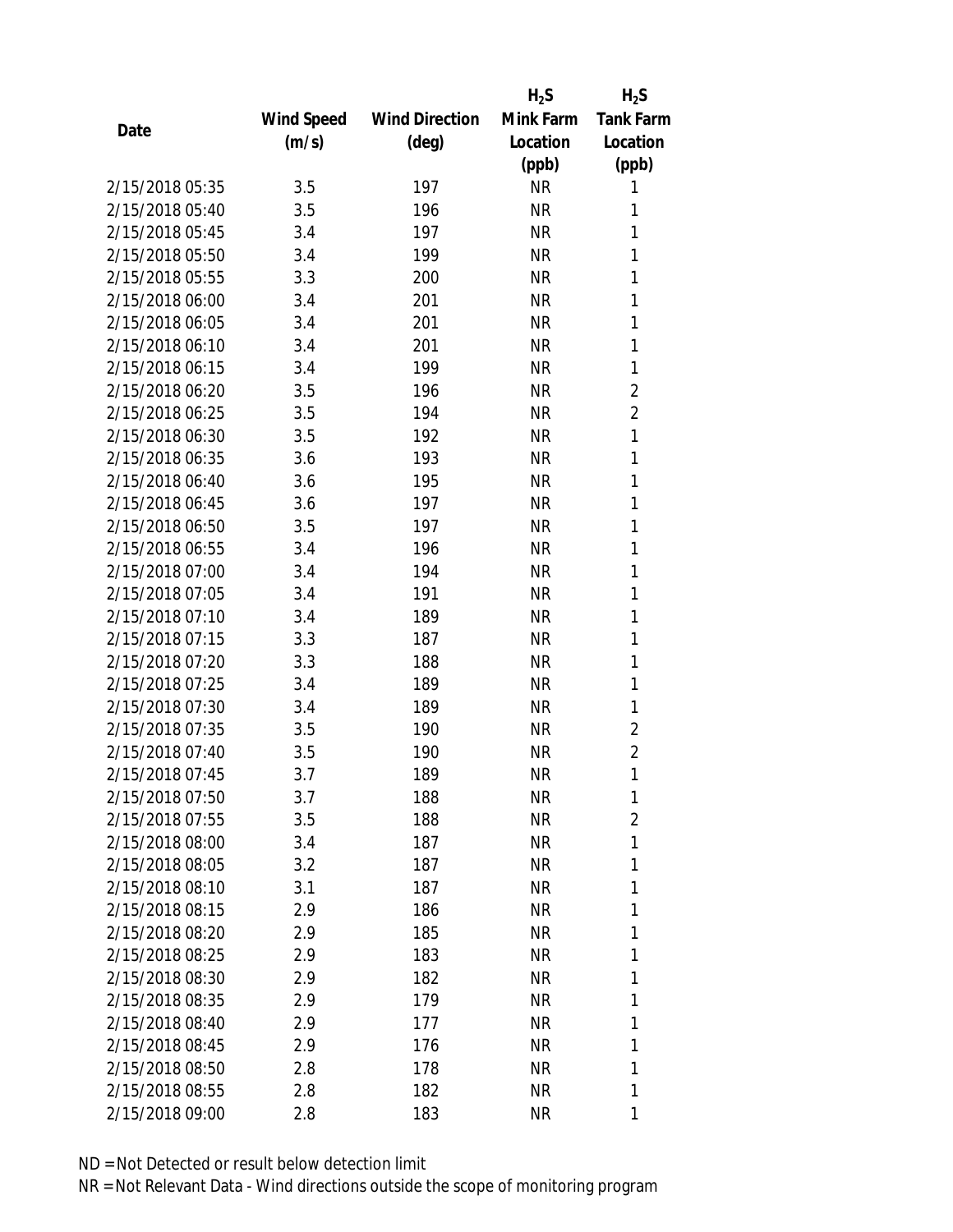|                 |            |                       | $H_2S$    | $H_2S$           |
|-----------------|------------|-----------------------|-----------|------------------|
|                 | Wind Speed | <b>Wind Direction</b> | Mink Farm | <b>Tank Farm</b> |
| Date            | (m/s)      | (deg)                 | Location  | Location         |
|                 |            |                       | (ppb)     | (ppb)            |
| 2/15/2018 09:05 | 2.8        | 189                   | <b>NR</b> | 1                |
| 2/15/2018 09:10 | 2.8        | 193                   | <b>NR</b> | 1                |
| 2/15/2018 09:15 | 3.2        | 194                   | <b>NR</b> | 1                |
| 2/15/2018 09:20 | 3.6        | 192                   | <b>NR</b> | 1                |
| 2/15/2018 09:25 | 3.8        | 189                   | <b>NR</b> | 1                |
| 2/15/2018 09:30 | 3.9        | 189                   | <b>NR</b> | 1                |
| 2/15/2018 09:35 | 4.1        | 190                   | <b>NR</b> | 1                |
| 2/15/2018 09:40 | 4.0        | 191                   | <b>NR</b> | 1                |
| 2/15/2018 09:45 | 3.8        | 196                   | <b>NR</b> | 1                |
| 2/15/2018 09:50 | 3.8        | 201                   | <b>NR</b> | 1                |
| 2/15/2018 09:55 | 3.6        | 203                   | <b>NR</b> | 1                |
| 2/15/2018 10:00 | 3.5        | 208                   | <b>NR</b> | 1                |
| 2/15/2018 10:05 | 3.1        | 211                   | <b>NR</b> | 1                |
| 2/15/2018 10:10 | 2.9        | 214                   | <b>NR</b> | 1                |
| 2/15/2018 10:15 | 2.5        | 214                   | <b>NR</b> | $\overline{2}$   |
| 2/15/2018 10:20 | 2.1        | 215                   | <b>NR</b> | $\overline{2}$   |
| 2/15/2018 10:25 | 1.8        | 219                   | <b>NR</b> | $\overline{2}$   |
| 2/15/2018 10:30 | 1.5        | 219                   | <b>NR</b> | $\overline{2}$   |
| 2/15/2018 10:35 | 1.5        | 218                   | <b>NR</b> | $\overline{2}$   |
| 2/15/2018 10:40 | 1.3        | 217                   | <b>NR</b> | $\overline{2}$   |
| 2/15/2018 10:45 | 1.3        | 216                   | <b>NR</b> | $\overline{2}$   |
| 2/15/2018 10:50 | 1.5        | 217                   | <b>NR</b> | $\overline{2}$   |
| 2/15/2018 10:55 | 1.7        | 215                   | <b>NR</b> | $\overline{2}$   |
| 2/15/2018 11:00 | 1.6        | 219                   | <b>NR</b> | $\overline{2}$   |
| 2/15/2018 11:05 | 1.5        | 219                   | <b>NR</b> | $\overline{2}$   |
| 2/15/2018 11:10 | 1.5        | 230                   | 1         | $\overline{2}$   |
| 2/15/2018 11:15 | 1.5        | 235                   | 1         | 1                |
| 2/15/2018 11:20 | 1.2        | 238                   | 1         | 1                |
| 2/15/2018 11:25 | 0.8        | 255                   | 1         | 1                |
| 2/15/2018 11:30 | 0.7        | 252                   | NR        | <b>NR</b>        |
| 2/15/2018 11:35 | 0.6        | 262                   | <b>NR</b> | <b>NR</b>        |
| 2/15/2018 11:40 | 0.7        | 275                   | <b>NR</b> | <b>NR</b>        |
| 2/15/2018 11:45 | 0.7        | 322                   | <b>NR</b> | <b>NR</b>        |
| 2/15/2018 11:50 | 0.8        | 335                   | 1         | <b>NR</b>        |
| 2/15/2018 11:55 | 1.0        | 337                   | 1         | <b>NR</b>        |
| 2/15/2018 12:00 | 1.2        | 332                   | 1         | <b>NR</b>        |
| 2/15/2018 12:05 | 1.3        | 323                   | 1         | <b>NR</b>        |
| 2/15/2018 12:10 | 1.4        | 313                   | <b>NR</b> | <b>NR</b>        |
| 2/15/2018 12:15 | 1.4        | 294                   | <b>NR</b> | <b>NR</b>        |
| 2/15/2018 12:20 | 1.2        | 276                   | NR        | <b>NR</b>        |
| 2/15/2018 12:25 | 1.1        | 252                   | <b>NR</b> | NR               |
| 2/15/2018 12:30 | 1.1        | 242                   | 1         | 1                |
|                 |            |                       |           |                  |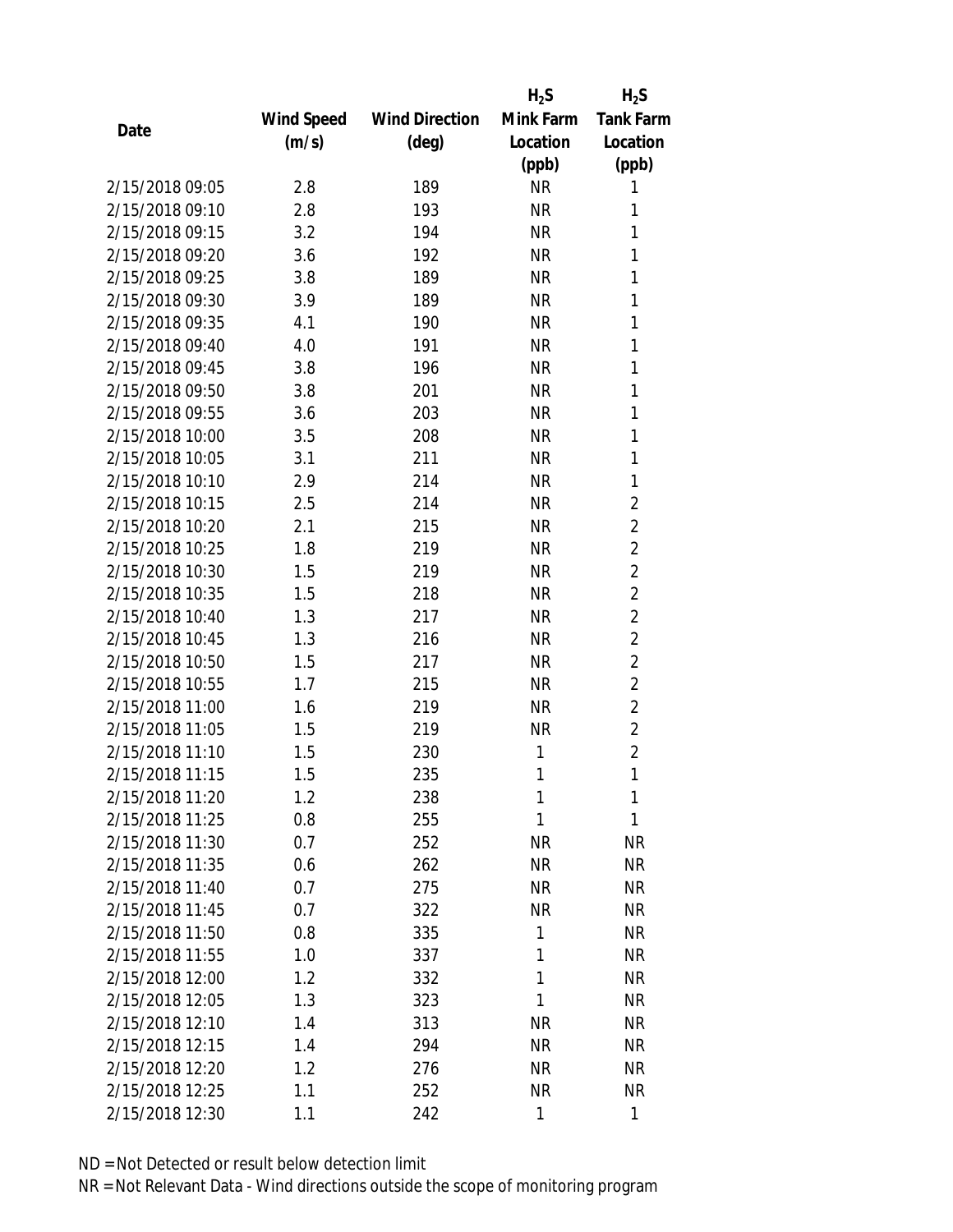|                 |            |                       | $H_2S$         | $H_2S$           |
|-----------------|------------|-----------------------|----------------|------------------|
|                 | Wind Speed | <b>Wind Direction</b> | Mink Farm      | <b>Tank Farm</b> |
| Date            | (m/s)      | (deg)                 | Location       | Location         |
|                 |            |                       | (ppb)          | (ppb)            |
| 2/15/2018 12:35 | 1.2        | 249                   | 1              | 1                |
| 2/15/2018 12:40 | 1.3        | 265                   | <b>NR</b>      | <b>NR</b>        |
| 2/15/2018 12:45 | 1.2        | 261                   | <b>NR</b>      | <b>NR</b>        |
| 2/15/2018 12:50 | 1.3        | 248                   | <b>NR</b>      | <b>NR</b>        |
| 2/15/2018 12:55 | 1.3        | 248                   | <b>NR</b>      | <b>NR</b>        |
| 2/15/2018 13:00 | 1.3        | 229                   | <b>NR</b>      | <b>NR</b>        |
| 2/15/2018 13:05 | 1.3        | 212                   | <b>NR</b>      | <b>NR</b>        |
| 2/15/2018 13:10 | 1.2        | 203                   | <b>NR</b>      | $\mathbf{1}$     |
| 2/15/2018 13:15 | 1.1        | 205                   | <b>NR</b>      | $\mathbf{1}$     |
| 2/15/2018 13:20 | 1.1        | 224                   | <b>NR</b>      | $\mathbf{1}$     |
| 2/15/2018 13:25 | 1.1        | 227                   | <b>NR</b>      | 1                |
| 2/15/2018 13:30 | 1.0        | 226                   | <b>NR</b>      | <b>NR</b>        |
| 2/15/2018 13:35 | 0.9        | 218                   | <b>NR</b>      | <b>NR</b>        |
| 2/15/2018 13:40 | 0.7        | 166                   | <b>NR</b>      | <b>NR</b>        |
| 2/15/2018 13:45 | 0.8        | 106                   | <b>NR</b>      | <b>NR</b>        |
| 2/15/2018 13:50 | 0.9        | 78                    | <b>NR</b>      | <b>NR</b>        |
| 2/15/2018 13:55 | 1.1        | 39                    | <b>NR</b>      | <b>NR</b>        |
| 2/15/2018 14:00 | 1.2        | 5                     | <b>NR</b>      | <b>NR</b>        |
| 2/15/2018 14:05 | 1.4        | 341                   | <b>NR</b>      | <b>NR</b>        |
| 2/15/2018 14:10 | 1.6        | 333                   | $\overline{2}$ | <b>NR</b>        |
| 2/15/2018 14:15 | 1.7        | 326                   | $\overline{2}$ | <b>NR</b>        |
| 2/15/2018 14:20 | 1.5        | 320                   | 1              | <b>NR</b>        |
| 2/15/2018 14:25 | 1.4        | 314                   | 1              | <b>NR</b>        |
| 2/15/2018 14:30 | 1.4        | 318                   | 1              | <b>NR</b>        |
| 2/15/2018 14:35 | 1.4        | 323                   | 1              | <b>NR</b>        |
| 2/15/2018 14:40 | 1.3        | 329                   | 1              | <b>NR</b>        |
| 2/15/2018 14:45 | 1.1        | 334                   | $\overline{2}$ | <b>NR</b>        |
| 2/15/2018 14:50 | 1.0        | 347                   | $\overline{2}$ | <b>NR</b>        |
| 2/15/2018 14:55 | 1.0        | 11                    | <b>NR</b>      | <b>NR</b>        |
| 2/15/2018 15:00 | 0.9        | 34                    | <b>NR</b>      | <b>NR</b>        |
| 2/15/2018 15:05 | 0.8        | 77                    | <b>NR</b>      | <b>NR</b>        |
| 2/15/2018 15:10 | 1.2        | 128                   | <b>NR</b>      | NR               |
| 2/15/2018 15:15 | 1.6        | 142                   | <b>NR</b>      | <b>NR</b>        |
| 2/15/2018 15:20 | 2.0        | 150                   | <b>NR</b>      | <b>NR</b>        |
| 2/15/2018 15:25 | 2.4        | 161                   | NR             | <b>NR</b>        |
| 2/15/2018 15:30 | 2.8        | 169                   | <b>NR</b>      | <b>NR</b>        |
| 2/15/2018 15:35 | 2.8        | 173                   | <b>NR</b>      | 1                |
| 2/15/2018 15:40 | 2.4        | 176                   | NR             | 1                |
| 2/15/2018 15:45 | 2.1        | 187                   | <b>NR</b>      | 1                |
| 2/15/2018 15:50 | 2.0        | 212                   | NR             | <b>NR</b>        |
| 2/15/2018 15:55 | 2.0        | 241                   | <b>NR</b>      | <b>NR</b>        |
| 2/15/2018 16:00 | 1.9        | 263                   | <b>NR</b>      | <b>NR</b>        |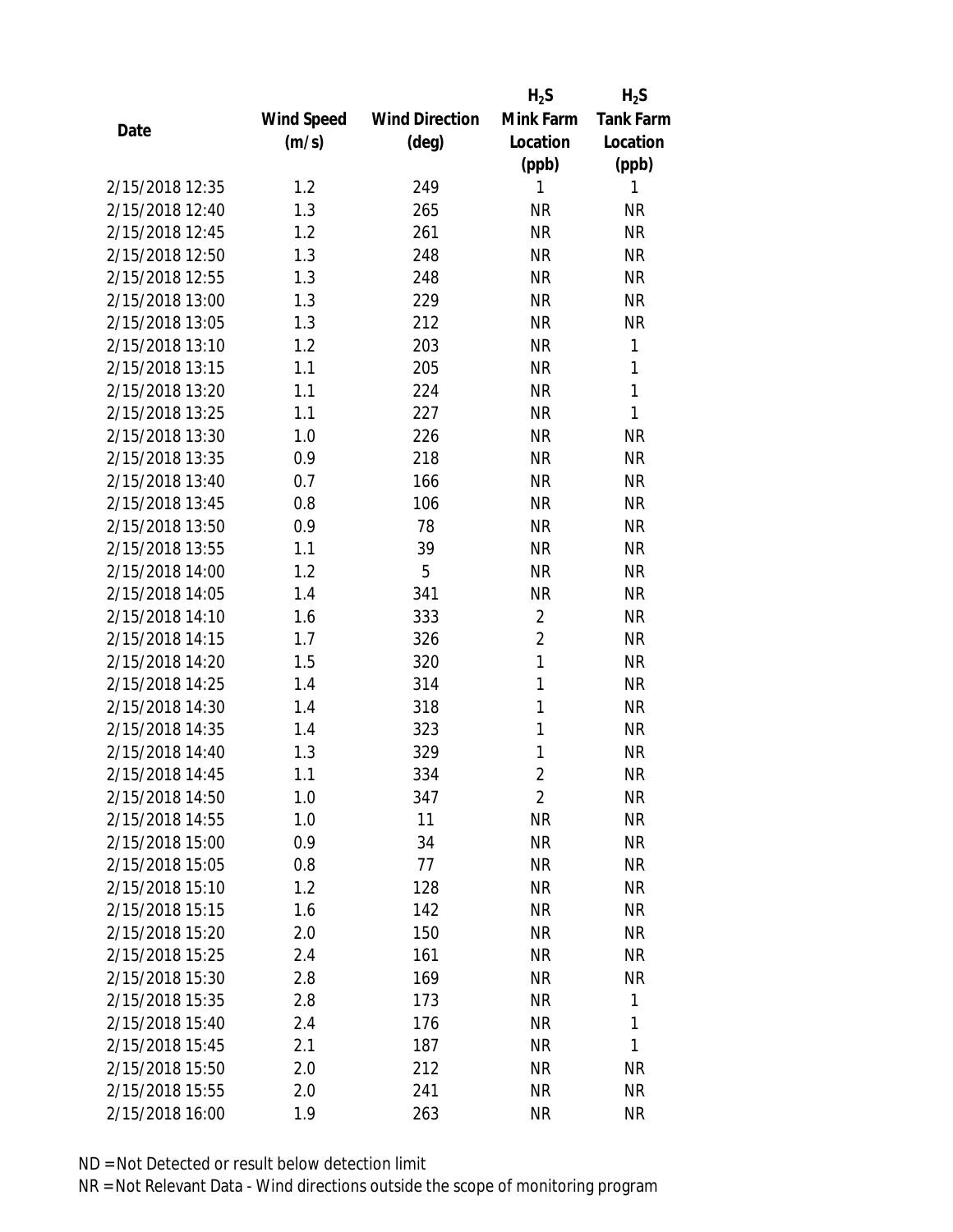|                 |            |                       | $H_2S$       | $H_2S$           |
|-----------------|------------|-----------------------|--------------|------------------|
|                 | Wind Speed | <b>Wind Direction</b> | Mink Farm    | <b>Tank Farm</b> |
| Date            | (m/s)      | (deg)                 | Location     | Location         |
|                 |            |                       | (ppb)        | (ppb)            |
| 2/15/2018 16:05 | 1.9        | 266                   | <b>NR</b>    | <b>NR</b>        |
| 2/15/2018 16:10 | 2.0        | 274                   | 1            | $\overline{2}$   |
| 2/15/2018 16:15 | 2.2        | 278                   | 1            | <b>NR</b>        |
| 2/15/2018 16:20 | 1.8        | 276                   | 1            | <b>NR</b>        |
| 2/15/2018 16:25 | 1.7        | 287                   | 1            | <b>NR</b>        |
| 2/15/2018 16:30 | 1.8        | 302                   | <b>NR</b>    | <b>NR</b>        |
| 2/15/2018 16:35 | 1.9        | 318                   | <b>ND</b>    | <b>NR</b>        |
| 2/15/2018 16:40 | 2.0        | 329                   | 1            | <b>NR</b>        |
| 2/15/2018 16:45 | 2.1        | 340                   | 1            | <b>NR</b>        |
| 2/15/2018 16:50 | 2.2        | 347                   | 1            | <b>NR</b>        |
| 2/15/2018 16:55 | 2.2        | 354                   | 1            | <b>NR</b>        |
| 2/15/2018 17:00 | 2.1        | 359                   | 1            | <b>NR</b>        |
| 2/15/2018 17:05 | 2.0        | $\mathbf 0$           | 1            | <b>NR</b>        |
| 2/15/2018 17:10 | 1.9        | 359                   | 1            | <b>NR</b>        |
| 2/15/2018 17:15 | 1.8        | 359                   | 1            | <b>NR</b>        |
| 2/15/2018 17:20 | 1.7        | 356                   | 1            | <b>NR</b>        |
| 2/15/2018 17:25 | 1.6        | 350                   | 1            | <b>NR</b>        |
| 2/15/2018 17:30 | 1.5        | 346                   | 1            | <b>NR</b>        |
| 2/15/2018 17:35 | 1.3        | 344                   | 1            | <b>NR</b>        |
| 2/15/2018 17:40 | 1.4        | 345                   | 1            | <b>NR</b>        |
| 2/15/2018 17:45 | 1.4        | 344                   | 1            | <b>NR</b>        |
| 2/15/2018 17:50 | 1.5        | 343                   | 1            | <b>NR</b>        |
| 2/15/2018 17:55 | 1.5        | 343                   | 1            | <b>NR</b>        |
| 2/15/2018 18:00 | 1.7        | 340                   | 1            | <b>NR</b>        |
| 2/15/2018 18:05 | 1.7        | 335                   | 1            | <b>NR</b>        |
| 2/15/2018 18:10 | 1.6        | 324                   | 1            | <b>NR</b>        |
| 2/15/2018 18:15 | 1.5        | 305                   | <b>NR</b>    | <b>NR</b>        |
| 2/15/2018 18:20 | 1.4        | 283                   | ΝR           | ΝR               |
| 2/15/2018 18:25 | 1.4        | 263                   | $\mathbf{1}$ | 1                |
| 2/15/2018 18:30 | 1.2        | 249                   | 1            | 1                |
| 2/15/2018 18:35 | 1.4        | 248                   | <b>ND</b>    | 1                |
| 2/15/2018 18:40 | 1.5        | 253                   | <b>ND</b>    | 1                |
| 2/15/2018 18:45 | 1.5        | 258                   | <b>ND</b>    | 1                |
| 2/15/2018 18:50 | 1.5        | 268                   | <b>ND</b>    | 1                |
| 2/15/2018 18:55 | 1.7        | 283                   | <b>ND</b>    | <b>NR</b>        |
| 2/15/2018 19:00 | 1.9        | 299                   | 1            | <b>NR</b>        |
| 2/15/2018 19:05 | 1.9        | 310                   | 1            | <b>NR</b>        |
| 2/15/2018 19:10 | 1.9        | 318                   | 1            | <b>NR</b>        |
| 2/15/2018 19:15 | 2.1        | 325                   | 1            | <b>NR</b>        |
| 2/15/2018 19:20 | 2.2        | 328                   | 1            | <b>NR</b>        |
| 2/15/2018 19:25 | 2.2        | 327                   | 1            | <b>NR</b>        |
|                 |            |                       |              |                  |
| 2/15/2018 19:30 | 2.3        | 328                   | 1            | <b>NR</b>        |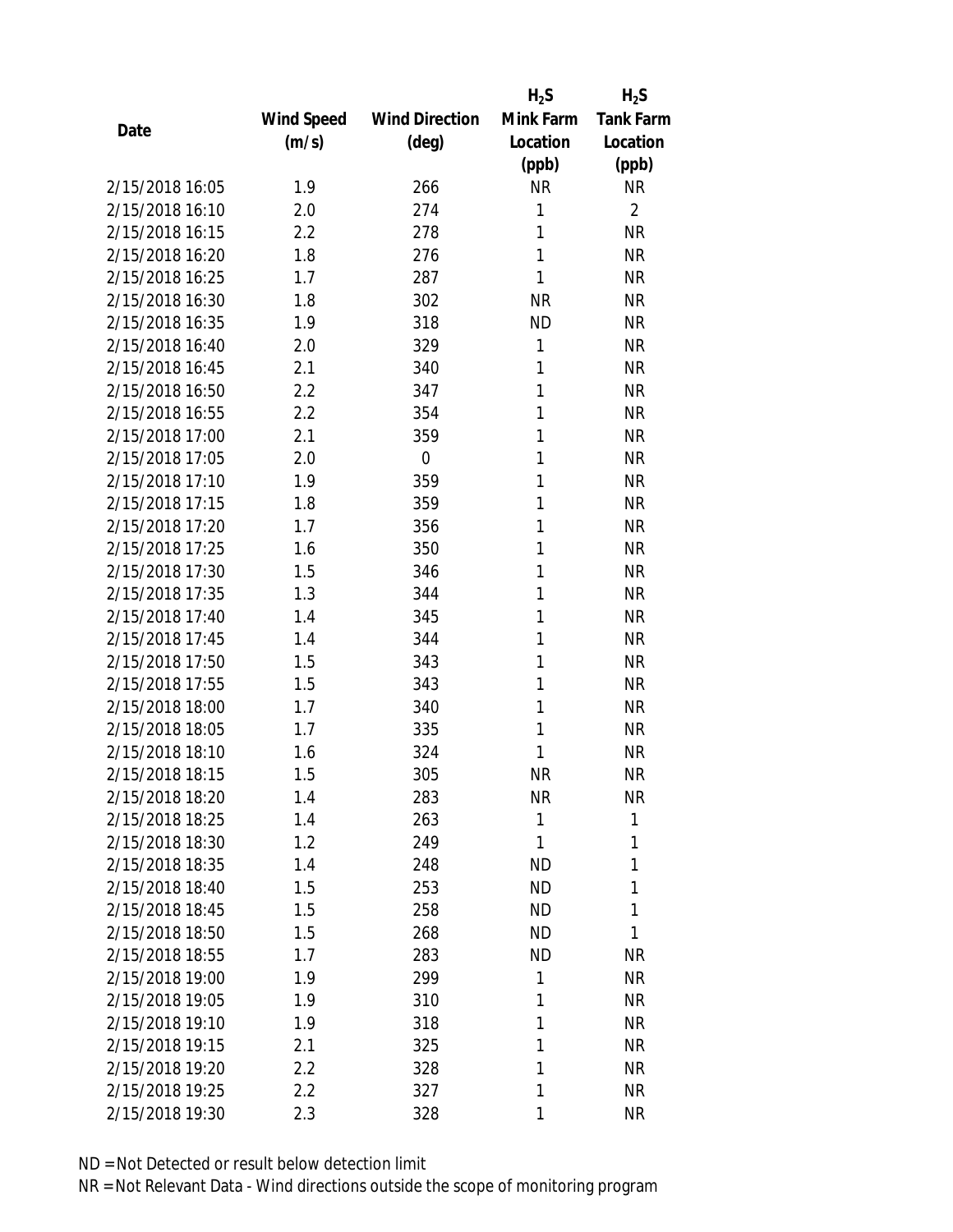|                 |            |                       | $H_2S$         | $H_2S$           |
|-----------------|------------|-----------------------|----------------|------------------|
|                 | Wind Speed | <b>Wind Direction</b> | Mink Farm      | <b>Tank Farm</b> |
| Date            | (m/s)      | $(\text{deg})$        | Location       | Location         |
|                 |            |                       | (ppb)          | (ppb)            |
| 2/15/2018 19:35 | 2.5        | 330                   | 1              | <b>NR</b>        |
| 2/15/2018 19:40 | 2.7        | 334                   | 1              | <b>NR</b>        |
| 2/15/2018 19:45 | 2.7        | 335                   | 1              | <b>NR</b>        |
| 2/15/2018 19:50 | 2.8        | 334                   | 1              | <b>NR</b>        |
| 2/15/2018 19:55 | 2.8        | 334                   | 1              | <b>NR</b>        |
| 2/15/2018 20:00 | 2.7        | 333                   | 1              | <b>NR</b>        |
| 2/15/2018 20:05 | 2.5        | 331                   | 1              | <b>NR</b>        |
| 2/15/2018 20:10 | 2.3        | 329                   | 1              | <b>NR</b>        |
| 2/15/2018 20:15 | 2.3        | 329                   | 1              | <b>NR</b>        |
| 2/15/2018 20:20 | 2.3        | 328                   | 1              | <b>NR</b>        |
| 2/15/2018 20:25 | 2.3        | 328                   | 1              | <b>NR</b>        |
| 2/15/2018 20:30 | 2.3        | 330                   | 1              | <b>NR</b>        |
| 2/15/2018 20:35 | 2.4        | 334                   | 1              | <b>NR</b>        |
| 2/15/2018 20:40 | 2.4        | 336                   | 1              | <b>NR</b>        |
| 2/15/2018 20:45 | 2.3        | 337                   | 1              | <b>NR</b>        |
| 2/15/2018 20:50 | 2.3        | 339                   | 1              | <b>NR</b>        |
| 2/15/2018 20:55 | 2.2        | 340                   | 1              | <b>NR</b>        |
| 2/15/2018 21:00 | 2.0        | 342                   | $\overline{2}$ | <b>NR</b>        |
| 2/15/2018 21:05 | 2.0        | 343                   | 2              | <b>NR</b>        |
| 2/15/2018 21:10 | 1.9        | 344                   | $\overline{2}$ | <b>NR</b>        |
| 2/15/2018 21:15 | 2.0        | 348                   | $\overline{2}$ | <b>NR</b>        |
| 2/15/2018 21:20 | 1.9        | 351                   | $\overline{2}$ | <b>NR</b>        |
| 2/15/2018 21:25 | 1.9        | 354                   | $\overline{2}$ | <b>NR</b>        |
| 2/15/2018 21:30 | 2.0        | 356                   | $\overline{2}$ | <b>NR</b>        |
| 2/15/2018 21:35 | 2.2        | 357                   | 1              | <b>NR</b>        |
| 2/15/2018 21:40 | 2.3        | 358                   | 1              | <b>NR</b>        |
| 2/15/2018 21:45 | 2.4        | 359                   | 1              | <b>NR</b>        |
| 2/15/2018 21:50 | 2.5        | 360                   | 1              | <b>NR</b>        |
| 2/15/2018 21:55 | 2.5        | 1                     | 1              | <b>NR</b>        |
| 2/15/2018 22:00 | 2.5        | 1                     | 1              | <b>NR</b>        |
| 2/15/2018 22:05 | 2.4        | 360                   | 1              | <b>NR</b>        |
| 2/15/2018 22:10 | 2.2        | 360                   | 1              | <b>NR</b>        |
| 2/15/2018 22:15 | 2.1        | 360                   | 1              | <b>NR</b>        |
| 2/15/2018 22:20 | 2.0        | $\mathbf{1}$          | 1              | <b>NR</b>        |
| 2/15/2018 22:25 | 1.9        | 360                   | 1              | <b>NR</b>        |
| 2/15/2018 22:30 | 1.9        | 360                   | 1              | <b>NR</b>        |
| 2/15/2018 22:35 | 1.8        | 359                   | 1              | <b>NR</b>        |
| 2/15/2018 22:40 | 1.8        | 356                   | 1              | <b>NR</b>        |
| 2/15/2018 22:45 | 1.8        | 350                   | 1              | <b>NR</b>        |
| 2/15/2018 22:50 | 1.9        | 344                   | 1              | <b>NR</b>        |
| 2/15/2018 22:55 | 2.0        | 341                   | 1              | <b>NR</b>        |
| 2/15/2018 23:00 | 2.0        | 338                   | 1              | <b>NR</b>        |
|                 |            |                       |                |                  |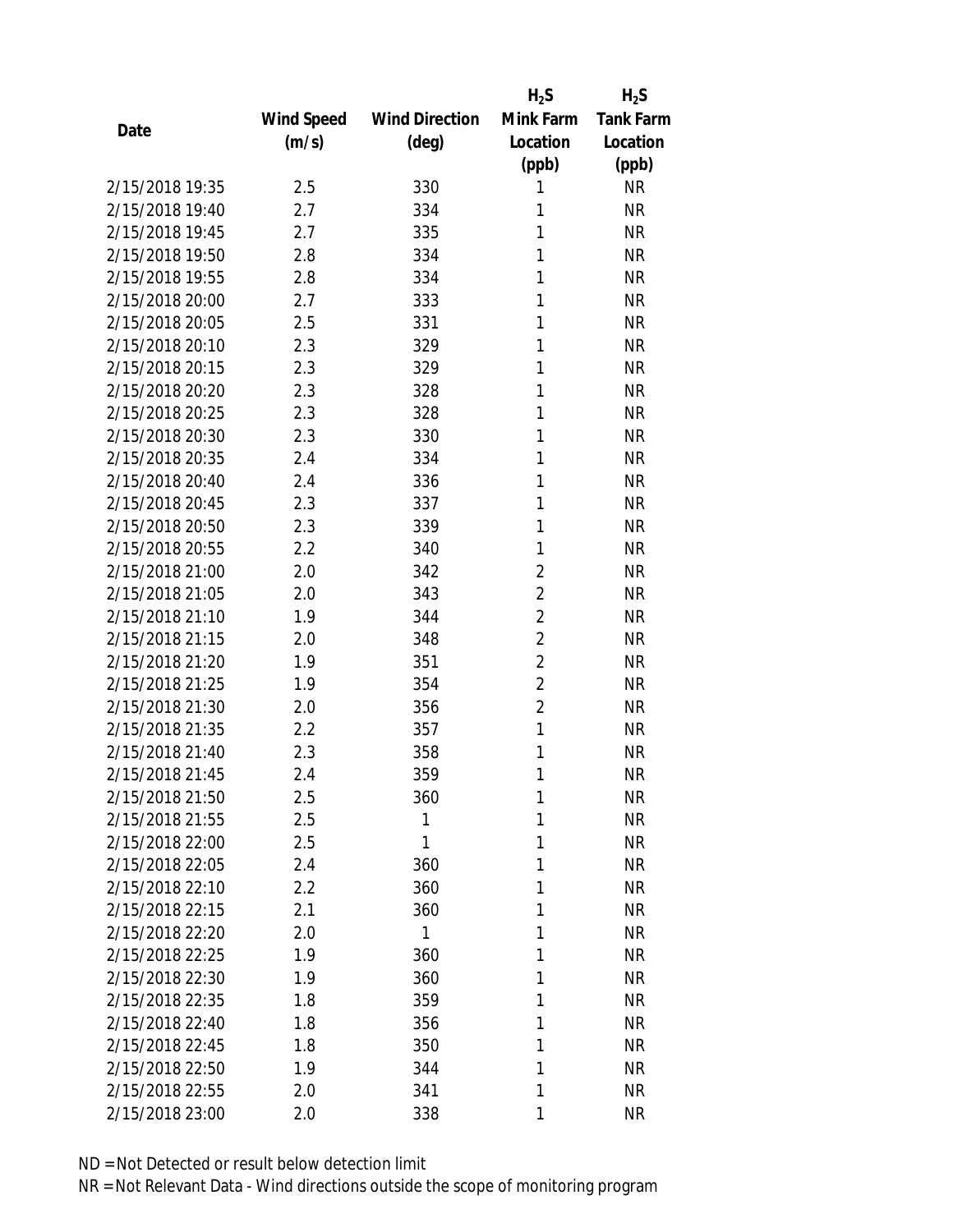|                                    |            |                       | $H_2S$         | $H_2S$           |
|------------------------------------|------------|-----------------------|----------------|------------------|
|                                    | Wind Speed | <b>Wind Direction</b> | Mink Farm      | <b>Tank Farm</b> |
| Date                               | (m/s)      | (deg)                 | Location       | Location         |
|                                    |            |                       | (ppb)          | (ppb)            |
| 2/15/2018 23:05                    | 2.1        | 337                   | $\overline{2}$ | NR               |
| 2/15/2018 23:10                    | 2.2        | 337                   | $\overline{2}$ | <b>NR</b>        |
| 2/15/2018 23:15                    | 2.1        | 339                   | $\overline{2}$ | <b>NR</b>        |
| 2/15/2018 23:20                    | 2.2        | 341                   | $\overline{c}$ | <b>NR</b>        |
| 2/15/2018 23:25                    | 2.3        | 341                   | 3              | <b>NR</b>        |
| 2/15/2018 23:30                    | 2.4        | 340                   | 3              | <b>NR</b>        |
| 2/15/2018 23:35                    | 2.5        | 339                   | 3              | <b>NR</b>        |
| 2/15/2018 23:40                    | 2.6        | 339                   | $\overline{2}$ | <b>NR</b>        |
| 2/15/2018 23:45                    | 2.6        | 340                   | $\overline{2}$ | <b>NR</b>        |
| 2/15/2018 23:50                    | 2.4        | 341                   | $\overline{2}$ | <b>NR</b>        |
| 2/15/2018 23:55                    | 2.3        | 342                   | $\overline{2}$ | <b>NR</b>        |
| 2/15/2018 24:00                    | 2.1        | 343                   | 2              | <b>NR</b>        |
| 2/16/2018 00:05                    | 2.1        | 343                   | $\overline{2}$ | <b>NR</b>        |
| 2/16/2018 00:10                    | 2.0        | 344                   | $\overline{2}$ | <b>NR</b>        |
| 2/16/2018 00:15                    | 2.2        | 342                   | $\overline{2}$ | <b>NR</b>        |
| 2/16/2018 00:20                    | 2.4        | 341                   | 1              | <b>NR</b>        |
| 2/16/2018 00:25                    | 2.6        | 339                   | 1              | <b>NR</b>        |
| 2/16/2018 00:30                    | 2.7        | 338                   | 1              | <b>NR</b>        |
| 2/16/2018 00:35                    | 2.6        | 338                   | 1              | <b>NR</b>        |
| 2/16/2018 00:40                    | 2.6        | 338                   | 1              | <b>NR</b>        |
| 2/16/2018 00:45                    | 2.6        | 338                   | 1              | <b>NR</b>        |
| 2/16/2018 00:50                    | 2.6        | 339                   | 1              | <b>NR</b>        |
| 2/16/2018 00:55                    | 2.6        | 341                   | 1              | <b>NR</b>        |
| 2/16/2018 01:00                    | 2.7        | 342                   | 2              | <b>NR</b>        |
| 2/16/2018 01:05                    | 2.8        | 344                   | $\overline{2}$ | <b>NR</b>        |
| 2/16/2018 01:10                    | 2.8        | 345                   | 2              | <b>NR</b>        |
| 2/16/2018 01:15                    | 2.9        | 345                   | $\overline{2}$ | <b>NR</b>        |
| 2/16/2018 01:20                    | 2.8        | 346                   | 2              | <b>NR</b>        |
| 2/16/2018 01:25                    | 2.8        | 347                   | $\overline{c}$ | <b>NR</b>        |
| 2/16/2018 01:30                    | 2.7        | 347                   | 1              | <b>NR</b>        |
| 2/16/2018 01:35                    | 2.7        | 349                   | 1              | <b>NR</b>        |
| 2/16/2018 01:40                    | 2.7        | 349                   | 1              | <b>NR</b>        |
| 2/16/2018 01:45                    | 2.6        |                       | 1              | <b>NR</b>        |
| 2/16/2018 01:50                    | 2.7        | 352<br>354            | 1              | <b>NR</b>        |
|                                    |            |                       | 1              |                  |
| 2/16/2018 01:55<br>2/16/2018 02:00 | 2.7        | 357                   |                | <b>NR</b>        |
|                                    | 2.7        | 360                   | <b>ND</b>      | NR               |
| 2/16/2018 02:05                    | 2.8        | $\overline{7}$        | 1              | <b>NR</b>        |
| 2/16/2018 02:10                    | 3.1        | 15                    | 1              | NR               |
| 2/16/2018 02:15                    | 3.6        | 21                    | 1              | <b>NR</b>        |
| 2/16/2018 02:20                    | 4.0        | 27                    | 1              | <b>NR</b>        |
| 2/16/2018 02:25                    | 4.3        | 31                    | 1              | NR               |
| 2/16/2018 02:30                    | 4.6        | 35                    | 1              | <b>NR</b>        |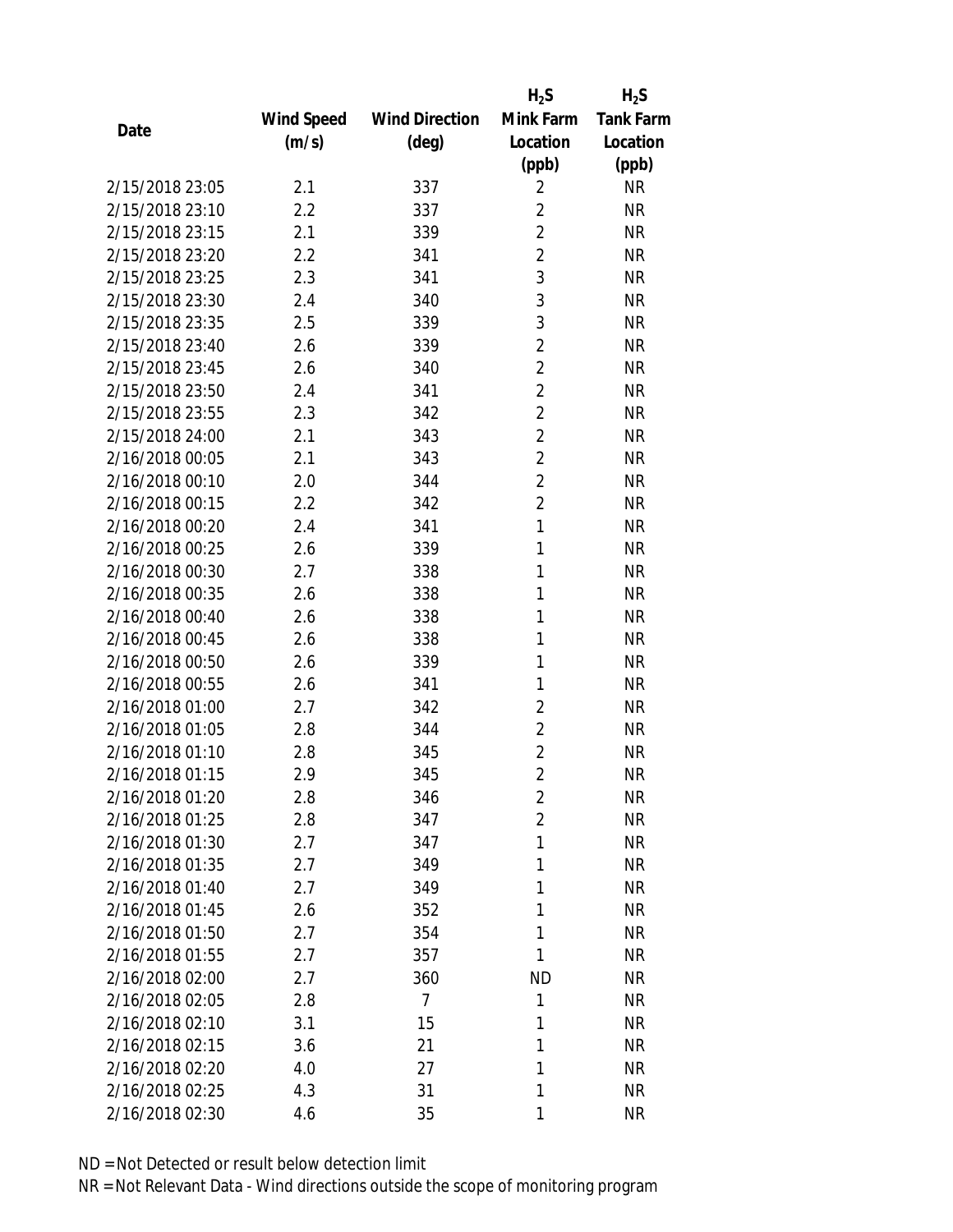|                 |            |                       | $H_2S$       | $H_2S$           |
|-----------------|------------|-----------------------|--------------|------------------|
|                 | Wind Speed | <b>Wind Direction</b> | Mink Farm    | <b>Tank Farm</b> |
| Date            | (m/s)      | $(\text{deg})$        | Location     | Location         |
|                 |            |                       | (ppb)        | (ppb)            |
| 2/16/2018 02:35 | 4.9        | 33                    | 1            | <b>NR</b>        |
| 2/16/2018 02:40 | 5.0        | 29                    | 1            | <b>NR</b>        |
| 2/16/2018 02:45 | 4.9        | 27                    | <b>ND</b>    | <b>NR</b>        |
| 2/16/2018 02:50 | 4.7        | 27                    | 1            | <b>NR</b>        |
| 2/16/2018 02:55 | 4.7        | 27                    | 1            | <b>NR</b>        |
| 2/16/2018 03:00 | 4.8        | 26                    | 1            | <b>NR</b>        |
| 2/16/2018 03:05 | 4.8        | 25                    | <b>ND</b>    | <b>NR</b>        |
| 2/16/2018 03:10 | 4.7        | 25                    | <b>ND</b>    | <b>NR</b>        |
| 2/16/2018 03:15 | 4.6        | 23                    | $\mathbf{1}$ | <b>NR</b>        |
| 2/16/2018 03:20 | 4.6        | 20                    | 1            | <b>NR</b>        |
| 2/16/2018 03:25 | 4.4        | 18                    | <b>ND</b>    | <b>NR</b>        |
| 2/16/2018 03:30 | 4.3        | 16                    | <b>ND</b>    | <b>NR</b>        |
| 2/16/2018 03:35 | 3.9        | 16                    | <b>ND</b>    | <b>NR</b>        |
| 2/16/2018 03:40 | 3.9        | 16                    | <b>ND</b>    | <b>NR</b>        |
| 2/16/2018 03:45 | 3.8        | 16                    | <b>ND</b>    | <b>NR</b>        |
| 2/16/2018 03:50 | 3.8        | 16                    | <b>ND</b>    | <b>NR</b>        |
| 2/16/2018 03:55 | 3.8        | 16                    | 1            | <b>NR</b>        |
| 2/16/2018 04:00 | 3.6        | 15                    | 1            | <b>NR</b>        |
| 2/16/2018 04:05 | 3.6        | 15                    | 1            | <b>NR</b>        |
| 2/16/2018 04:10 | 3.5        | 14                    | 1            | <b>NR</b>        |
| 2/16/2018 04:15 | 3.4        | 13                    | 1            | <b>NR</b>        |
| 2/16/2018 04:20 | 3.3        | 13                    | 1            | <b>NR</b>        |
| 2/16/2018 04:25 | 3.2        | 13                    | 1            | <b>NR</b>        |
| 2/16/2018 04:30 | 3.0        | 12                    | 1            | <b>NR</b>        |
| 2/16/2018 04:35 | 3.0        | 9                     | 1            | <b>NR</b>        |
| 2/16/2018 04:40 | 2.8        | $\overline{7}$        | 1            | <b>NR</b>        |
| 2/16/2018 04:45 | 2.7        | $\overline{4}$        | 1            | <b>NR</b>        |
| 2/16/2018 04:50 | 2.7        | 359                   | 1            | <b>NR</b>        |
| 2/16/2018 04:55 | 2.6        | 355                   | 1            | <b>NR</b>        |
| 2/16/2018 05:00 | 2.7        | 355                   | 1            | <b>NR</b>        |
| 2/16/2018 05:05 | 2.8        | 355                   | 1            | <b>NR</b>        |
| 2/16/2018 05:10 | 2.8        | 355                   | 1            | <b>NR</b>        |
| 2/16/2018 05:15 | 2.9        | 355                   | 1            | <b>NR</b>        |
| 2/16/2018 05:20 | 2.8        | 355                   | 1            | <b>NR</b>        |
| 2/16/2018 05:25 | 2.7        | 353                   | 1            | <b>NR</b>        |
| 2/16/2018 05:30 | 2.6        | 351                   | 1            | <b>NR</b>        |
| 2/16/2018 05:35 | 2.6        | 348                   | 1            | <b>NR</b>        |
| 2/16/2018 05:40 | 2.5        | 345                   | 1            | <b>NR</b>        |
| 2/16/2018 05:45 | 2.6        | 343                   | 1            | <b>NR</b>        |
| 2/16/2018 05:50 | 2.6        | 343                   | 1            | <b>NR</b>        |
| 2/16/2018 05:55 | 2.6        | 342                   | 1            | <b>NR</b>        |
| 2/16/2018 06:00 | 2.9        | 340                   | 1            | <b>NR</b>        |
|                 |            |                       |              |                  |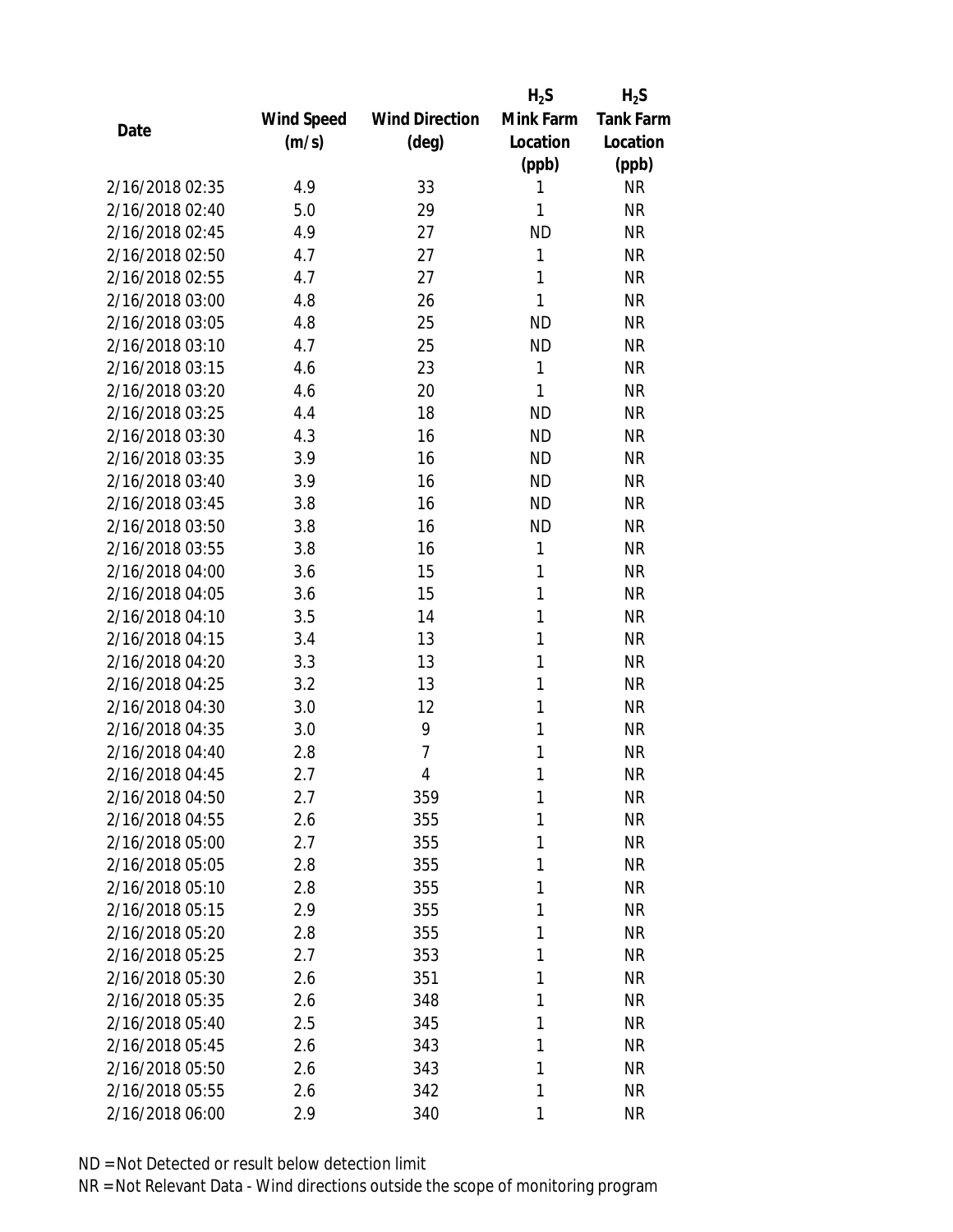|                 |            |                       | $H_2S$    | $H_2S$           |
|-----------------|------------|-----------------------|-----------|------------------|
|                 | Wind Speed | <b>Wind Direction</b> | Mink Farm | <b>Tank Farm</b> |
| Date            | (m/s)      | (deg)                 | Location  | Location         |
|                 |            |                       | (ppb)     | (ppb)            |
| 2/16/2018 06:05 | 2.9        | 338                   | 1         | <b>NR</b>        |
| 2/16/2018 06:10 | 3.1        | 338                   | 1         | <b>NR</b>        |
| 2/16/2018 06:15 | 3.2        | 339                   | <b>ND</b> | <b>NR</b>        |
| 2/16/2018 06:20 | 3.4        | 339                   | 1         | <b>NR</b>        |
| 2/16/2018 06:25 | 3.6        | 339                   | 1         | <b>NR</b>        |
| 2/16/2018 06:30 | 3.6        | 341                   | 1         | <b>NR</b>        |
| 2/16/2018 06:35 | 3.5        | 343                   | 1         | <b>NR</b>        |
| 2/16/2018 06:40 | 3.5        | 343                   | 1         | <b>NR</b>        |
| 2/16/2018 06:45 | 3.5        | 344                   | 1         | <b>NR</b>        |
| 2/16/2018 06:50 | 3.5        | 344                   | 1         | <b>NR</b>        |
| 2/16/2018 06:55 | 3.7        | 344                   | 1         | <b>NR</b>        |
| 2/16/2018 07:00 | 3.8        | 344                   | 1         | <b>NR</b>        |
| 2/16/2018 07:05 | 4.0        | 344                   | 1         | <b>NR</b>        |
| 2/16/2018 07:10 | 4.2        | 344                   | 1         | <b>NR</b>        |
| 2/16/2018 07:15 | 4.3        | 343                   | 1         | <b>NR</b>        |
| 2/16/2018 07:20 | 4.4        | 343                   | 1         | <b>NR</b>        |
| 2/16/2018 07:25 | 4.3        | 344                   | 1         | <b>NR</b>        |
| 2/16/2018 07:30 | 4.1        | 345                   | <b>ND</b> | <b>NR</b>        |
| 2/16/2018 07:35 | 4.3        | 343                   | <b>ND</b> | <b>NR</b>        |
| 2/16/2018 07:40 | 4.4        | 344                   | 1         | <b>NR</b>        |
| 2/16/2018 07:45 | 4.3        | 344                   | 1         | <b>NR</b>        |
| 2/16/2018 07:50 | 4.2        | 344                   | 1         | <b>NR</b>        |
| 2/16/2018 07:55 | 4.1        | 343                   | 1         | <b>NR</b>        |
| 2/16/2018 08:00 | 4.3        | 344                   | 1         | <b>NR</b>        |
| 2/16/2018 08:05 | 4.2        | 345                   | 1         | <b>NR</b>        |
| 2/16/2018 08:10 | 4.1        | 345                   | 1         | <b>NR</b>        |
| 2/16/2018 08:15 | 3.9        | 347                   | 1         | <b>NR</b>        |
| 2/16/2018 08:20 | 4.0        | 347                   | 1         | <b>NR</b>        |
| 2/16/2018 08:25 | 3.9        | 348                   | 1         | <b>NR</b>        |
| 2/16/2018 08:30 | 3.8        | 347                   | 1         | <b>NR</b>        |
| 2/16/2018 08:35 | 3.5        | 346                   | 1         | <b>NR</b>        |
| 2/16/2018 08:40 | 3.7        | 344                   | 1         | <b>NR</b>        |
| 2/16/2018 08:45 | 4.0        | 343                   | 1         | <b>NR</b>        |
| 2/16/2018 08:50 | 4.1        | 341                   | 1         | <b>NR</b>        |
| 2/16/2018 08:55 | 4.2        | 340                   | 1         | <b>NR</b>        |
| 2/16/2018 09:00 | 4.2        | 341                   | 1         | <b>NR</b>        |
| 2/16/2018 09:05 | 4.5        | 342                   | 1         | <b>NR</b>        |
| 2/16/2018 09:10 | 4.4        | 344                   | 1         | <b>NR</b>        |
| 2/16/2018 09:15 | 4.2        | 345                   | 1         | <b>NR</b>        |
| 2/16/2018 09:20 | 4.2        | 346                   | 1         | <b>NR</b>        |
| 2/16/2018 09:25 | 4.3        | 347                   | 1         | <b>NR</b>        |
| 2/16/2018 09:30 | 4.4        | 346                   | 1         | <b>NR</b>        |
|                 |            |                       |           |                  |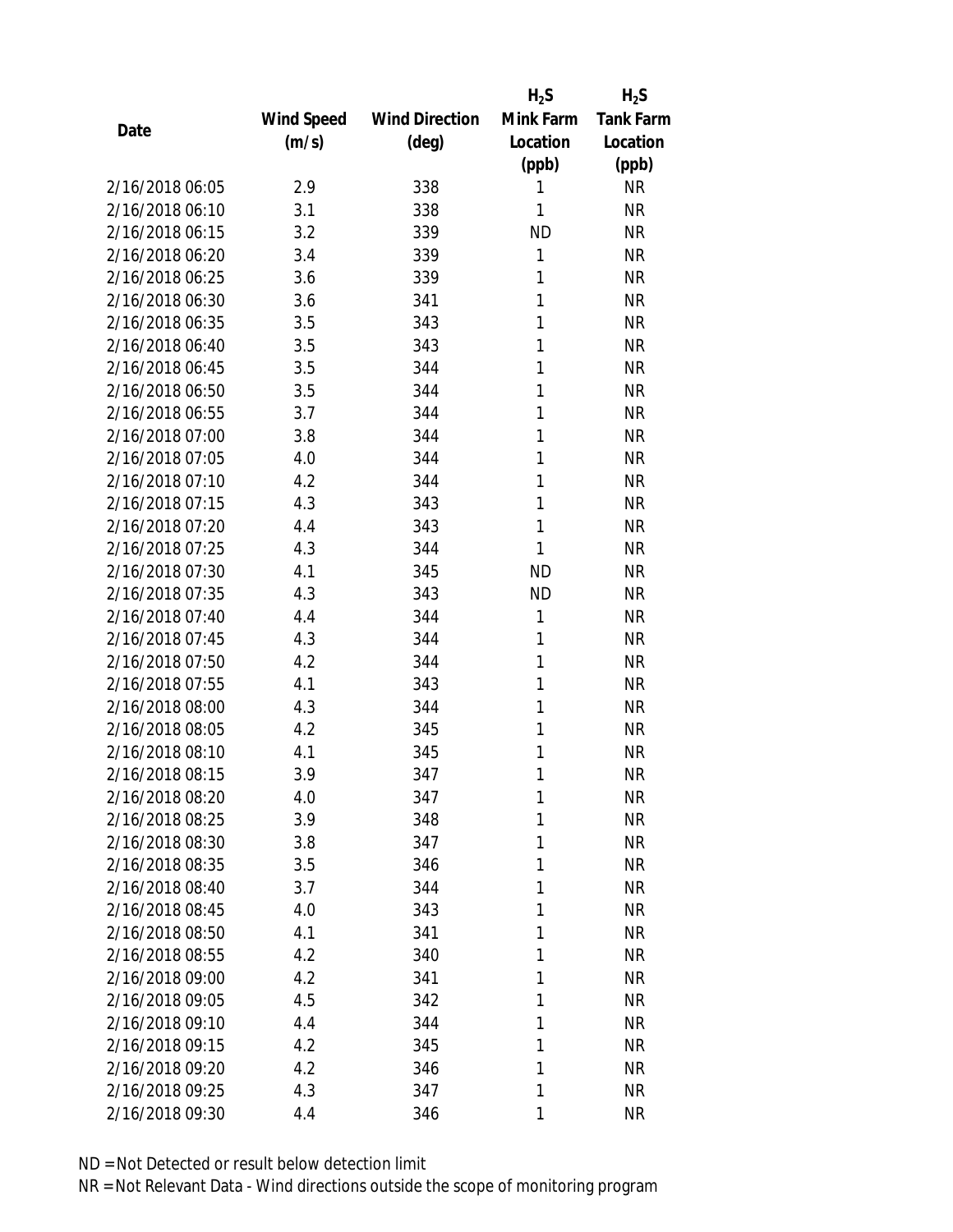|                 |            |                       | $H_2S$    | $H_2S$           |
|-----------------|------------|-----------------------|-----------|------------------|
|                 | Wind Speed | <b>Wind Direction</b> | Mink Farm | <b>Tank Farm</b> |
| Date            | (m/s)      | $(\text{deg})$        | Location  | Location         |
|                 |            |                       | (ppb)     | (ppb)            |
| 2/16/2018 09:35 | 4.3        | 346                   | 1         | <b>NR</b>        |
| 2/16/2018 09:40 | 4.3        | 345                   | 1         | <b>NR</b>        |
| 2/16/2018 09:45 | 4.4        | 344                   | <b>ND</b> | <b>NR</b>        |
| 2/16/2018 09:50 | 4.4        | 344                   | <b>ND</b> | <b>NR</b>        |
| 2/16/2018 09:55 | 4.3        | 343                   | <b>ND</b> | <b>NR</b>        |
| 2/16/2018 10:00 | 4.2        | 343                   | <b>ND</b> | <b>NR</b>        |
| 2/16/2018 10:05 | 4.2        | 344                   | <b>ND</b> | <b>NR</b>        |
| 2/16/2018 10:10 | 4.1        | 344                   | 1         | <b>NR</b>        |
| 2/16/2018 10:15 | 4.0        | 344                   | 1         | <b>NR</b>        |
| 2/16/2018 10:20 | 3.9        | 344                   | 1         | <b>NR</b>        |
| 2/16/2018 10:25 | 4.0        | 343                   | <b>ND</b> | <b>NR</b>        |
| 2/16/2018 10:30 | 4.0        | 343                   | <b>ND</b> | <b>NR</b>        |
| 2/16/2018 10:35 | 3.7        | 341                   | <b>ND</b> | <b>NR</b>        |
| 2/16/2018 10:40 | 3.6        | 339                   | <b>ND</b> | <b>NR</b>        |
| 2/16/2018 10:45 | 3.7        | 337                   | <b>ND</b> | <b>NR</b>        |
| 2/16/2018 10:50 | 3.7        | 336                   | <b>ND</b> | <b>NR</b>        |
| 2/16/2018 10:55 | 3.6        | 335                   | 1         | <b>NR</b>        |
| 2/16/2018 11:00 | 3.6        | 335                   | 1         | <b>NR</b>        |
| 2/16/2018 11:05 | 3.8        | 336                   | 1         | <b>NR</b>        |
| 2/16/2018 11:10 | 3.9        | 336                   | 1         | <b>NR</b>        |
| 2/16/2018 11:15 | 3.7        | 337                   | 1         | <b>NR</b>        |
| 2/16/2018 11:20 | 3.6        | 340                   | 1         | <b>NR</b>        |
| 2/16/2018 11:25 | 3.6        | 343                   | 1         | <b>NR</b>        |
| 2/16/2018 11:30 | 3.5        | 344                   | 1         | <b>NR</b>        |
| 2/16/2018 11:35 | 3.4        | 342                   | 1         | <b>NR</b>        |
| 2/16/2018 11:40 | 3.3        | 340                   | 1         | <b>NR</b>        |
| 2/16/2018 11:45 | 3.4        | 338                   | 1         | <b>NR</b>        |
| 2/16/2018 11:50 | 3.3        | 334                   | 1         | <b>NR</b>        |
| 2/16/2018 11:55 | 3.7        | 329                   | 1         | <b>NR</b>        |
| 2/16/2018 12:00 | 3.9        | 327                   | 1         | <b>NR</b>        |
| 2/16/2018 12:05 | 4.2        | 323                   | 1         | <b>NR</b>        |
| 2/16/2018 12:10 | 4.5        | 321                   | 1         | <b>NR</b>        |
| 2/16/2018 12:15 | 4.8        | 318                   | <b>ND</b> | <b>NR</b>        |
| 2/16/2018 12:20 | 5.2        | 315                   | <b>ND</b> | <b>NR</b>        |
| 2/16/2018 12:25 | 5.0        | 312                   | <b>ND</b> | <b>NR</b>        |
| 2/16/2018 12:30 | 5.0        | 309                   | 1         | <b>NR</b>        |
| 2/16/2018 12:35 | 5.0        | 310                   | <b>ND</b> | <b>NR</b>        |
| 2/16/2018 12:40 | 4.9        | 312                   | <b>ND</b> | <b>NR</b>        |
| 2/16/2018 12:45 | 4.7        | 308                   | <b>ND</b> | <b>NR</b>        |
| 2/16/2018 12:50 | 4.5        | 306                   | <b>ND</b> | <b>NR</b>        |
| 2/16/2018 12:55 | 4.4        | 308                   | <b>ND</b> | <b>NR</b>        |
| 2/16/2018 13:00 | 4.5        | 309                   | <b>ND</b> | <b>NR</b>        |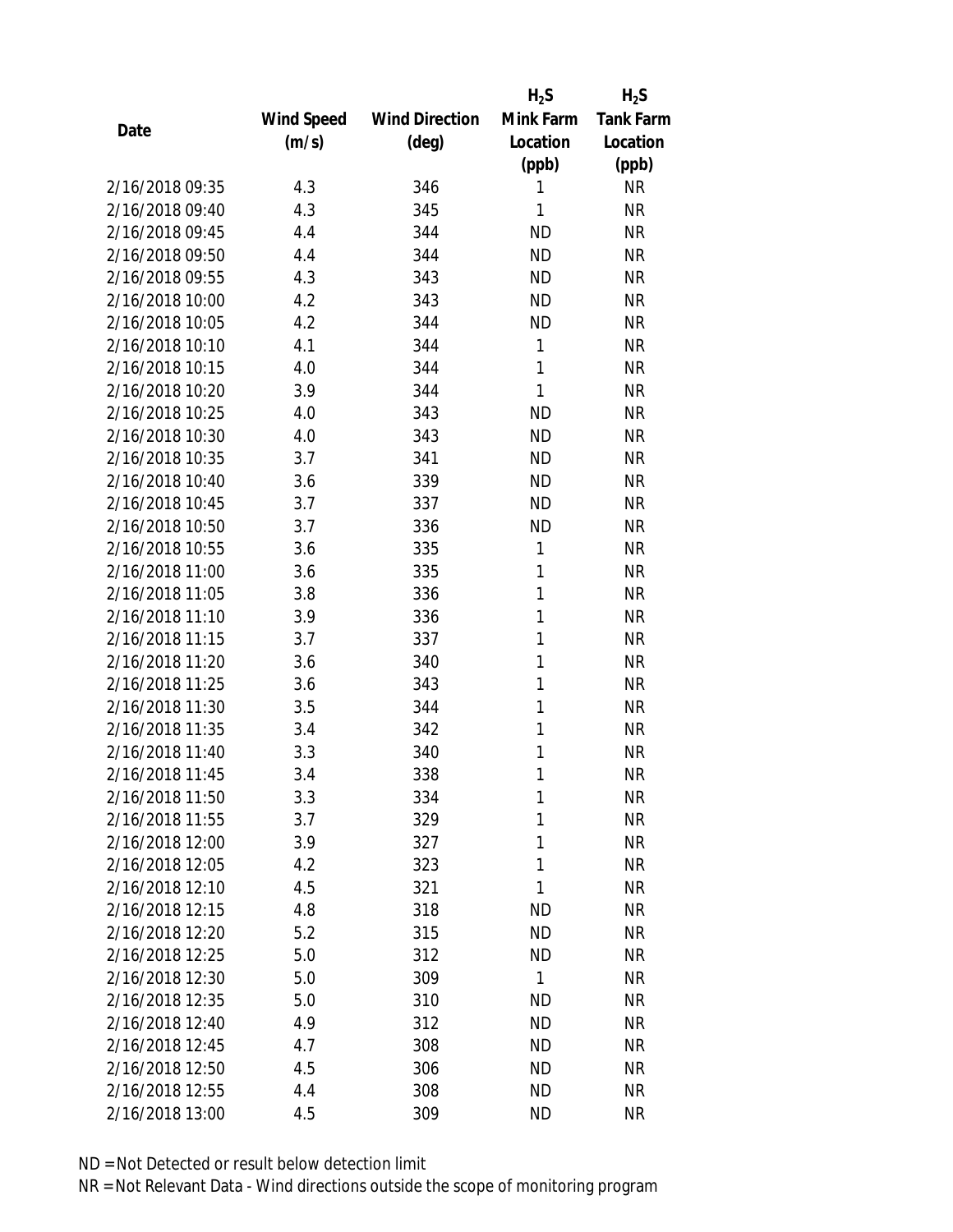|                 |            |                       | $H_2S$    | $H_2S$           |
|-----------------|------------|-----------------------|-----------|------------------|
|                 | Wind Speed | <b>Wind Direction</b> | Mink Farm | <b>Tank Farm</b> |
| Date            | (m/s)      | (deg)                 | Location  | Location         |
|                 |            |                       | (ppb)     | (ppb)            |
| 2/16/2018 13:05 | 4.6        | 306                   | <b>ND</b> | <b>NR</b>        |
| 2/16/2018 13:10 | 4.6        | 305                   | <b>ND</b> | <b>NR</b>        |
| 2/16/2018 13:15 | 4.7        | 307                   | <b>ND</b> | <b>NR</b>        |
| 2/16/2018 13:20 | 4.8        | 307                   | <b>ND</b> | <b>NR</b>        |
| 2/16/2018 13:25 | 4.7        | 302                   | <b>ND</b> | <b>NR</b>        |
| 2/16/2018 13:30 | 4.7        | 302                   | <b>ND</b> | <b>NR</b>        |
| 2/16/2018 13:35 | 4.5        | 299                   | <b>ND</b> | <b>NR</b>        |
| 2/16/2018 13:40 | 4.4        | 297                   | <b>ND</b> | <b>NR</b>        |
| 2/16/2018 13:45 | 4.1        | 298                   | <b>ND</b> | <b>NR</b>        |
| 2/16/2018 13:50 | 4.1        | 298                   | 1         | <b>NR</b>        |
| 2/16/2018 13:55 | 4.2        | 300                   | 1         | <b>NR</b>        |
| 2/16/2018 14:00 | 4.6        | 300                   | 1         | <b>NR</b>        |
| 2/16/2018 14:05 | 4.7        | 301                   | 1         | <b>NR</b>        |
| 2/16/2018 14:10 | 4.9        | 303                   | 1         | <b>NR</b>        |
| 2/16/2018 14:15 | 5.4        | 304                   | 1         | <b>NR</b>        |
| 2/16/2018 14:20 | 5.5        | 305                   | 1         | <b>NR</b>        |
| 2/16/2018 14:25 | 5.5        | 307                   | 1         | <b>NR</b>        |
| 2/16/2018 14:30 | 5.4        | 311                   | 1         | <b>NR</b>        |
| 2/16/2018 14:35 | 5.3        | 313                   | 1         | <b>NR</b>        |
| 2/16/2018 14:40 | 5.2        | 309                   | 1         | <b>NR</b>        |
| 2/16/2018 14:45 | 5.0        | 304                   | 1         | <b>NR</b>        |
| 2/16/2018 14:50 | 5.0        | 302                   | 1         | <b>NR</b>        |
| 2/16/2018 14:55 | 5.0        | 295                   | <b>ND</b> | <b>NR</b>        |
| 2/16/2018 15:00 | 4.8        | 287                   | 1         | <b>NR</b>        |
| 2/16/2018 15:05 | 4.9        | 283                   | 1         | <b>NR</b>        |
| 2/16/2018 15:10 | 4.8        | 287                   | 1         | <b>NR</b>        |
| 2/16/2018 15:15 | 4.7        | 289                   | 1         | <b>NR</b>        |
| 2/16/2018 15:20 | 4.7        | 287                   | 1         | <b>NR</b>        |
| 2/16/2018 15:25 | 4.4        | 287                   | 1         | <b>NR</b>        |
| 2/16/2018 15:30 | 4.4        | 289                   | 1         | <b>NR</b>        |
| 2/16/2018 15:35 | 4.3        | 291                   | 1         | <b>NR</b>        |
| 2/16/2018 15:40 | 4.3        | 289                   | 1         | <b>NR</b>        |
| 2/16/2018 15:45 | 4.3        | 290                   | 1         | <b>NR</b>        |
| 2/16/2018 15:50 | 4.3        | 289                   | 1         | <b>NR</b>        |
| 2/16/2018 15:55 | 4.4        | 290                   | 1         | <b>NR</b>        |
| 2/16/2018 16:00 | 4.3        | 287                   | 1         | <b>NR</b>        |
| 2/16/2018 16:05 | 4.3        | 280                   | 1         | <b>NR</b>        |
| 2/16/2018 16:10 | 4.3        | 279                   | <b>ND</b> | <b>NR</b>        |
| 2/16/2018 16:15 | 4.2        | 277                   | 1         | <b>NR</b>        |
| 2/16/2018 16:20 | 4.1        | 274                   | 1         | 1                |
| 2/16/2018 16:25 | 4.1        | 270                   | 1         | 1                |
| 2/16/2018 16:30 | 4.3        | 266                   | 1         | 1                |
|                 |            |                       |           |                  |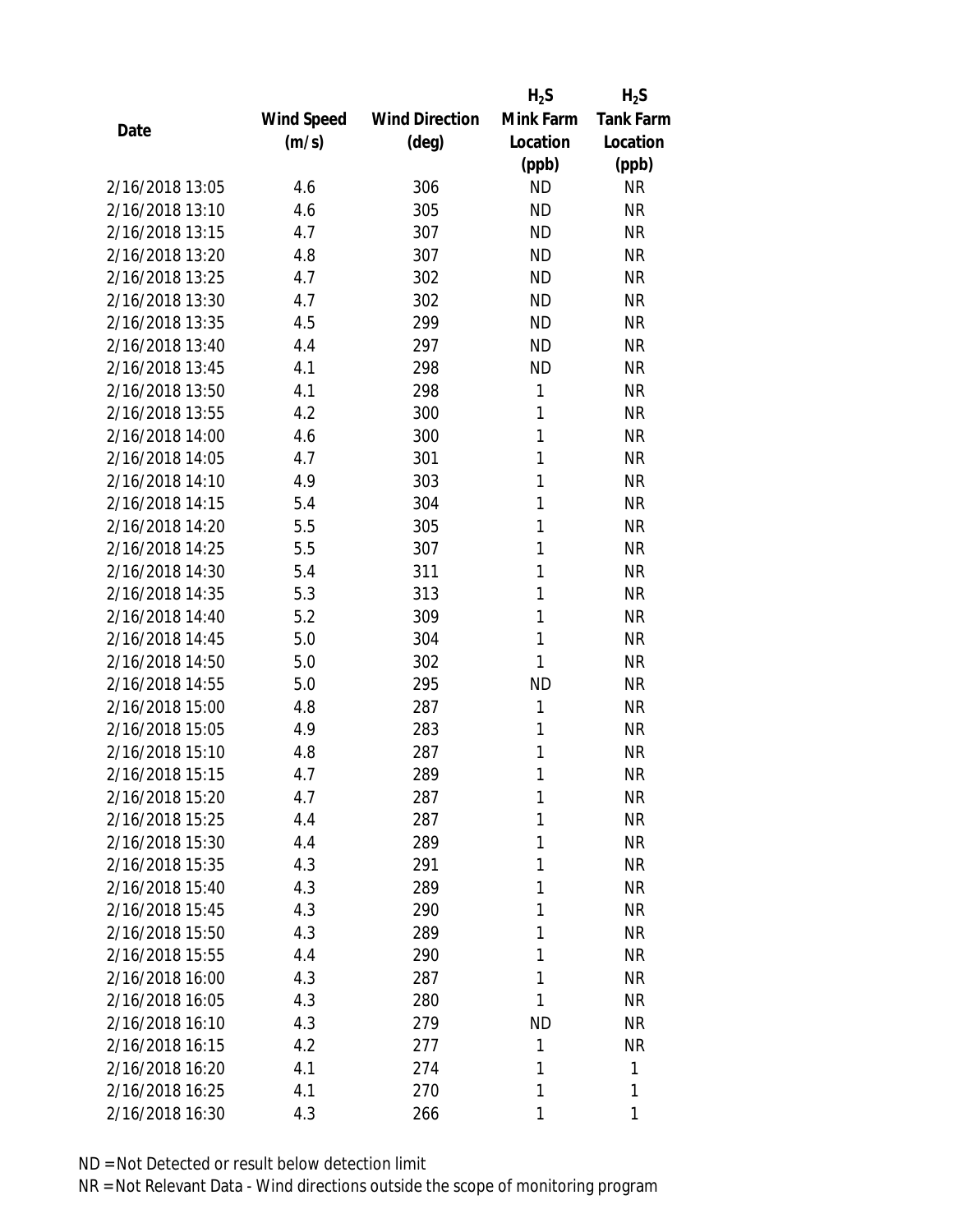|                 |            |                       | $H_2S$         | $H_2S$           |
|-----------------|------------|-----------------------|----------------|------------------|
|                 | Wind Speed | <b>Wind Direction</b> | Mink Farm      | <b>Tank Farm</b> |
| Date            | (m/s)      | $(\text{deg})$        | Location       | Location         |
|                 |            |                       | (ppb)          | (ppb)            |
| 2/16/2018 16:35 | 4.3        | 266                   | 1              | 1                |
| 2/16/2018 16:40 | 4.4        | 261                   | 1              | 1                |
| 2/16/2018 16:45 | 4.4        | 260                   | 1              | 1                |
| 2/16/2018 16:50 | 4.3        | 263                   | 1              | 1                |
| 2/16/2018 16:55 | 4.2        | 267                   | 1              | 1                |
| 2/16/2018 17:00 | 4.0        | 269                   | 1              | 1                |
| 2/16/2018 17:05 | 3.9        | 271                   | 1              | 1                |
| 2/16/2018 17:10 | 3.8        | 274                   | 1              | 1                |
| 2/16/2018 17:15 | 3.6        | 276                   | 1              | <b>NR</b>        |
| 2/16/2018 17:20 | 3.6        | 273                   | $\overline{2}$ | 1                |
| 2/16/2018 17:25 | 3.7        | 272                   | 2              | 1                |
| 2/16/2018 17:30 | 3.8        | 271                   | $\overline{2}$ | <b>ND</b>        |
| 2/16/2018 17:35 | 3.8        | 270                   | 2              | <b>ND</b>        |
| 2/16/2018 17:40 | 3.8        | 267                   | $\overline{2}$ | 1                |
| 2/16/2018 17:45 | 4.0        | 263                   | 3              | 1                |
| 2/16/2018 17:50 | 4.0        | 261                   | $\overline{2}$ | 1                |
| 2/16/2018 17:55 | 3.9        | 261                   | 3              | 1                |
| 2/16/2018 18:00 | 4.0        | 261                   | 3              | 1                |
| 2/16/2018 18:05 | 4.0        | 260                   | $\overline{2}$ | 1                |
| 2/16/2018 18:10 | 4.0        | 261                   | $\overline{2}$ | 1                |
| 2/16/2018 18:15 | 3.9        | 263                   | 2              | 1                |
| 2/16/2018 18:20 | 3.9        | 265                   | $\overline{2}$ | 1                |
| 2/16/2018 18:25 | 3.9        | 264                   | 2              | 1                |
| 2/16/2018 18:30 | 3.9        | 265                   | 2              | 1                |
| 2/16/2018 18:35 | 3.8        | 267                   | 2              | 1                |
| 2/16/2018 18:40 | 3.8        | 269                   | 2              | 1                |
| 2/16/2018 18:45 | 3.8        | 270                   | $\overline{2}$ | 1                |
| 2/16/2018 18:50 | 3.7        | 269                   | $\overline{2}$ | 1                |
| 2/16/2018 18:55 | 3.6        | 271                   | 1              | 1                |
| 2/16/2018 19:00 | 3.5        | 270                   | 2              | 1                |
| 2/16/2018 19:05 | 3.5        | 268                   | 2              | 1                |
| 2/16/2018 19:10 | 3.4        | 266                   | $\overline{2}$ | 1                |
| 2/16/2018 19:15 | 3.4        | 264                   | 2              | 1                |
| 2/16/2018 19:20 | 3.3        | 264                   | 1              | 1                |
| 2/16/2018 19:25 | 3.3        | 264                   | 2              | 1                |
| 2/16/2018 19:30 | 3.3        | 265                   | $\overline{2}$ | 1                |
| 2/16/2018 19:35 | 3.4        | 267                   | $\overline{2}$ | 1                |
| 2/16/2018 19:40 | 3.3        | 269                   | 1              | 1                |
| 2/16/2018 19:45 | 3.3        | 270                   | 1              | 1                |
| 2/16/2018 19:50 | 3.2        | 271                   | 1              | 1                |
| 2/16/2018 19:55 | 3.2        | 272                   | 1              | 1                |
| 2/16/2018 20:00 | 3.1        | 272                   | 1              | 1                |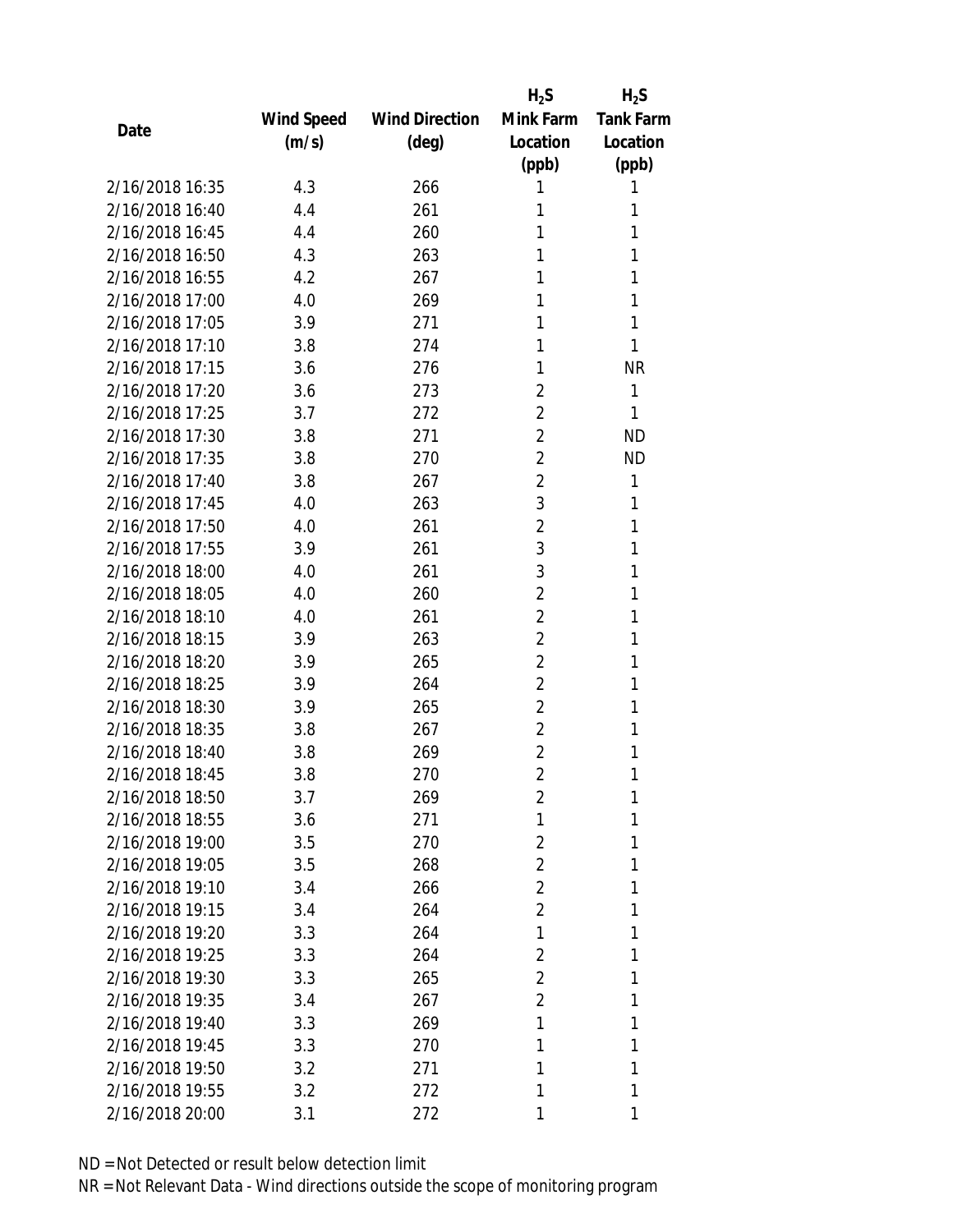|                 |            |                       | $H_2S$    | $H_2S$           |
|-----------------|------------|-----------------------|-----------|------------------|
|                 | Wind Speed | <b>Wind Direction</b> | Mink Farm | <b>Tank Farm</b> |
| Date            | (m/s)      | $(\text{deg})$        | Location  | Location         |
|                 |            |                       | (ppb)     | (ppb)            |
| 2/16/2018 20:05 | 3.0        | 271                   | 1         | 1                |
| 2/16/2018 20:10 | 3.0        | 270                   | 1         | 1                |
| 2/16/2018 20:15 | 2.9        | 269                   | 1         | 1                |
| 2/16/2018 20:20 | 2.9        | 270                   | 1         | 1                |
| 2/16/2018 20:25 | 2.9        | 270                   | 1         | 1                |
| 2/16/2018 20:30 | 2.8        | 271                   | 1         | 1                |
| 2/16/2018 20:35 | 2.5        | 271                   | 1         | 1                |
| 2/16/2018 20:40 | 2.5        | 267                   | 1         | 1                |
| 2/16/2018 20:45 | 2.5        | 265                   | 1         | 1                |
| 2/16/2018 20:50 | 2.4        | 262                   | 1         | 1                |
| 2/16/2018 20:55 | 2.3        | 259                   | 1         | 1                |
| 2/16/2018 21:00 | 2.4        | 257                   | 1         | 1                |
| 2/16/2018 21:05 | 2.5        | 255                   | 1         | 1                |
| 2/16/2018 21:10 | 2.4        | 256                   | <b>ND</b> | 1                |
| 2/16/2018 21:15 | 2.4        | 259                   | 1         | 1                |
| 2/16/2018 21:20 | 2.4        | 259                   | 1         | $\overline{2}$   |
| 2/16/2018 21:25 | 2.4        | 259                   | <b>ND</b> | 1                |
| 2/16/2018 21:30 | 2.3        | 257                   | <b>ND</b> | 1                |
| 2/16/2018 21:35 | 2.2        | 255                   | 1         | 1                |
| 2/16/2018 21:40 | 2.1        | 252                   | 1         | 1                |
| 2/16/2018 21:45 | 2.0        | 244                   | 1         | 1                |
| 2/16/2018 21:50 | 1.9        | 231                   | 1         | 1                |
| 2/16/2018 21:55 | 1.8        | 216                   | <b>NR</b> | 1                |
| 2/16/2018 22:00 | 1.7        | 207                   | <b>NR</b> | 1                |
| 2/16/2018 22:05 | 1.5        | 201                   | <b>NR</b> | 1                |
| 2/16/2018 22:10 | 1.5        | 200                   | <b>NR</b> | 1                |
| 2/16/2018 22:15 | 1.6        | 205                   | <b>NR</b> | 1                |
| 2/16/2018 22:20 | 1.6        | 218                   | <b>NR</b> | 1                |
| 2/16/2018 22:25 | 1.7        | 228                   | <b>NR</b> | 1                |
| 2/16/2018 22:30 | 1.8        | 237                   | 1         | 1                |
| 2/16/2018 22:35 | 2.0        | 243                   | 1         | 1                |
| 2/16/2018 22:40 | 2.2        | 243                   | 1         | 1                |
| 2/16/2018 22:45 | 2.3        | 245                   | 1         | 1                |
| 2/16/2018 22:50 | 2.6        | 247                   | 1         | 1                |
| 2/16/2018 22:55 | 3.0        | 250                   | 1         | 1                |
| 2/16/2018 23:00 | 3.1        | 251                   | 1         | 1                |
| 2/16/2018 23:05 | 3.1        | 253                   | 1         | 1                |
| 2/16/2018 23:10 | 3.0        | 257                   | 1         | 1                |
| 2/16/2018 23:15 | 2.9        | 257                   | 1         | 1                |
| 2/16/2018 23:20 |            |                       | 1         | 1                |
|                 | 2.7        | 258                   |           |                  |
| 2/16/2018 23:25 | 2.4        | 257                   | 1         | 1                |
| 2/16/2018 23:30 | 2.3        | 251                   | 1         | 1                |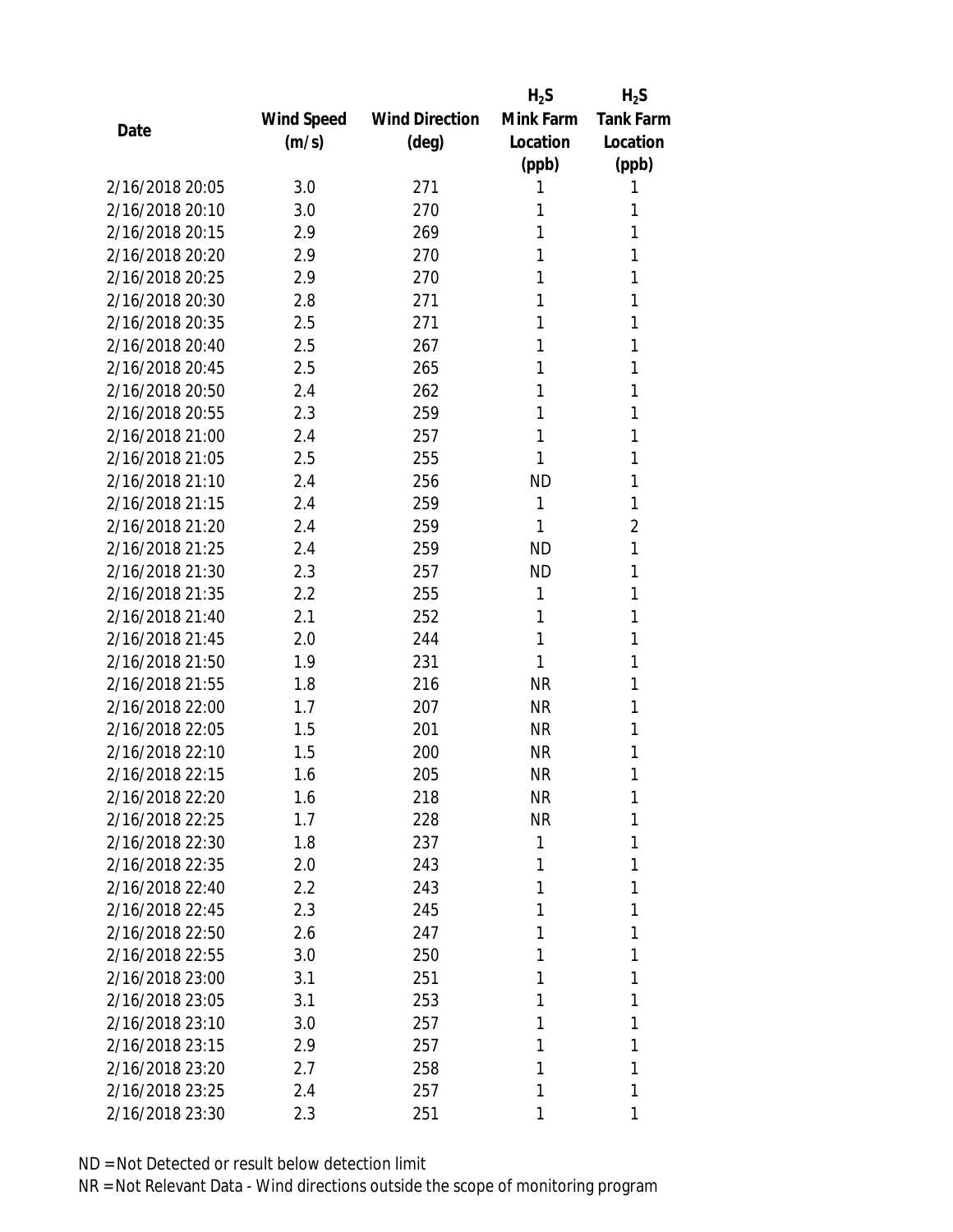|                 |            |                       | $H_2S$    | $H_2S$           |
|-----------------|------------|-----------------------|-----------|------------------|
|                 | Wind Speed | <b>Wind Direction</b> | Mink Farm | <b>Tank Farm</b> |
| Date            | (m/s)      | $(\text{deg})$        | Location  | Location         |
|                 |            |                       | (ppb)     | (ppb)            |
| 2/16/2018 23:35 | 2.1        | 243                   | 1         | 1                |
| 2/16/2018 23:40 | 2.2        | 235                   | 1         | 1                |
| 2/16/2018 23:45 | 2.2        | 224                   | <b>NR</b> | 1                |
| 2/16/2018 23:50 | 2.1        | 213                   | <b>NR</b> | 1                |
| 2/16/2018 23:55 | 2.0        | 204                   | <b>NR</b> | 1                |
| 2/16/2018 24:00 | 2.0        | 201                   | <b>NR</b> | 1                |
| 2/17/2018 00:05 | 2.0        | 198                   | <b>NR</b> | 1                |
| 2/17/2018 00:10 | 2.0        | 198                   | <b>NR</b> | 1                |
| 2/17/2018 00:15 | 2.0        | 202                   | <b>NR</b> | 1                |
| 2/17/2018 00:20 | 2.1        | 205                   | <b>NR</b> | 1                |
| 2/17/2018 00:25 | 2.2        | 206                   | <b>NR</b> | 1                |
| 2/17/2018 00:30 | 2.3        | 208                   | <b>NR</b> | 1                |
| 2/17/2018 00:35 | 2.3        | 211                   | <b>NR</b> | 1                |
| 2/17/2018 00:40 | 2.2        | 212                   | <b>NR</b> | 1                |
| 2/17/2018 00:45 | 2.3        | 215                   | <b>NR</b> | 1                |
| 2/17/2018 00:50 | 2.2        | 223                   | <b>NR</b> | 1                |
| 2/17/2018 00:55 | 2.2        | 229                   | <b>NR</b> | 1                |
| 2/17/2018 01:00 | 2.1        | 233                   | 1         | 1                |
| 2/17/2018 01:05 | 2.1        | 240                   | 1         | 1                |
| 2/17/2018 01:10 | 2.1        | 246                   | 1         | 1                |
| 2/17/2018 01:15 | 2.2        | 251                   | 1         | 1                |
| 2/17/2018 01:20 | 2.3        | 252                   | 1         | 1                |
| 2/17/2018 01:25 | 2.4        | 254                   | <b>ND</b> | 1                |
| 2/17/2018 01:30 | 2.6        | 257                   | 1         | 1                |
| 2/17/2018 01:35 | 2.6        | 259                   | 1         | 1                |
| 2/17/2018 01:40 | 2.6        | 259                   | 1         | 1                |
| 2/17/2018 01:45 | 2.5        | 260                   | 1         | 1                |
| 2/17/2018 01:50 | 2.5        | 260                   | 1         | 1                |
| 2/17/2018 01:55 | 2.5        | 259                   | 1         | $\overline{2}$   |
| 2/17/2018 02:00 | 2.5        | 257                   | 1         | $\overline{2}$   |
| 2/17/2018 02:05 | 2.4        | 253                   | 1         | $\overline{2}$   |
| 2/17/2018 02:10 | 2.4        | 251                   | 1         | $\overline{2}$   |
| 2/17/2018 02:15 | 2.4        | 249                   | 1         | $\overline{2}$   |
| 2/17/2018 02:20 | 2.3        | 247                   | 1         | $\overline{2}$   |
| 2/17/2018 02:25 | 2.3        | 247                   | 1         | 1                |
| 2/17/2018 02:30 | 2.1        | 247                   | 1         | 1                |
| 2/17/2018 02:35 | 2.1        | 251                   | 1         | 1                |
| 2/17/2018 02:40 | 2.1        | 253                   | 1         | 1                |
| 2/17/2018 02:45 | 2.1        | 254                   | <b>ND</b> | 1                |
| 2/17/2018 02:50 | 2.0        | 253                   | ND        | 1                |
| 2/17/2018 02:55 | 1.8        | 248                   | ND        | 1                |
|                 |            |                       |           | 1                |
| 2/17/2018 03:00 | 1.7        | 243                   | ND        |                  |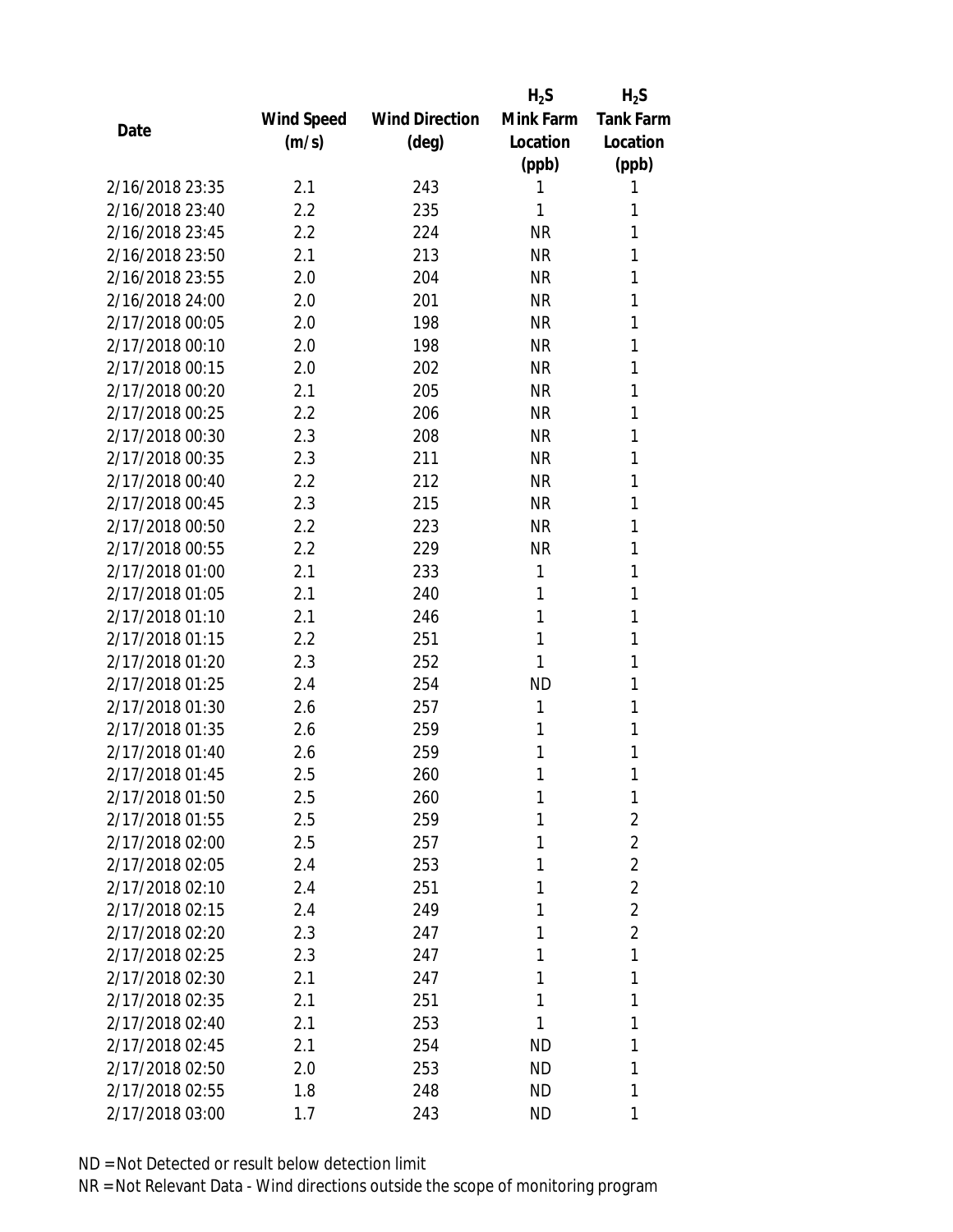|                 |            |                       | $H_2S$    | $H_2S$           |
|-----------------|------------|-----------------------|-----------|------------------|
|                 | Wind Speed | <b>Wind Direction</b> | Mink Farm | <b>Tank Farm</b> |
| Date            | (m/s)      | $(\text{deg})$        | Location  | Location         |
|                 |            |                       | (ppb)     | (ppb)            |
| 2/17/2018 03:05 | 1.6        | 230                   | 1         | 1                |
| 2/17/2018 03:10 | 1.5        | 215                   | <b>NR</b> | 1                |
| 2/17/2018 03:15 | 1.3        | 202                   | <b>NR</b> | 1                |
| 2/17/2018 03:20 | 1.3        | 191                   | <b>NR</b> | 1                |
| 2/17/2018 03:25 | 1.4        | 184                   | <b>NR</b> | 1                |
| 2/17/2018 03:30 | 1.5        | 176                   | <b>NR</b> | $\mathbf{1}$     |
| 2/17/2018 03:35 | 1.5        | 173                   | <b>NR</b> | 1                |
| 2/17/2018 03:40 | 1.5        | 173                   | <b>NR</b> | <b>ND</b>        |
| 2/17/2018 03:45 | 1.4        | 170                   | <b>NR</b> | <b>ND</b>        |
| 2/17/2018 03:50 | 1.3        | 169                   | <b>NR</b> | <b>NR</b>        |
| 2/17/2018 03:55 | 1.3        | 167                   | <b>NR</b> | <b>NR</b>        |
| 2/17/2018 04:00 | 1.2        | 171                   | <b>NR</b> | 1                |
| 2/17/2018 04:05 | 1.1        | 171                   | <b>NR</b> | 1                |
| 2/17/2018 04:10 | 1.0        | 170                   | <b>NR</b> | 1                |
| 2/17/2018 04:15 | 1.0        | 178                   | <b>NR</b> | $\mathbf{1}$     |
| 2/17/2018 04:20 | 0.9        | 179                   | <b>NR</b> | 1                |
| 2/17/2018 04:25 | 0.8        | 181                   | <b>NR</b> | 1                |
| 2/17/2018 04:30 | 0.7        | 178                   | <b>NR</b> | $\mathbf{1}$     |
| 2/17/2018 04:35 | 0.7        | 175                   | <b>NR</b> | $\mathbf{1}$     |
| 2/17/2018 04:40 | 0.9        | 174                   | <b>NR</b> | 1                |
| 2/17/2018 04:45 | 1.2        | 168                   | <b>NR</b> | <b>NR</b>        |
| 2/17/2018 04:50 | 1.3        | 166                   | <b>NR</b> | <b>NR</b>        |
| 2/17/2018 04:55 | 1.5        | 164                   | <b>NR</b> | <b>NR</b>        |
| 2/17/2018 05:00 | 1.6        | 163                   | <b>NR</b> | <b>NR</b>        |
| 2/17/2018 05:05 | 1.6        | 163                   | <b>NR</b> | <b>NR</b>        |
| 2/17/2018 05:10 | 1.6        | 164                   | <b>NR</b> | <b>NR</b>        |
| 2/17/2018 05:15 | 1.8        | 164                   | <b>NR</b> | <b>NR</b>        |
| 2/17/2018 05:20 | 1.9        | 165                   | NR        | <b>NR</b>        |
| 2/17/2018 05:25 | 2.0        | 169                   | <b>NR</b> | <b>NR</b>        |
| 2/17/2018 05:30 | 2.2        | 173                   | NR        | 1                |
| 2/17/2018 05:35 | 2.5        | 172                   | NR        | 1                |
| 2/17/2018 05:40 | 2.7        | 171                   | <b>NR</b> | 1                |
| 2/17/2018 05:45 | 2.6        | 173                   | NR        | 1                |
| 2/17/2018 05:50 | 2.5        | 173                   | <b>NR</b> | 1                |
| 2/17/2018 05:55 | 2.5        | 173                   | NR        | 1                |
| 2/17/2018 06:00 | 2.4        | 175                   | NR        | 1                |
| 2/17/2018 06:05 | 2.2        | 179                   | ΝR        | 1                |
| 2/17/2018 06:10 | 2.2        | 181                   | ΝR        | 1                |
| 2/17/2018 06:15 | 2.2        | 183                   | <b>NR</b> | 1                |
| 2/17/2018 06:20 | 2.2        | 185                   | NR        | 1                |
| 2/17/2018 06:25 | 2.2        | 186                   | <b>NR</b> | 1                |
| 2/17/2018 06:30 | 2.4        | 183                   | NR        | 1                |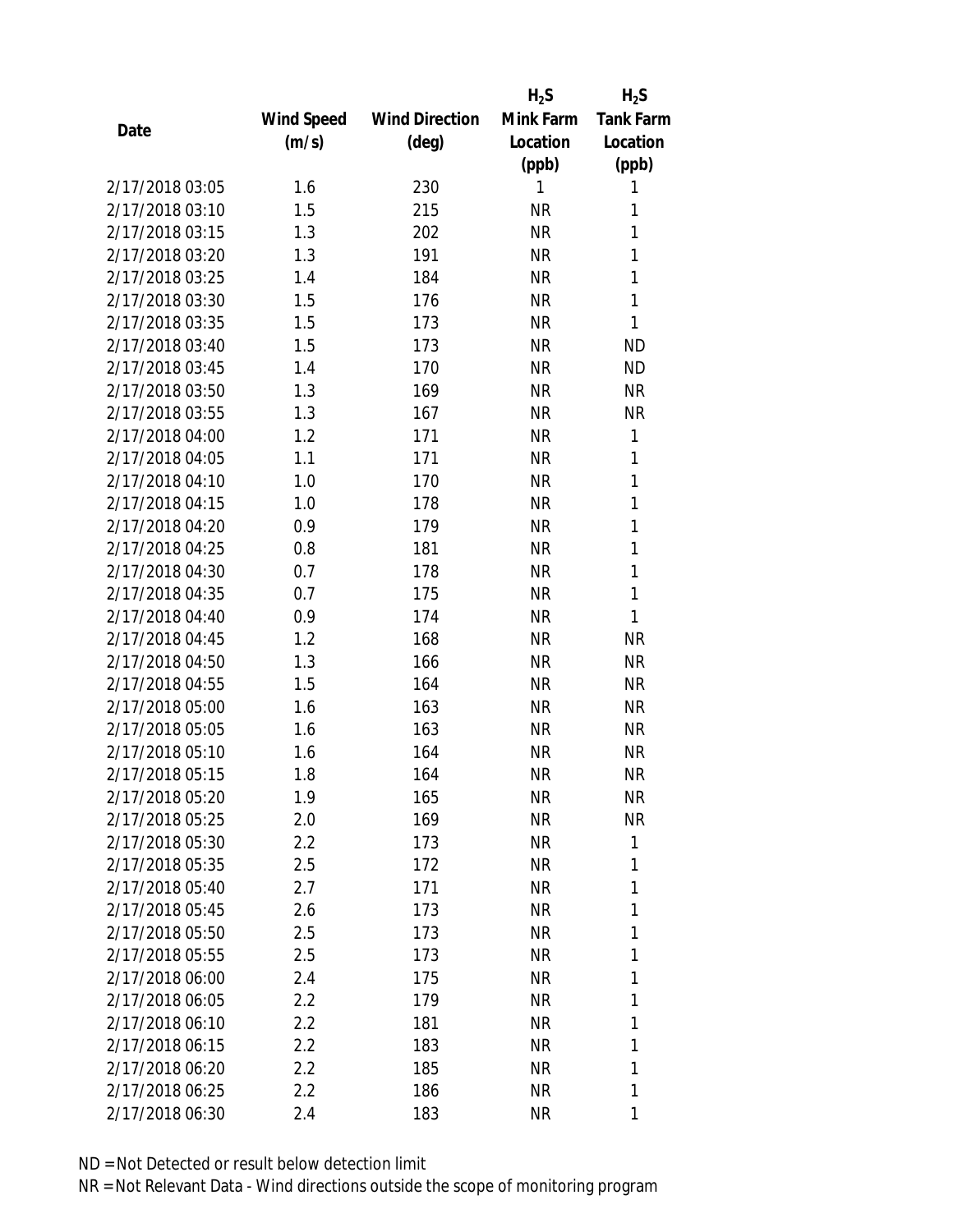|                 |            |                       | $H_2S$    | $H_2S$           |
|-----------------|------------|-----------------------|-----------|------------------|
|                 | Wind Speed | <b>Wind Direction</b> | Mink Farm | <b>Tank Farm</b> |
| Date            | (m/s)      | (deg)                 | Location  | Location         |
|                 |            |                       | (ppb)     | (ppb)            |
| 2/17/2018 06:35 | 2.6        | 180                   | <b>NR</b> | 1                |
| 2/17/2018 06:40 | 2.8        | 177                   | <b>NR</b> | 1                |
| 2/17/2018 06:45 | 3.1        | 174                   | <b>NR</b> | $\mathbf{1}$     |
| 2/17/2018 06:50 | 3.3        | 171                   | <b>NR</b> | 1                |
| 2/17/2018 06:55 | 3.5        | 170                   | <b>NR</b> | 1                |
| 2/17/2018 07:00 | 3.7        | 169                   | <b>NR</b> | <b>NR</b>        |
| 2/17/2018 07:05 | 3.8        | 168                   | <b>NR</b> | <b>NR</b>        |
| 2/17/2018 07:10 | 3.9        | 167                   | <b>NR</b> | <b>NR</b>        |
| 2/17/2018 07:15 | 4.1        | 166                   | <b>NR</b> | <b>NR</b>        |
| 2/17/2018 07:20 | 4.3        | 165                   | <b>NR</b> | <b>NR</b>        |
| 2/17/2018 07:25 | 4.3        | 164                   | <b>NR</b> | <b>NR</b>        |
| 2/17/2018 07:30 | 4.3        | 163                   | <b>NR</b> | <b>NR</b>        |
| 2/17/2018 07:35 | 4.3        | 163                   | <b>NR</b> | <b>NR</b>        |
| 2/17/2018 07:40 | 4.2        | 163                   | <b>NR</b> | <b>NR</b>        |
| 2/17/2018 07:45 | 4.0        | 163                   | <b>NR</b> | <b>NR</b>        |
| 2/17/2018 07:50 | 3.8        | 164                   | <b>NR</b> | <b>NR</b>        |
| 2/17/2018 07:55 | 3.7        | 164                   | <b>NR</b> | <b>NR</b>        |
| 2/17/2018 08:00 | 3.6        | 165                   | <b>NR</b> | <b>NR</b>        |
| 2/17/2018 08:05 | 3.5        | 165                   | <b>NR</b> | <b>NR</b>        |
| 2/17/2018 08:10 | 3.4        | 164                   | <b>NR</b> | <b>NR</b>        |
| 2/17/2018 08:15 | 3.4        | 164                   | <b>NR</b> | <b>NR</b>        |
| 2/17/2018 08:20 | 3.5        | 162                   | <b>NR</b> | <b>NR</b>        |
| 2/17/2018 08:25 | 3.5        | 161                   | <b>NR</b> | <b>NR</b>        |
| 2/17/2018 08:30 | 3.5        | 158                   | <b>NR</b> | <b>NR</b>        |
| 2/17/2018 08:35 | 3.4        | 155                   | <b>NR</b> | <b>NR</b>        |
| 2/17/2018 08:40 | 3.4        | 151                   | <b>NR</b> | <b>NR</b>        |
| 2/17/2018 08:45 | 3.3        | 147                   | <b>NR</b> | <b>NR</b>        |
| 2/17/2018 08:50 | 3.1        | 143                   | ΝR        | ΝR               |
| 2/17/2018 08:55 | 2.8        | 142                   | <b>NR</b> | <b>NR</b>        |
| 2/17/2018 09:00 | 2.6        | 142                   | NR        | <b>NR</b>        |
| 2/17/2018 09:05 | 2.6        | 145                   | <b>NR</b> | NR               |
| 2/17/2018 09:10 | 2.4        | 149                   | <b>NR</b> | NR.              |
| 2/17/2018 09:15 | 2.4        | 155                   | NR        | NR               |
| 2/17/2018 09:20 | 2.5        | 161                   | <b>NR</b> | <b>NR</b>        |
| 2/17/2018 09:25 | 2.9        | 164                   | <b>NR</b> | <b>NR</b>        |
| 2/17/2018 09:30 | 3.1        | 166                   | <b>NR</b> | <b>NR</b>        |
|                 |            |                       |           |                  |
| 2/17/2018 09:35 | 3.2        | 169                   | NR        | NR               |
| 2/17/2018 09:40 | 3.4        | 171                   | NR        | 1                |
| 2/17/2018 09:45 | 3.6        | 171                   | <b>NR</b> | 1                |
| 2/17/2018 09:50 | 3.8        | 174                   | NR        | 1                |
| 2/17/2018 09:55 | 3.7        | 176                   | <b>NR</b> | 1                |
| 2/17/2018 10:00 | 3.6        | 178                   | <b>NR</b> | 1                |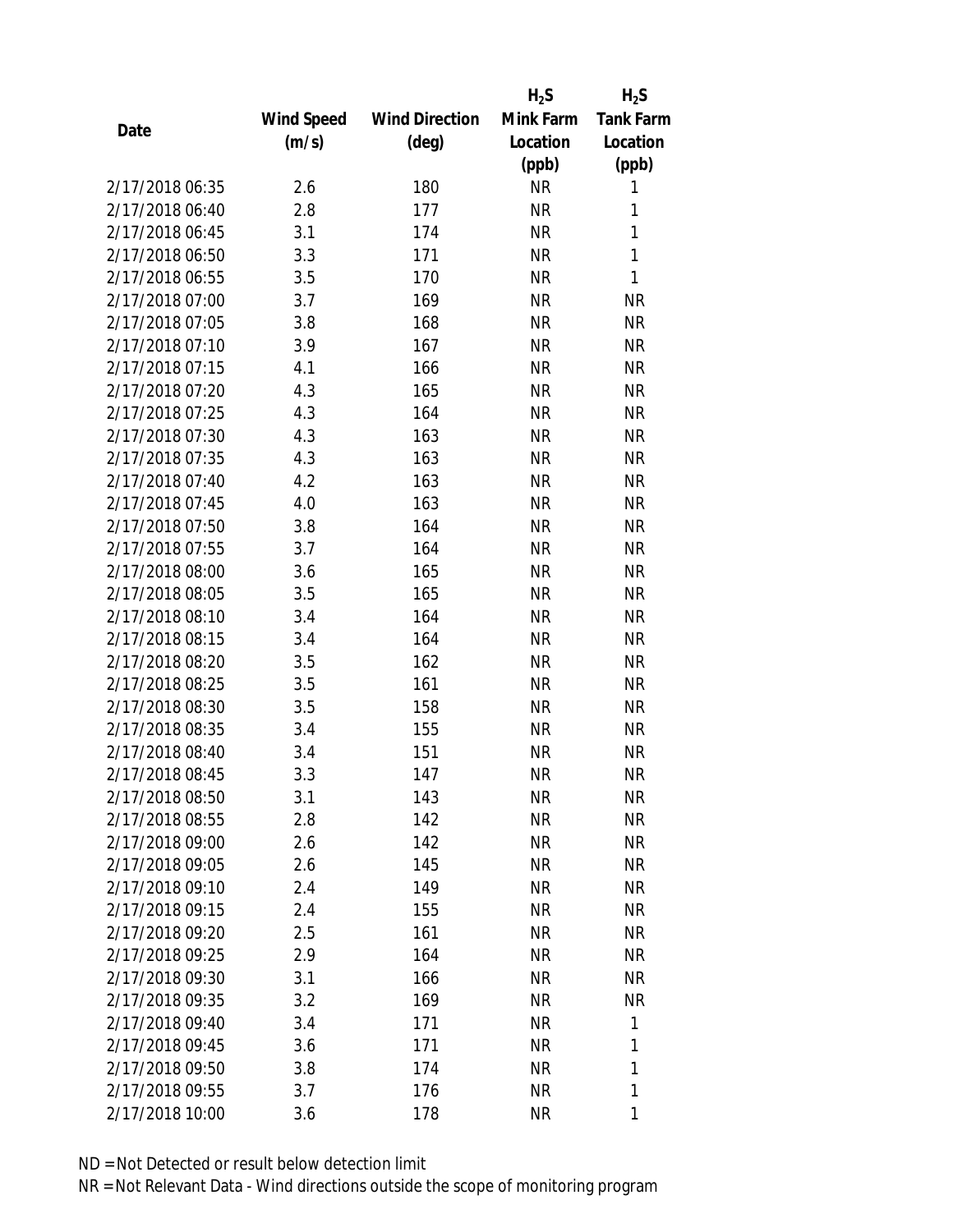|                 |            |                       | $H_2S$    | $H_2S$           |
|-----------------|------------|-----------------------|-----------|------------------|
|                 | Wind Speed | <b>Wind Direction</b> | Mink Farm | <b>Tank Farm</b> |
| Date            | (m/s)      | (deg)                 | Location  | Location         |
|                 |            |                       | (ppb)     | (ppb)            |
| 2/17/2018 10:05 | 3.4        | 180                   | <b>NR</b> | 1                |
| 2/17/2018 10:10 | 3.3        | 182                   | <b>NR</b> | 1                |
| 2/17/2018 10:15 | 3.1        | 183                   | <b>NR</b> | 1                |
| 2/17/2018 10:20 | 2.9        | 182                   | <b>NR</b> | 1                |
| 2/17/2018 10:25 | 2.8        | 183                   | <b>NR</b> | 1                |
| 2/17/2018 10:30 | 2.8        | 184                   | <b>NR</b> | 1                |
| 2/17/2018 10:35 | 3.0        | 182                   | <b>NR</b> | 1                |
| 2/17/2018 10:40 | 3.1        | 181                   | <b>NR</b> | 1                |
| 2/17/2018 10:45 | 3.1        | 182                   | <b>NR</b> | 1                |
| 2/17/2018 10:50 | 3.2        | 180                   | <b>NR</b> | 1                |
| 2/17/2018 10:55 | 3.2        | 178                   | <b>NR</b> | 1                |
| 2/17/2018 11:00 | 3.2        | 176                   | <b>NR</b> | 1                |
| 2/17/2018 11:05 | 3.3        | 178                   | <b>NR</b> | 1                |
| 2/17/2018 11:10 | 3.3        | 178                   | <b>NR</b> | 1                |
| 2/17/2018 11:15 | 3.4        | 177                   | <b>NR</b> | 1                |
| 2/17/2018 11:20 | 3.5        | 179                   | <b>NR</b> | 1                |
| 2/17/2018 11:25 | 3.5        | 180                   | <b>NR</b> | 1                |
| 2/17/2018 11:30 | 3.5        | 180                   | <b>NR</b> | 1                |
| 2/17/2018 11:35 | 3.4        | 181                   | <b>NR</b> | 1                |
| 2/17/2018 11:40 | 3.4        | 183                   | <b>NR</b> | <b>ND</b>        |
| 2/17/2018 11:45 | 3.5        | 184                   | <b>NR</b> | 1                |
| 2/17/2018 11:50 | 3.5        | 186                   | <b>NR</b> | 1                |
| 2/17/2018 11:55 | 3.5        | 188                   | <b>NR</b> | 1                |
| 2/17/2018 12:00 | 3.7        | 189                   | <b>NR</b> | 1                |
| 2/17/2018 12:05 | 3.8        | 188                   | <b>NR</b> | 1                |
| 2/17/2018 12:10 | 3.9        | 185                   | <b>NR</b> | 1                |
| 2/17/2018 12:15 | 3.8        | 185                   | <b>NR</b> | 1                |
| 2/17/2018 12:20 | 3.7        | 183                   | <b>NR</b> | 1                |
| 2/17/2018 12:25 | 3.8        | 183                   | <b>NR</b> | 1                |
| 2/17/2018 12:30 | 3.7        | 183                   | NR        | 1                |
| 2/17/2018 12:35 | 3.6        | 183                   | <b>NR</b> | 1                |
| 2/17/2018 12:40 | 3.4        | 182                   | <b>NR</b> | 1                |
| 2/17/2018 12:45 | 3.3        | 181                   | <b>NR</b> | 1                |
| 2/17/2018 12:50 | 3.2        | 180                   | <b>NR</b> | 1                |
| 2/17/2018 12:55 | 3.1        | 180                   | NR        | 1                |
| 2/17/2018 13:00 | 3.2        | 175                   | <b>NR</b> | 1                |
| 2/17/2018 13:05 | 3.3        | 174                   | NR        | 1                |
| 2/17/2018 13:10 | 3.5        | 173                   | NR        | 1                |
| 2/17/2018 13:15 | 3.6        | 170                   | <b>NR</b> | 1                |
| 2/17/2018 13:20 | 3.8        | 168                   | NR        | <b>NR</b>        |
| 2/17/2018 13:25 | 3.9        | 167                   | <b>NR</b> | <b>NR</b>        |
| 2/17/2018 13:30 | 4.0        | 171                   | <b>NR</b> | 1                |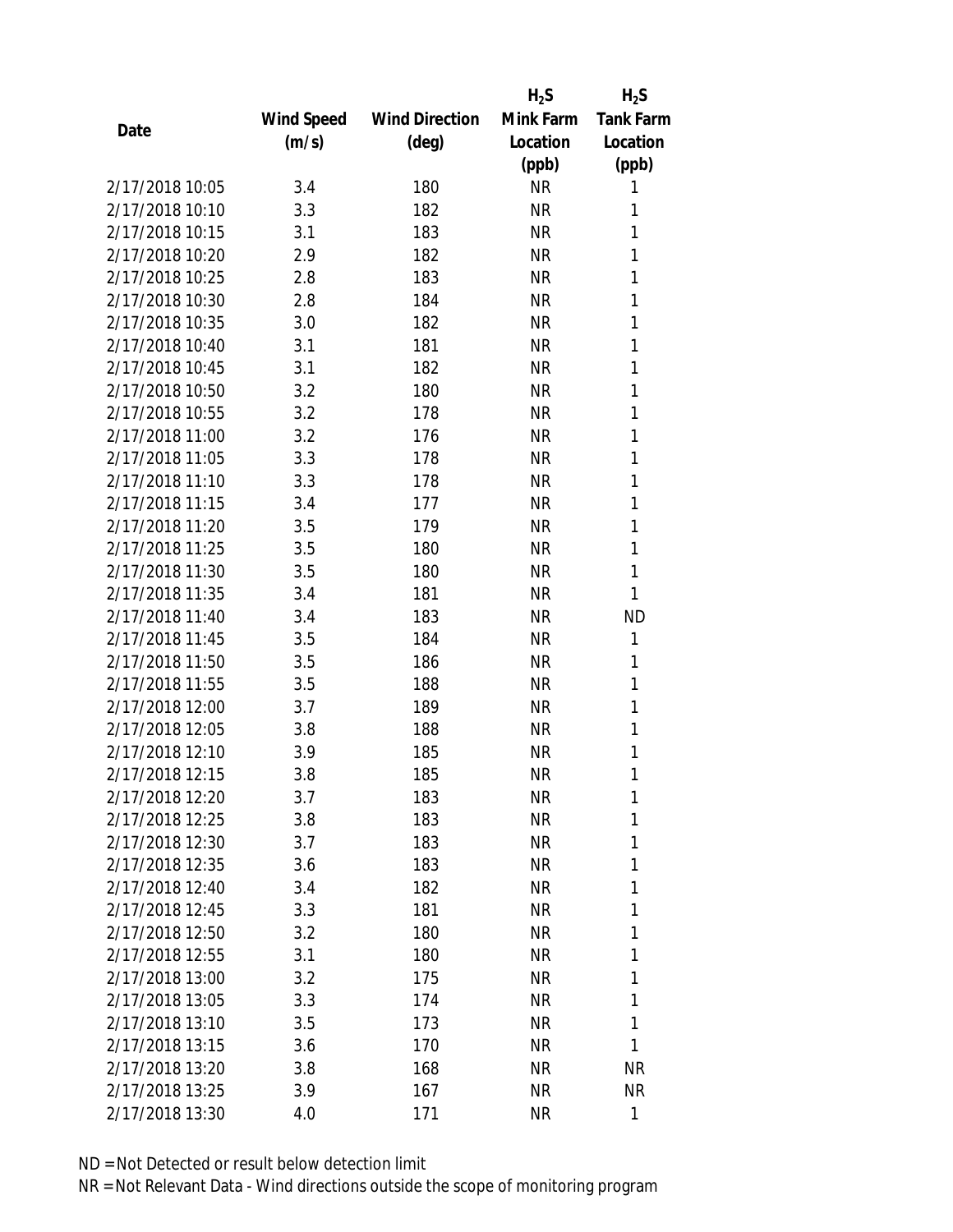|                 |            |                       | $H_2S$    | $H_2S$           |
|-----------------|------------|-----------------------|-----------|------------------|
|                 | Wind Speed | <b>Wind Direction</b> | Mink Farm | <b>Tank Farm</b> |
| Date            | (m/s)      | (deg)                 | Location  | Location         |
|                 |            |                       | (ppb)     | (ppb)            |
| 2/17/2018 13:35 | 4.0        | 173                   | <b>NR</b> | 1                |
| 2/17/2018 13:40 | 3.9        | 177                   | <b>NR</b> | 1                |
| 2/17/2018 13:45 | 4.1        | 182                   | <b>NR</b> | 1                |
| 2/17/2018 13:50 | 4.1        | 186                   | <b>NR</b> | 1                |
| 2/17/2018 13:55 | 4.1        | 188                   | <b>NR</b> | 1                |
| 2/17/2018 14:00 | 3.8        | 187                   | <b>NR</b> | 1                |
| 2/17/2018 14:05 | 3.7        | 187                   | <b>NR</b> | 1                |
| 2/17/2018 14:10 | 3.6        | 185                   | <b>NR</b> | 1                |
| 2/17/2018 14:15 | 3.5        | 182                   | <b>NR</b> | 1                |
| 2/17/2018 14:20 | 3.6        | 177                   | <b>NR</b> | 1                |
| 2/17/2018 14:25 | 3.7        | 174                   | <b>NR</b> | 1                |
| 2/17/2018 14:30 | 3.6        | 174                   | <b>NR</b> | <b>ND</b>        |
| 2/17/2018 14:35 | 3.5        | 172                   | <b>NR</b> | 1                |
| 2/17/2018 14:40 | 3.4        | 171                   | <b>NR</b> | 1                |
| 2/17/2018 14:45 | 3.4        | 172                   | <b>NR</b> | 1                |
| 2/17/2018 14:50 | 3.4        | 175                   | <b>NR</b> | 1                |
| 2/17/2018 14:55 | 3.4        | 175                   | <b>NR</b> | 1                |
| 2/17/2018 15:00 | 3.7        | 173                   | <b>NR</b> | 1                |
| 2/17/2018 15:05 | 3.9        | 173                   | <b>NR</b> | 1                |
| 2/17/2018 15:10 | 4.2        | 173                   | <b>NR</b> | 1                |
| 2/17/2018 15:15 | 4.4        | 172                   | <b>NR</b> | 1                |
| 2/17/2018 15:20 | 4.3        | 173                   | <b>NR</b> | 1                |
| 2/17/2018 15:25 | 4.3        | 178                   | <b>NR</b> | 1                |
| 2/17/2018 15:30 | 4.3        | 185                   | <b>NR</b> | 1                |
| 2/17/2018 15:35 | 4.4        | 188                   | <b>NR</b> | 1                |
| 2/17/2018 15:40 | 4.3        | 191                   | <b>NR</b> | 1                |
| 2/17/2018 15:45 | 4.2        | 193                   | <b>NR</b> | 1                |
| 2/17/2018 15:50 | 4.3        | 192                   | ΝR        | 1                |
| 2/17/2018 15:55 | 4.2        | 189                   | <b>NR</b> | 1                |
| 2/17/2018 16:00 | 4.0        | 189                   | NR        | 1                |
| 2/17/2018 16:05 | 3.7        | 189                   | ΝR        | 1                |
| 2/17/2018 16:10 | 3.5        | 190                   | ΝR        | 1                |
| 2/17/2018 16:15 | 3.4        | 190                   | ΝR        | 1                |
| 2/17/2018 16:20 | 3.3        | 191                   | <b>NR</b> | 1                |
| 2/17/2018 16:25 | 3.1        | 190                   | NR        | 1                |
| 2/17/2018 16:30 | 3.1        | 187                   | <b>NR</b> | 1                |
| 2/17/2018 16:35 | 3.1        | 184                   | ΝR        | 1                |
| 2/17/2018 16:40 | 3.1        | 183                   | ΝR        | 1                |
| 2/17/2018 16:45 | 3.0        | 182                   | ΝR        | 1                |
| 2/17/2018 16:50 | 2.9        | 181                   | ΝR        | 1                |
| 2/17/2018 16:55 | 2.8        | 181                   | <b>NR</b> | 1                |
| 2/17/2018 17:00 | 2.8        | 185                   | <b>NR</b> | 1                |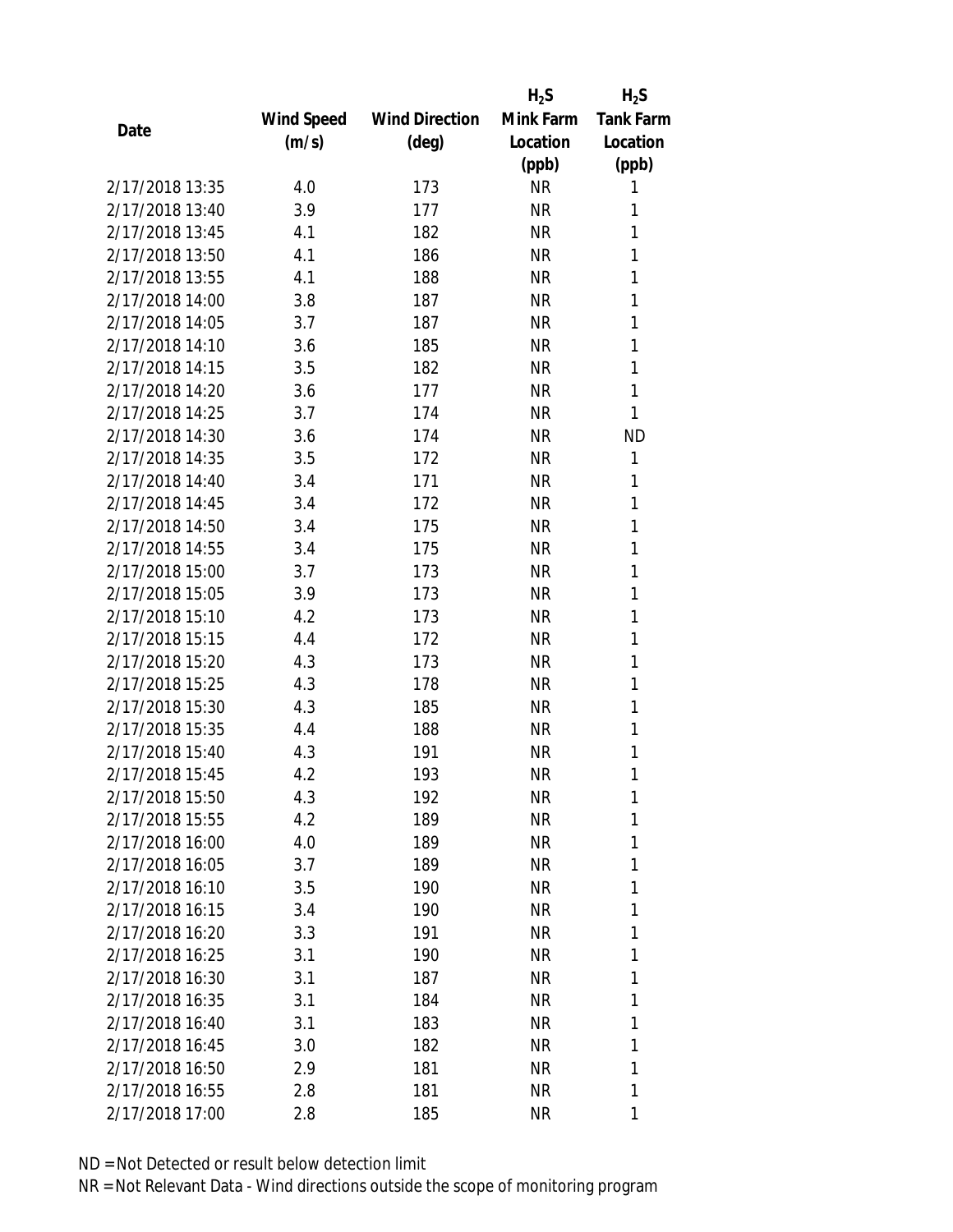|                 |            |                       | $H_2S$         | $H_2S$           |
|-----------------|------------|-----------------------|----------------|------------------|
|                 | Wind Speed | <b>Wind Direction</b> | Mink Farm      | <b>Tank Farm</b> |
| Date            | (m/s)      | $(\text{deg})$        | Location       | Location         |
|                 |            |                       | (ppb)          | (ppb)            |
| 2/17/2018 17:05 | 2.6        | 188                   | <b>NR</b>      | 1                |
| 2/17/2018 17:10 | 2.5        | 191                   | <b>NR</b>      | 1                |
| 2/17/2018 17:15 | 2.4        | 193                   | <b>NR</b>      | 1                |
| 2/17/2018 17:20 | 2.4        | 194                   | <b>NR</b>      | 1                |
| 2/17/2018 17:25 | 2.5        | 194                   | <b>NR</b>      | 1                |
| 2/17/2018 17:30 | 2.5        | 194                   | <b>NR</b>      | 1                |
| 2/17/2018 17:35 | 2.6        | 194                   | <b>NR</b>      | 1                |
| 2/17/2018 17:40 | 2.7        | 195                   | <b>NR</b>      | 1                |
| 2/17/2018 17:45 | 2.7        | 198                   | <b>NR</b>      | 1                |
| 2/17/2018 17:50 | 2.8        | 201                   | <b>NR</b>      | 1                |
| 2/17/2018 17:55 | 2.9        | 205                   | <b>NR</b>      | 1                |
| 2/17/2018 18:00 | 3.1        | 208                   | <b>NR</b>      | 1                |
| 2/17/2018 18:05 | 3.3        | 213                   | <b>NR</b>      | 1                |
| 2/17/2018 18:10 | 3.4        | 214                   | <b>NR</b>      | 1                |
| 2/17/2018 18:15 | 3.4        | 218                   | <b>NR</b>      | 1                |
| 2/17/2018 18:20 | 3.6        | 225                   | <b>NR</b>      | 1                |
| 2/17/2018 18:25 | 3.7        | 232                   | 1              | 1                |
| 2/17/2018 18:30 | 3.8        | 238                   | 1              | 1                |
| 2/17/2018 18:35 | 3.8        | 243                   | 1              | 1                |
| 2/17/2018 18:40 | 3.9        | 248                   | 1              | 1                |
| 2/17/2018 18:45 | 4.1        | 251                   | 1              | 1                |
| 2/17/2018 18:50 | 4.1        | 253                   | 1              | 1                |
| 2/17/2018 18:55 | 4.0        | 255                   | 1              | 1                |
| 2/17/2018 19:00 | 4.0        | 257                   | 1              | 1                |
| 2/17/2018 19:05 | 4.0        | 260                   | 1              | 1                |
| 2/17/2018 19:10 | 4.1        | 265                   | 1              | 1                |
| 2/17/2018 19:15 | 4.2        | 268                   | 1              | 1                |
| 2/17/2018 19:20 | 4.3        | 272                   | 1              | $\overline{2}$   |
| 2/17/2018 19:25 | 4.6        | 275                   | $\overline{2}$ | $\overline{2}$   |
| 2/17/2018 19:30 | 4.8        | 277                   | $\overline{2}$ | <b>NR</b>        |
| 2/17/2018 19:35 | 5.0        | 280                   | 1              | <b>NR</b>        |
| 2/17/2018 19:40 | 5.0        | 283                   | 2              | NR               |
| 2/17/2018 19:45 | 5.1        | 285                   | 2              | <b>NR</b>        |
| 2/17/2018 19:50 | 5.1        | 286                   | $\overline{2}$ | <b>NR</b>        |
| 2/17/2018 19:55 | 5.0        | 288                   | $\overline{2}$ | <b>NR</b>        |
| 2/17/2018 20:00 | 5.0        | 288                   | 2              | <b>NR</b>        |
| 2/17/2018 20:05 | 5.0        | 290                   | $\overline{2}$ | <b>NR</b>        |
| 2/17/2018 20:10 | 5.1        | 290                   | 1              | <b>NR</b>        |
| 2/17/2018 20:15 | 5.1        | 292                   | 1              | <b>NR</b>        |
| 2/17/2018 20:20 | 5.1        | 293                   | 1              | <b>NR</b>        |
| 2/17/2018 20:25 | 5.2        | 295                   | 1              | <b>NR</b>        |
| 2/17/2018 20:30 | 5.1        | 296                   | 1              | <b>NR</b>        |
|                 |            |                       |                |                  |